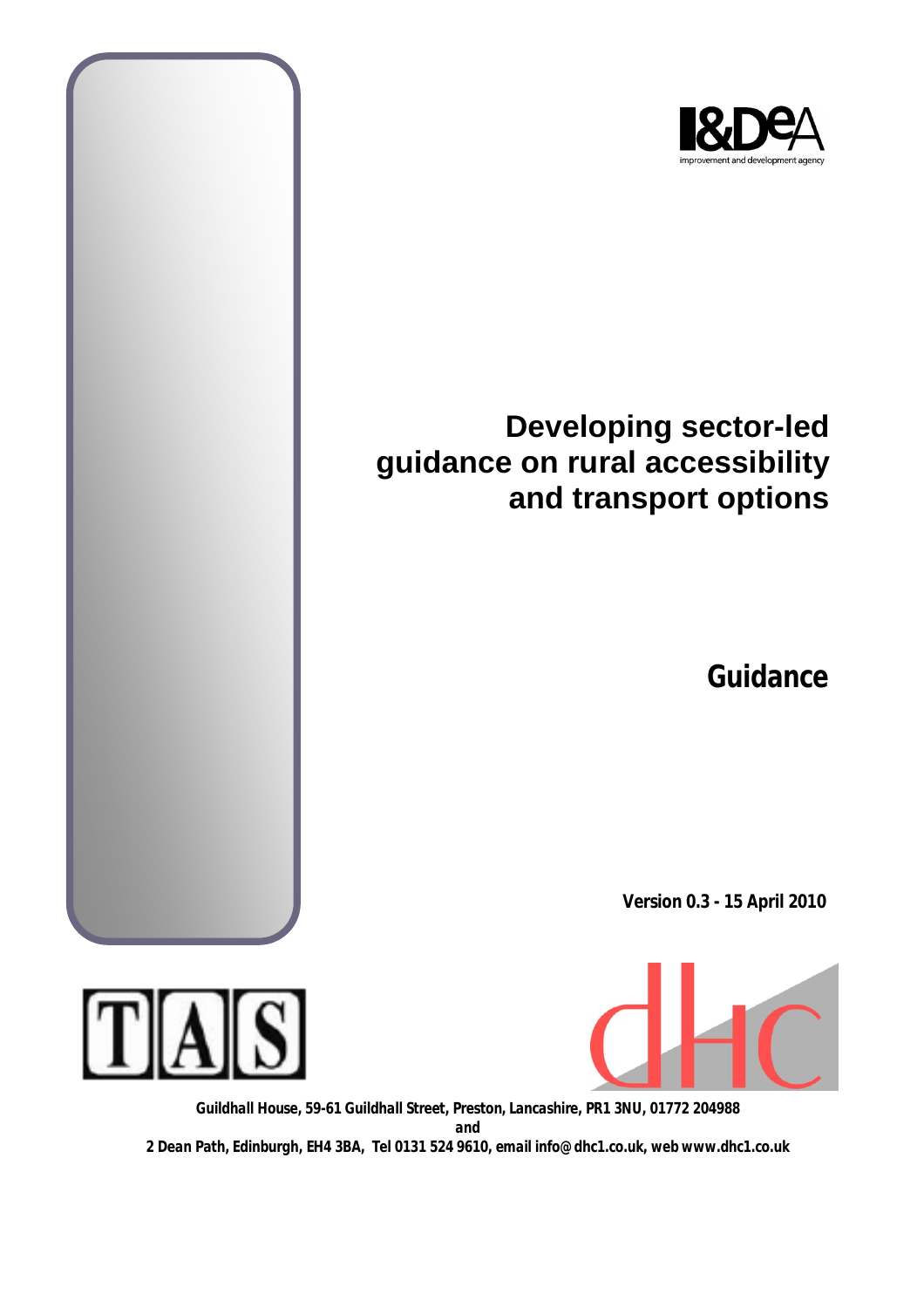## **Contents**

| 1.0 |                                                                          |  |
|-----|--------------------------------------------------------------------------|--|
| 2.0 |                                                                          |  |
|     |                                                                          |  |
|     | Performance measurement - representing what is valued2                   |  |
|     |                                                                          |  |
| 3.0 |                                                                          |  |
|     | Supporting elected members with difficult choices 5                      |  |
|     |                                                                          |  |
|     | Working with partners to clarify leadership, roles and responsibilities6 |  |
| 4.0 |                                                                          |  |
|     | Measuring and communicating accessibility change7                        |  |
|     |                                                                          |  |
|     |                                                                          |  |
|     |                                                                          |  |
| 5.0 |                                                                          |  |
|     |                                                                          |  |
|     |                                                                          |  |
|     |                                                                          |  |
|     | The balance between user funding and public funding 13                   |  |
|     |                                                                          |  |
| 6.0 |                                                                          |  |
|     |                                                                          |  |
|     |                                                                          |  |
|     |                                                                          |  |
|     | Recognising the special character of rural areas 16                      |  |
|     |                                                                          |  |
|     |                                                                          |  |
|     |                                                                          |  |
|     |                                                                          |  |
| 7.0 |                                                                          |  |
|     |                                                                          |  |
|     |                                                                          |  |
|     |                                                                          |  |
|     |                                                                          |  |
|     |                                                                          |  |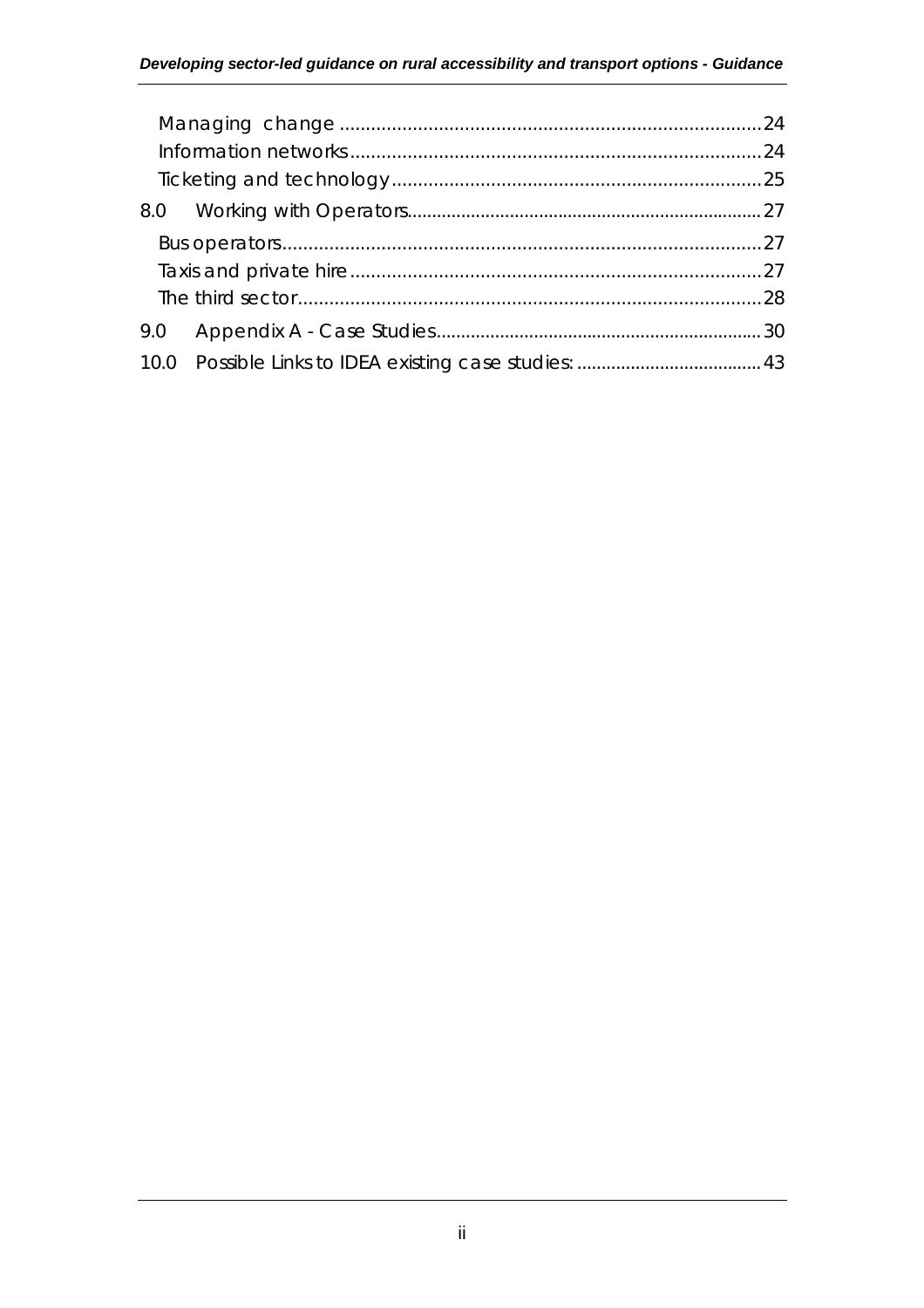## **1.0 Introduction**

- 1.1 This document provides guidance to help rural local authorities make decisions on achieving cost-effective, long term transport solutions that meet with priorities of local areas and people.
- 1.2 Most rural councils have core policy aims to improve access, but in practice there has been growing road congestion and many bus services have been declining. As a result it has been getting slower and more expensive to reach many services and facilities. Increases in public funding have slowed the rate of decline, but the ability to make similar future increases is uncertain.
- 1.3 The guidance is designed to offer quick reference information on a range of topics with links to good practice and further reading. The suggestions made are not universally accepted approaches but show how some authorities have been successful. In each section a list of *Dos* and *Don'ts* is presented where there is apparent unanimity amongst local authorities about what works and what does not based on the action learning undertaken for this research.
- 1.4 The guidance covers the full breadth of rural transport planning:
	- Understanding what needs to be achieved and how it can be delivered (Chapter 2).
	- Achieving stability between evidence led practice (Chapter 2), political needs (Chapter 3), community wishes (Chapter 6), and business needs (Chapter 6) including ensuring sufficient funding and financial sustainability (Chapter 5).
	- Setting in place the contracts and partnerships for delivery of sustainable transport network coverage (Chapter 7) including the use of new technology, and working effectively with transport providers and operators (Chapter 8).
- 1.5 This guidance has been prepared by:
	- Contacting all rural local authorities to review practice across rural England.
	- Action learning meetings with authorities and their partners to review programme delivery, problems and opportunities.
	- Group debates to calibrate good practice involving clusters of local authorities working together on selected themes.
- 1.6 Some will disagree with the approaches recommended, and others will find how the successful methods described can be adapted to other places. The guidance is intended to stimulate the cross fertilisation of ideas rather than define a prescriptive recipe for success<sup>1</sup>. The opportunities for discussion at the website allow debate about the guidance and further improvements to these resources to improve the ideas in rural transport planning and delivery.

<sup>1</sup> http://www.idea.gov.uk/idk/core/page.do?pageId=15947041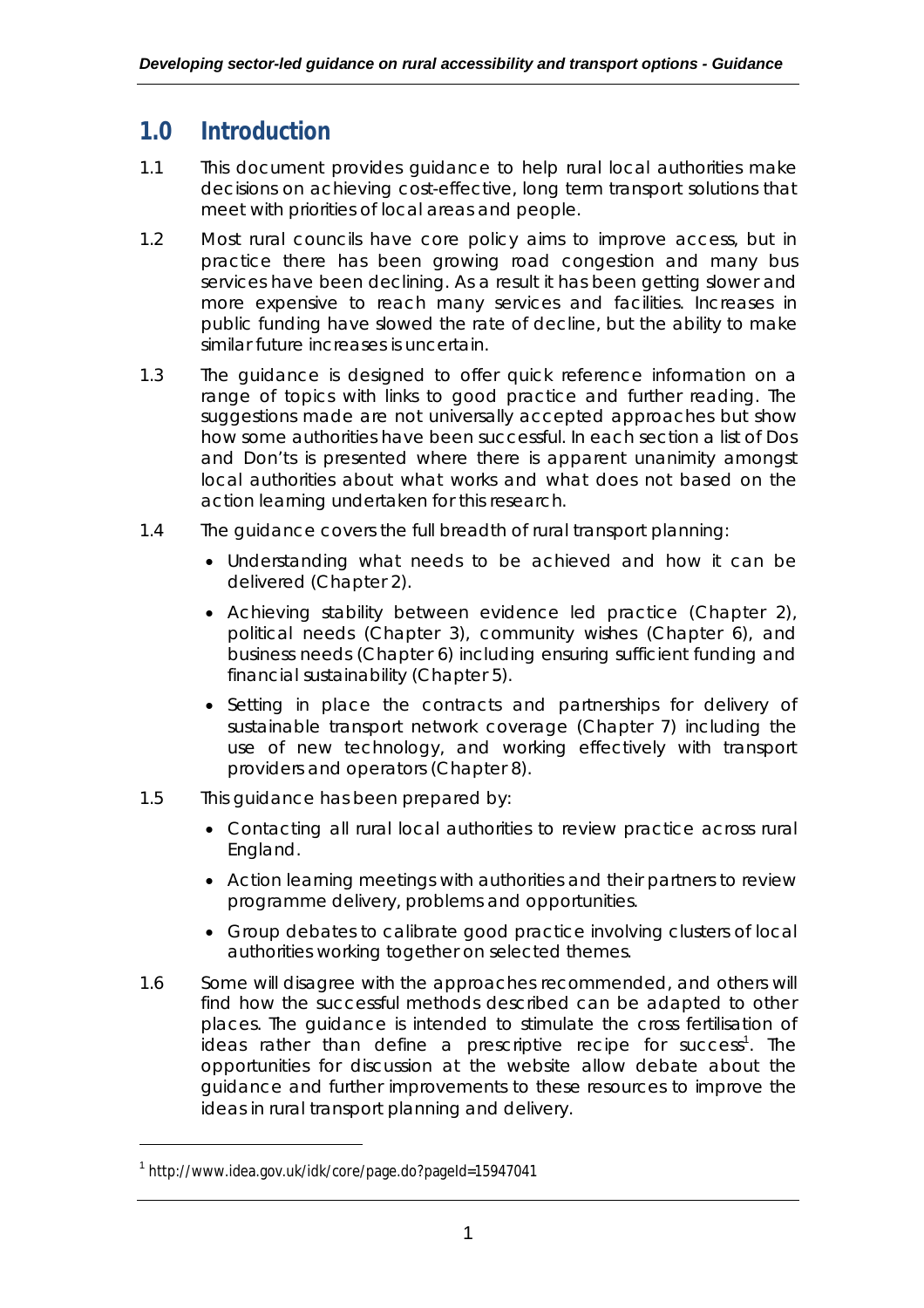## **2.0 From Policy to Delivery**

- 2.1 Local transport planning should include:
	- A statement of **policy**  Policies state what authorities want to achieve.
	- The development of **strategies** For complex issues (particularly when partnership working is involved) it is sometimes also necessary to complement policies with a strategy to describe how the policies will be delivered.
	- The **planning** of a practical and affordable programme of actions For all policies and strategies a plan is needed to set out the detail of what will be delivered by whom and by when using defined resources.
- 2.2 Policy should avoid being used as a defensive mechanism. It is rarely helpful to describe policy aims unless the authority actually has firm plans to deliver something practical as a result. Policies without policy instruments (funding, regulation, etc.) become empty vessels and devalue the policy making process.
- 2.3 The process of local transport planning therefore requires that management mechanisms are set in place to secure delivery.

## *Performance management*

- 2.4 Organisations and staff can appear complex but people within organisations behave fairly predictably once incentives and motives are understood. The process of performance management identifies what it is that an authority wants to achieve and translates this into incentives for staff, contractors and other stakeholders to engage progressively with the authority to deliver the defined goals.
- 2.5 Mapping core aims through to operational incentives including staff contacts, and structuring management and reporting around these aims, is one of the surest ways to link policy with delivery. (How are we doing in Nottinghamshire?)
- 2.6 The design of performance measurement is best done from the bottom up, where the staff who manage service delivery design their own measures to fit into the core policies and performance management principles.

### *Performance measurement – representing what is valued*

- 2.7 In deciding what is to be measured it is important to establish simple ongoing mechanisms to ensure that data will always be available to measure and monitor progress. Where improvements are not being achieved as planned, there should also be direct links back into management decision cycles to ensure that timely changes are made. It is important to ensure that the management chain and the policy chain match by directly relating community, corporate or service objectives to performance measures.
- 2.8 Key lessons about measurement are: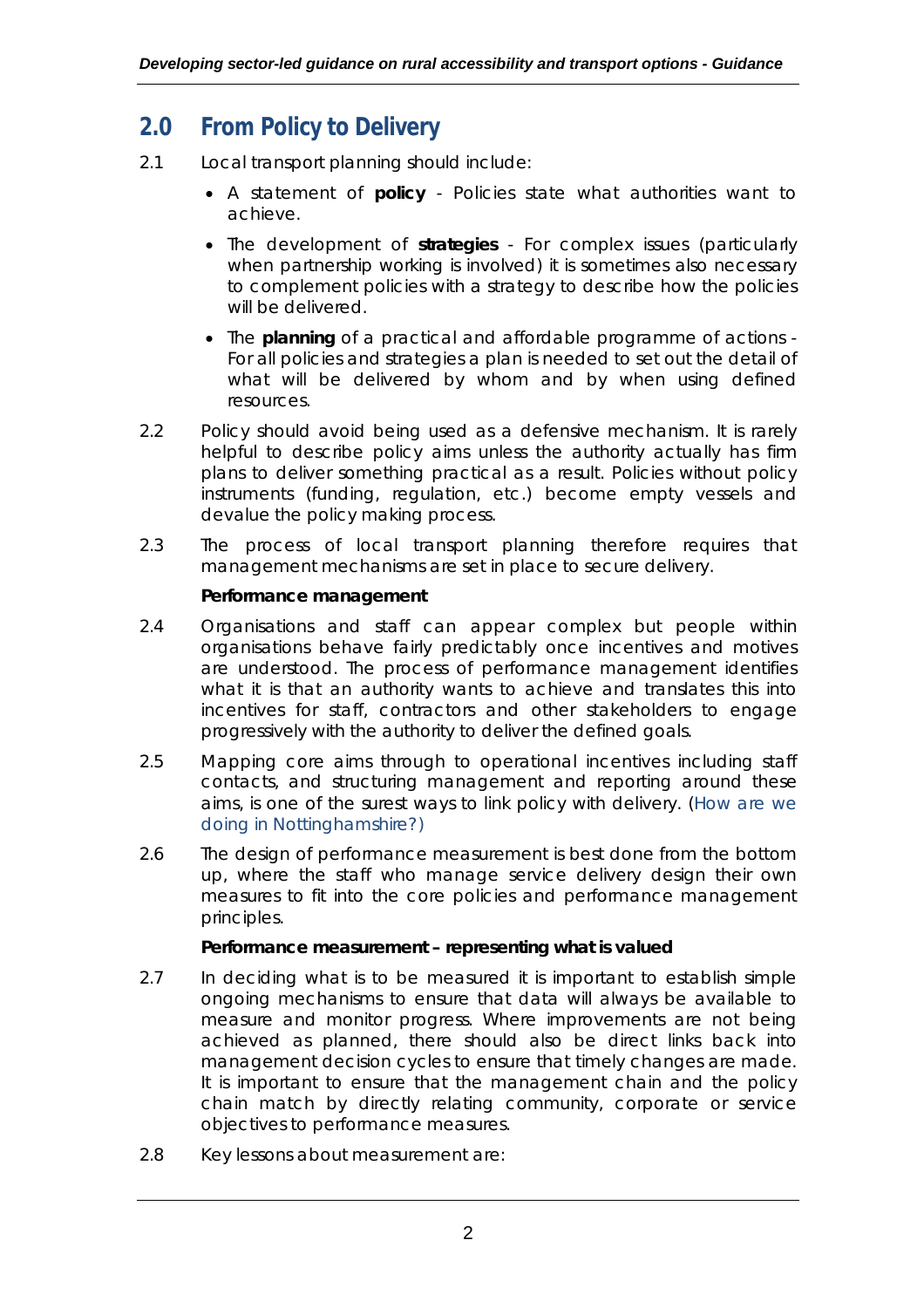- Describe what need is being met e.g. reducing the public transport fares to reach hospital by public transport by x%.
- Make it understandable e.g. communities of over 5,000 have an hourly bus service to a regional centre.
- Ensure that the recipients of funding do as much of the assessment as they can themselves - Self assessment is a very progressive mechanism since it requires both the funder and the recipient of funding to think about the criteria for funding. It can also help to build trust (e.g. if a community transport group is able to determine how much funding they are due) whilst retaining accountability and budgetary control through managed audits of self assessments.

## *Procurement*

- 2.9 The best local authorities are developing procurement skills by harmonising leading professional and public accountability practice to:
	- Use forms of contract when buying transport services that ensure that operators have incentives to grow revenue. In contracts, authorities should ideally support operators per passenger mile rather than by vehicle miles. In some places operators contracted to deliver a service have actually found it cheaper not to carry passengers as it saves on cleaning and maintenance costs, so services have not been advertised or marketed effectively. Contracts should ensure that the public investment in supported services is levered through patronage growth.
	- Working with potential suppliers. Tendered costs can be relatively high in rural areas but building up the capacity of rural operators to offer services can help to reduce this. Leading authorities have all built up close relationships with large and small operators and fostered new entrants to the market. By discussing potential requirements before starting a tender process, the operators can also inform the authority about things they can do well to ensure that the procurement approach gets the best from potential suppliers. (Added Value from Bus Contracts in Norfolk)
	- Offer training and support to new entrants to the market. Costs are sometimes unnecessarily high due to limited competition. Improving competitiveness in the market can improve value for money.
	- Ensure good communication. Avoid situations where particular operators feel they have not been treated fairly, by ensuring that there is a good working relationship where taxi, bus and CT operators all understand what they are best at, and how they can work constructively with the Council.
	- Use contracts that meet everyone's needs if the contract does not cover a particular category of passenger it is still necessary to specify how other local people will be handled – e.g. if they will be referred on to another service.
	- Design contracts which integrate services across local authority departments and external agencies.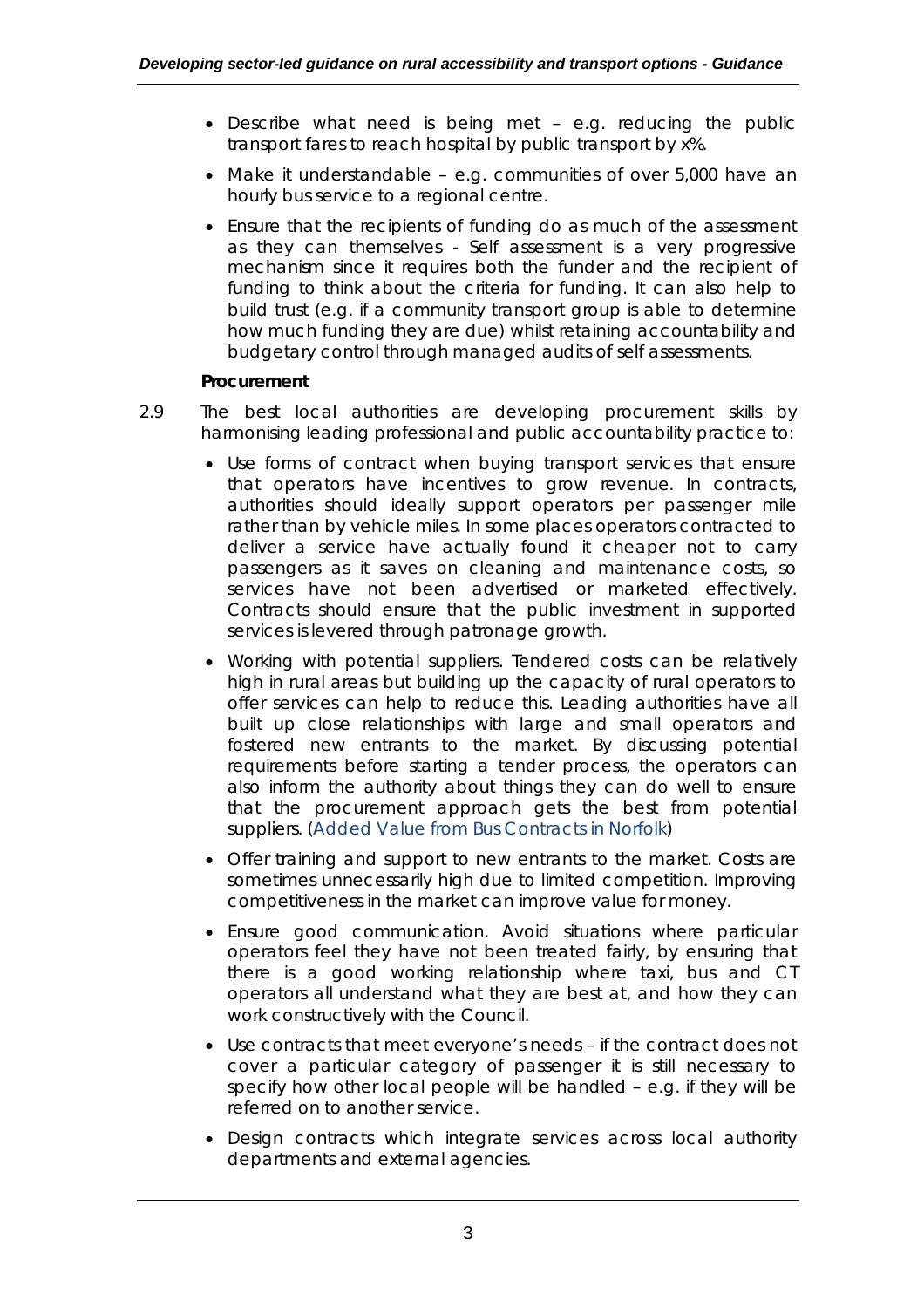Ensure a procurement process that takes into account the wider social inclusion and sustainability benefits in the process of evaluation of the 'most economically advantageous tender' – following OGC advice on smarter procurement. There are a number of systems for evaluation including  $LM3<sup>2</sup>$  and SROI<sup>3</sup>. (Valuing Community Buses in East Riding of Yorkshire)

## **Authorities have succeeded by:**

Ensuring that the management goals and incentives are aligned with policy.

Getting policy people to debate the practicalities of delivery with operational managers as part of policy formulation and involving service managers and staff in the presentation of council policy.

Measuring what they value to avoid ending up valuing what they measure. Work out what it is that you want to see happen and the best way of measuring whether or not this is being achieved. The effort spent in measurement will more than pay for itself in additional resources.

Harmonising professional goals with efficiency in procurement and supporting suppliers.

### **Authorities have learned to avoid:**

Making unmanageable jumps between policy and delivery (e.g. to support climate change policy provide more bus services - in low demand areas buses can be a less carbon efficient mode of transport than the alternatives). If the policy and funding links are not clear then the delivery will end up being confused, underfunded and unsustainable.

Specifying policies or plans without linking them clearly to corporate authority values and central political priorities.

Contracts that pay for vehicle miles.

 $^{\text{2}}$  Local Multiplier 3, developed by the New Economics Foundation as a tool for calculating the economic contribution to the local community – see:

http://www.proveandimprove.org/new/tools/localmultiplier3.php

 $^{\rm 3}$  Social Return on Investment is a measurement tool derived from traditional cost benefit analysis and social accounting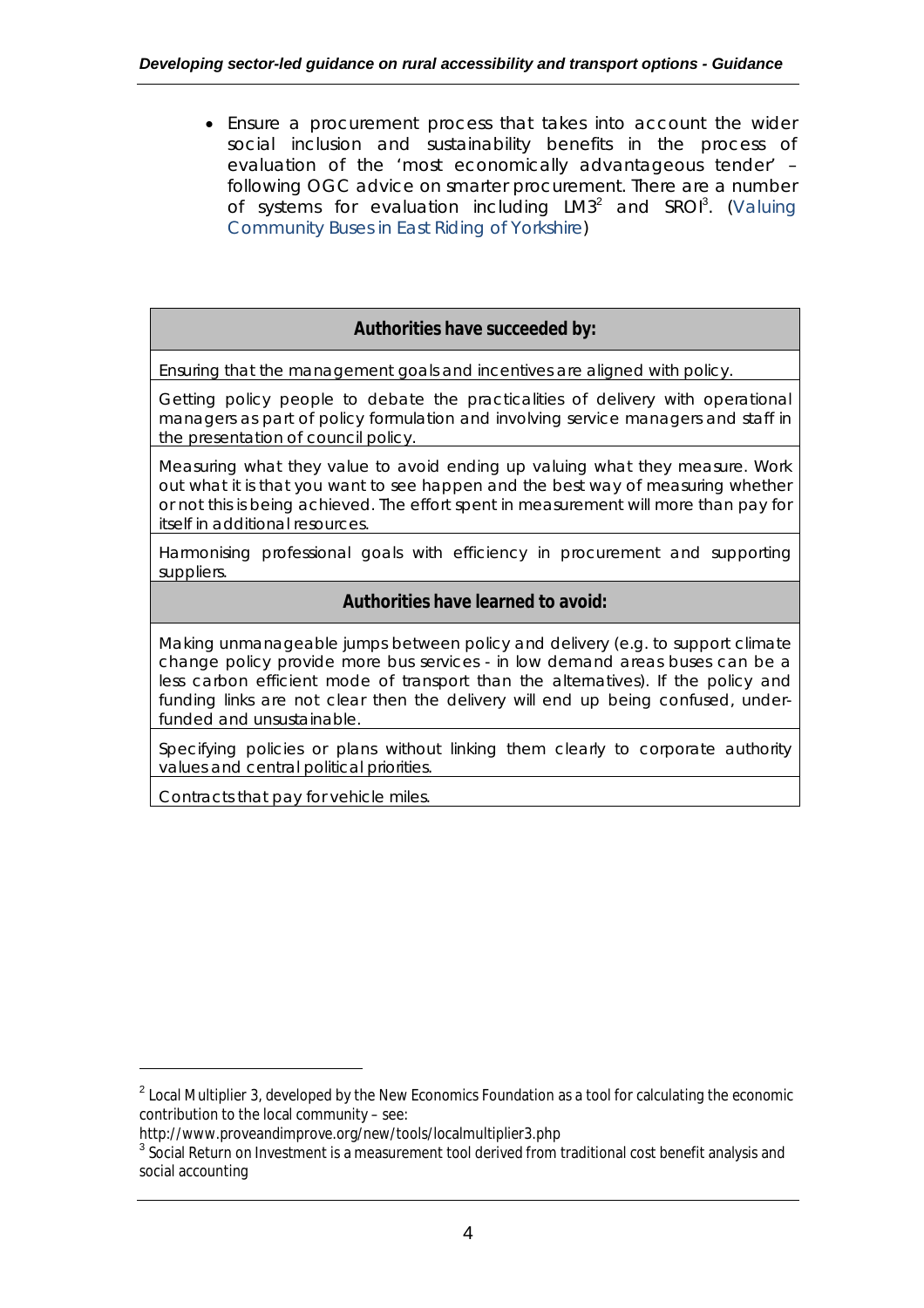## **3.0 Skills and Changing Cultures**

## *Supporting elected members with difficult choices*

- 3.1 Elected members face many difficult transport choices. There is a relatively large lobby industry in transport particularly for rail, cycling, and road building that sometimes means that planned priorities are difficult to promote. Elected members can easily find they are on the defensive and that transport becomes a political graveyard.
- 3.2 Successful local authorities help to stabilise the political debate by:
	- Developing good relationships with the local media If transport planners have successfully understood what is needed to improve transport, and can gain the support for this from local people, then local media will generally portray transport policies positively "residents celebrate battle for investment in town centre".
	- Ensuring that most transport investment involves a shared commitment between the local community and the authority - If people are investing in delivering the solutions then they are much more likely to support the outcomes (e.g. a neighbourhood watch group inspecting and reporting on road and lighting defects).
	- Identifying priorities that are shared across political parties Most transport decisions are non-political. Transport debate often gets hijacked by the differences. Clear prioritisation mechanisms for investment help to stabilise transport programme delivery and set marginal differences of perspective in context as relatively low priorities.

## *Recruiting and fostering the right skills*

- 3.3 Transport is often more attractive as a career choice to people who like vehicles and infrastructure, than to people who might more naturally choose other professions where interaction with people is considered to be central to the job. As a result the needs of people have not received the attention they deserve. The best authorities have found that:
	- Training in the softer skills is becoming more important. In recent years DfT has supported organisations like the Association of Commuter Transport (ACT http://www.acttravelwise.org/home) and the Business Travel Plan Network (http://www.nbtn.org.uk/) who offer a range of training services.
	- Recruiting staff with established skills in marketing and consumer engagement reaps dividends. Many authorities have found that there has been a culture change in their office when new staff with different skills join.
	- Fundraising skills will be particularly important in the years ahead. By partnering with organisations like community transport groups, who have these skills and the capabilities to apply for more funding, local authorities can provide the support, authority and trust to complement the agility and fundraising expertise of the third sector.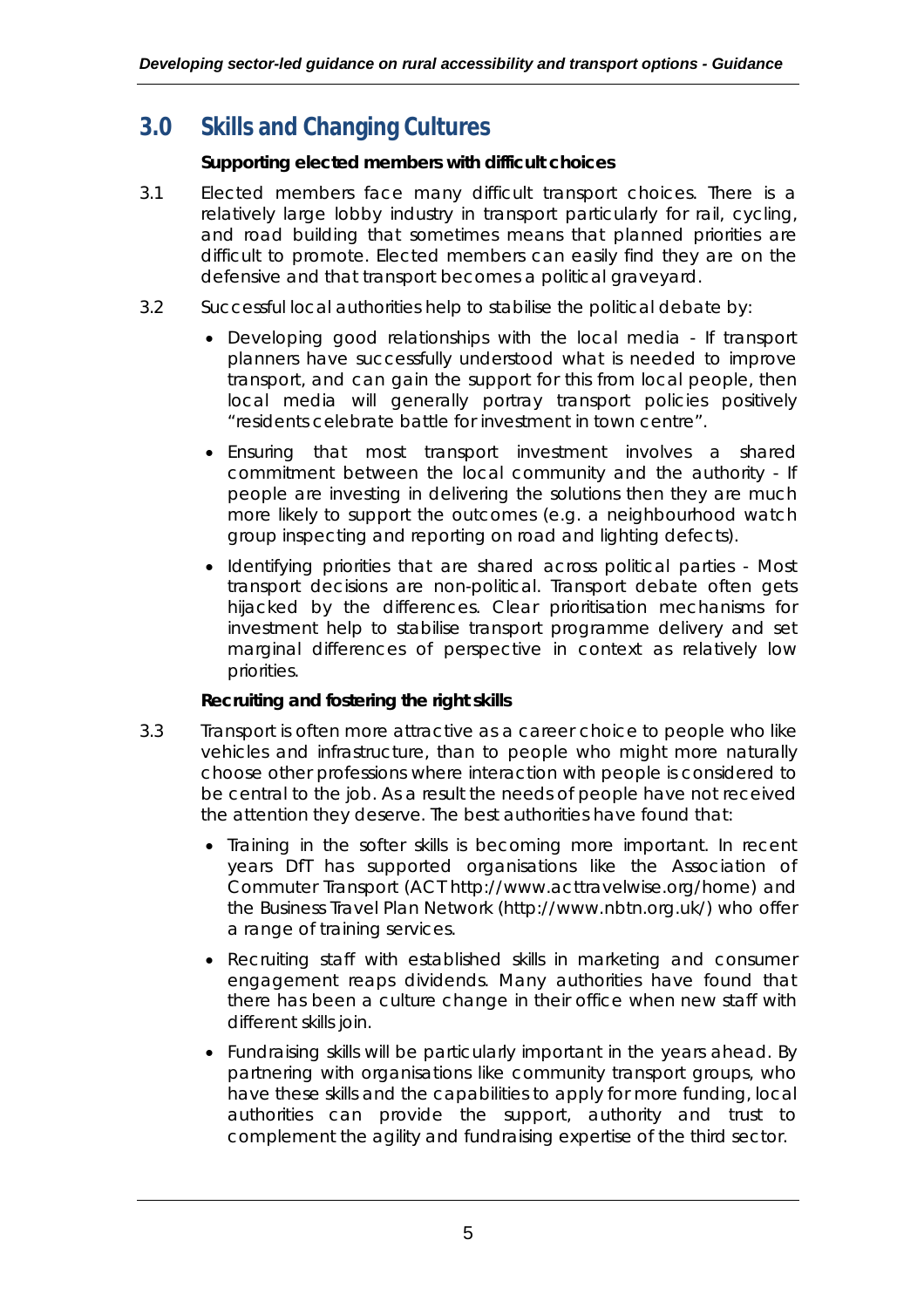#### *Working with partners to clarify leadership, roles and responsibilities*

- 3.4 The balance between the costs of 'taking services to people' or 'people to services' is seldom analysed on a comparable basis due to different management and funding structures. It is important to think about what others value and may be willing to fund. By aligning transport priorities with other goals, the effectiveness of transport funding is maximised $4$ .
- 3.5 To allow more integrated approaches to management and funding, co-production methods (users and professionals working together to design and deliver public services in equal partnership) are<sup>5</sup> being fostered in some places. These seek to devolve decision making on budget allocation to the lowest level so that service users and frontline professionals have the greatest possible role in decision making (see – Common Wheels in Norfolk).
- 3.6 This means:
	- Providers have budgets based on satisfying a defined need, rather than area based budgets or a per capita spend.
	- Service users receive personalised budgets based on their needs, rather than vouchers for specific services.
- 3.7 These approaches become relatively more important for ensuring equitable distribution of resources when budgets are declining.

#### **Authorities have succeeded by:**

Helping elected members by working with communities and the local media in stabilising the transport debate, and helping local communities to campaign for much needed investment.

Getting communities involved in delivery so as to build a shared commitment to delivery, thus reducing the costs of provision, improving the prospects for increased budgets, and building in resilience.

Recruiting the right skills for all aspects of transport delivery from marketing to road design.

Clarifying responsibilities and ensuring that all parties in partnerships have clearly specified stakes and deliverables.

### **Authorities have learned to avoid:**

Reacting to political events rather than leading the transport agenda.

http://www.dft.gov.uk/pgr/regional/ltp/accessibility/developing/research/accessibilityplanningdevelop 3614

<sup>&</sup>lt;sup>5</sup> http://www.cabinetoffice.gov.uk/media/207033/public\_services\_co-production.pdf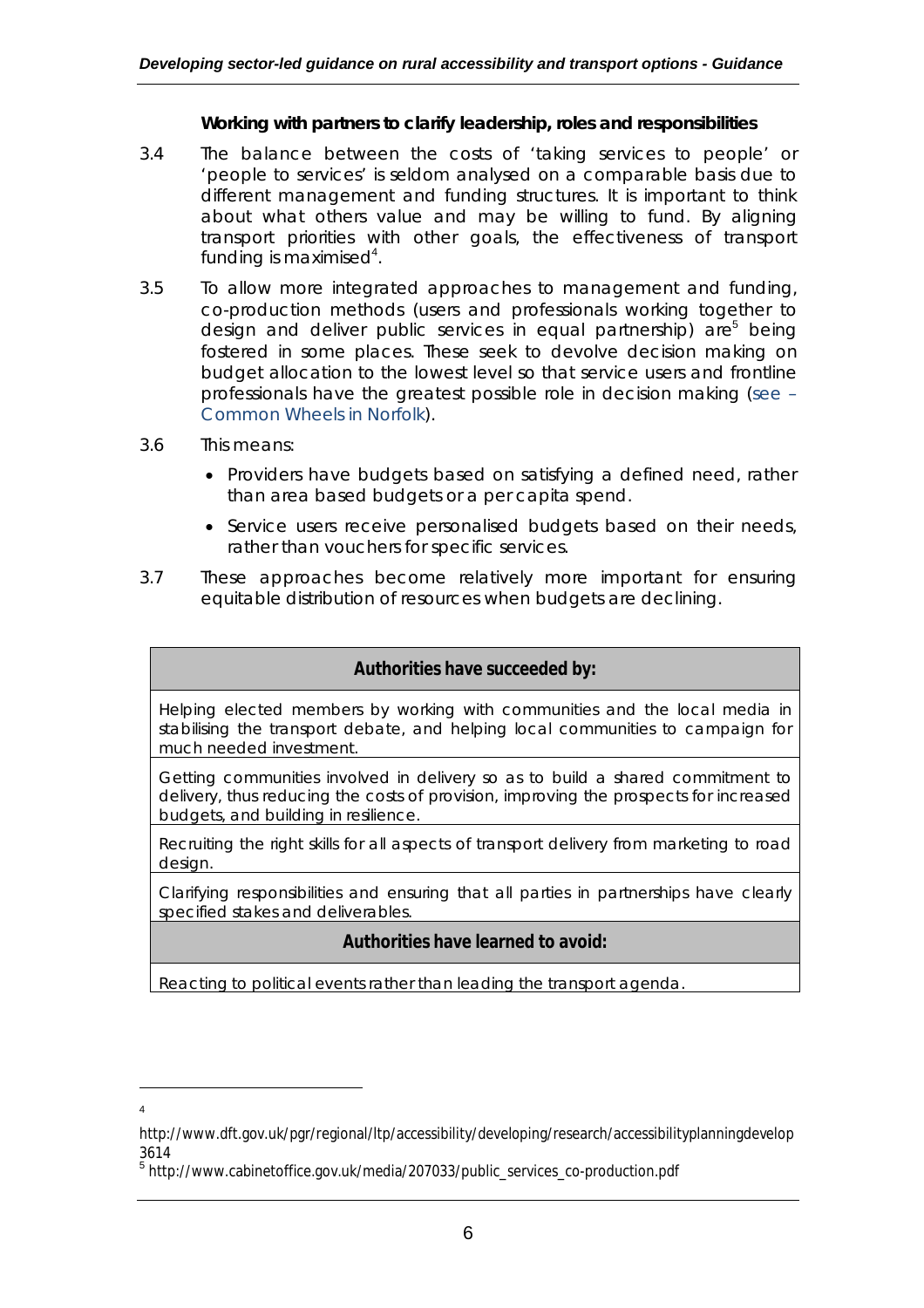## **4.0 Partnership and Communication**

4.1 A key role for transport authorities is to make the case for investment in transport. This often means describing transport problems in terms that funders and users of transport will understand. By recognising the needs of rural areas and the desires of the funders of transport, the sector is better placed to raise funding from a wide range of sources.

## *Measuring and communicating accessibility change*

- 4.2 In many parts of the country, bus services have been declining. Combined with growing road congestion it has been getting slower and more expensive to access many destinations and services by car and public transport.
- 4.3 Increases in public funding for bus services, and new development in rural areas, have slowed the rate of decline, but the ability to make similar future increases is uncertain. Although rural areas have not faced the major increases in road congestion seen in cities, road congestion has still been growing in many rural market towns reducing their competitiveness as accessible destinations for shops, GPs, leisure services and other opportunities.
- 4.4 In measuring and influencing access, key points are that:
	- Provided there is a clear transport network hierarchy with neighbourhood, village, town and city interchange points then access can be maintained through connections to the nearest interchange. Most leading rural authorities have adopted this approach to service planning and measure access times to the core transport network. ( Making Analysis Relevant to the Norfolk Transport Hierarchy)
	- Often the cheapest way to improve access is to bring services to people rather than transport people to services. The need for partnership working to achieve these benefits was one of the reasons for introducing accessibility planning processes. Partnerships across the country are now reconnecting local people with mobile or locally delivered services. (Health in Transit)
- 4.5 The more complex analysis tools in use such as transport models and accessibility models generally seem to be poorly linked with funding decisions in most authorities. This does not necessarily mean that the use of such techniques should be avoided, but suggests that greater priority might be given to integrating analysis teams within the management structures of authorities.

## *Cross sector working*

- 4.6 Transport relies increasingly on cross sectoral funding. Where the case for transport investment has not been made jointly with other sectors then budgets have been declining and these pressures are growing. (Improving Employability through Cross Sector Wheels to Work)
- 4.7 Cross sectoral working ensures that: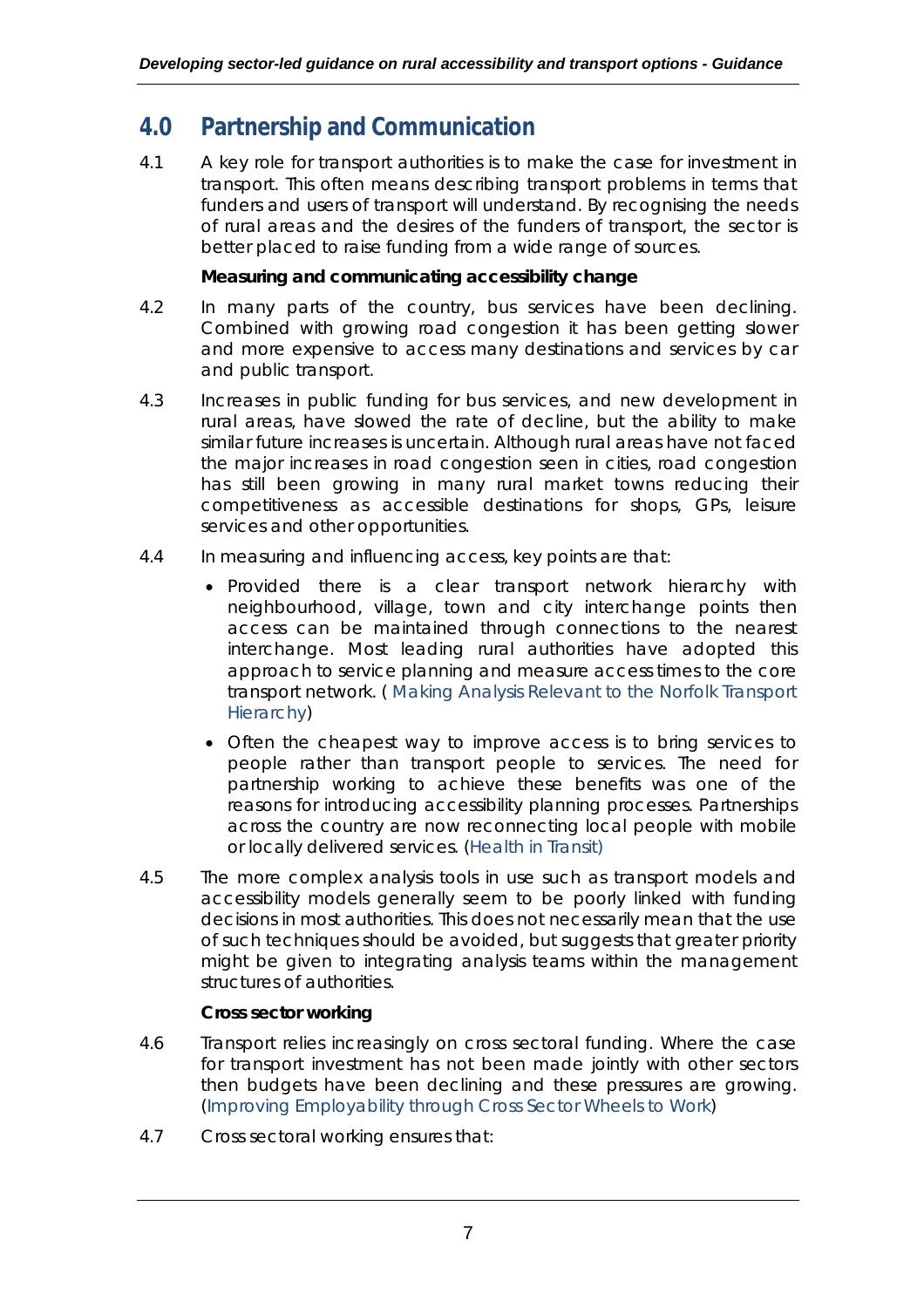- Land use planning locates new development in places that can be served efficiently by transport - This could be locations already served by good transport or locations where the new development is undertaken with complementary transport investment to meet all people's needs. (A New Connection – Linking Transport and Planning in Cumbria)
- Roles and responsibilities of public agencies are clear Transport is a derived demand, so health, education and other sectors may not be as concerned about the travel demand they generate as the transport authority. Reactive transport authorities can find it hard to help their partners in other sectors without additional funding, but proactive joint working can usually be supported by all.
- Local area agreements (LAA) and multi-area agreements (MAA) can channel funding into transport. Some local authorities have found that they are starved of transport funding since the LAAs and MAAs have not embraced transport investment as a priority for their funding.
- 4.8 There are different cultures in different sectors, and cross sectoral working may not prove to be practical with all sectors all of the time. Nevertheless every strong local transport authority is succeeding in delivering at least some programmes in partnership with health, education, social services, regeneration, or some other sector.
- 4.9 Keys to success are;
	- Demonstrating what can be achieved using a clear evidence base underpinned with an understanding of people's needs - The process of accessibility planning provides a structure within which to plan access for people.
	- Pragmatism and avoiding demoralising energy sinks Some doors are open; others are not. Success with delivery more easily achieved will pave the way for success in breaking down other barriers. Avoid wasting energy on promoting coordination where it becomes clear that staff in the potential partner agency have no active interest.
	- Reinforcing the progressive service delivery ethos of helping others deliver their goals – Transport is a derived demand so helping those organizations that drive the demand to improve access in the most efficient and effective way breeds co-operation. It is particularly important to offer low effort solutions to partners who say they are not interested in transport and cannot prioritise time to deal with it.
	- Finding things in common with partners and opportunities to cooperate – Aims for joined up policy are rarely reflected in practice. Overlaps between different policies provide the bridges to joint action. Partnerships usually involve the suppression of some single sector goals in pursuit of mutual benefit. A critical issue is the ability of the transport unit to understand the priorities of non-transport partners in their terms and to express ideas in their language and timetable.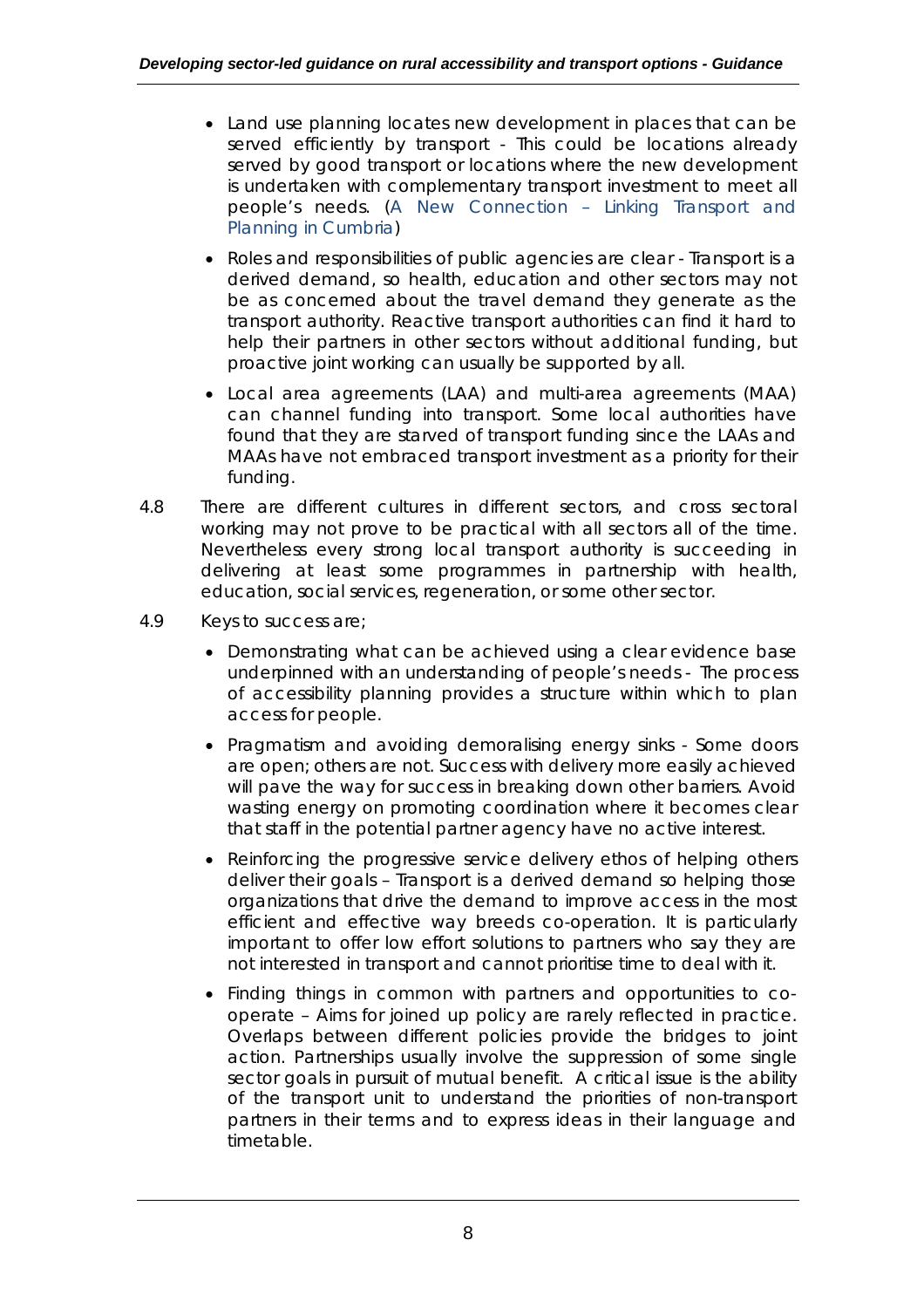Marketing and information to explain what transport can deliver – Transport has a poor track record in marketing. Marketing needs to move from telling and selling to more targeted relationships with customers and purchasers. (see - Customer Service in Norfolk)

## *Marketing*

- 4.10 It is widely recognised that transport marketing has fallen well behind other sectors. Addressing gaps in social and environmental marketing can also help to change behaviour towards more sustainable and affordable patterns.
- 4.11 The transport sector needs to market its services to:
	- Corporate purchasers (e.g. business, the NHS, etc.) Most people outside the transport industry will do the easiest thing when making transport choices. That might involve jumping in a car or getting a private taxi more often than is efficient and good value. The marketing of opportunities to purchase efficient integrated shared transport services must be competitive with the marketing of private alternatives. (see - Marketing Connections in Lincolnshire)
	- $\bullet$  Travellers Transport operators who communicate with their customers are much better placed to grow their markets and sustain their services. Many rural services survive on the strength of the social relationships between travellers, with drivers and with operators. These relationships are often strongest for community transport operators.
- 4.12 Marketing shapes attitudes and behaviour and key themes in rural transport need to be:
	- Getting closer to people and their needs In rural communities people are often good at helping each other and rural transport can become part of this community. Marketing can explain how use of the transport system affects the experiences of everyone who lives there. Walking to the shops keeps the village free of traffic and using the bus helps to sustain services and bring fares down for everyone.
	- Consistency shapes behaviour Marketing helps people to discover how they can make best use of the transport system and mould it into their lifestyles. Helping people to build their lives round efficient transport demands consistency of provision and not over promising on service delivery. Changes to transport services need to come from the community upwards. Top down proposals to change transport will often be politically unstable, particularly for fragile rural economies, but honest top down marketing can help to build sustainable approaches.
	- Helping people care for their communities Transport brands need to be closely associated with social, cultural and environmental aims of the community. People want to fit in and feel part of the community. If it is not socially normal to travel in a particular way then marketing can help to overcome these barriers by explaining why things are changing.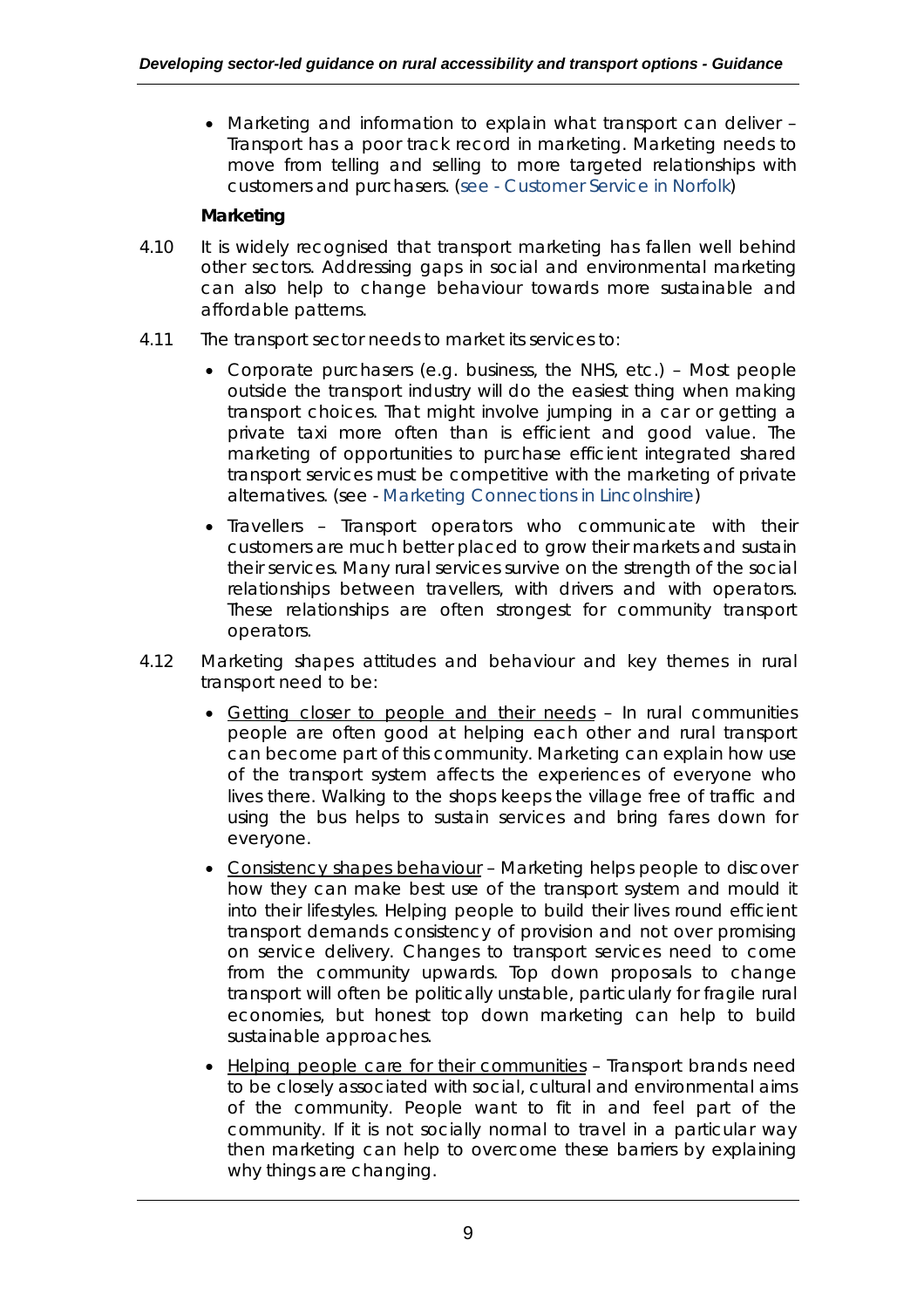- Marketing must be accurate If transport solutions are marketed which are not better than the choices that the traveller might otherwise have made, then the marketing will undermine everyone associated with providing the inaccurate information.
- People want to enjoy what they  $d_0$  Public transport is sometimes viewed as worthy but unpleasant. There is a need to change these perceptions. Marketing can tell stories about new business contacts made on the train, or friends made on the bus or simply feeling healthier and happier.

## **Authorities have succeeded by:**

Making the case for transport investment by linking transport goals with those of funders.

Drawing funding from across a wide range of sectors through delivery-focused partnerships.

Taking marketing seriously, which pays dividends. Transport customers in rural areas often receive no marketing at all from public authorities. Often the largest purchasers are public agencies so marketing targeted at their needs tends to grow income for transport operators. Good communication with local communities helps them find pragmatic solutions to local problems.

Improving the use of scare transport resources by planning transport across sectors.

### **Authorities have learned to avoid:**

Staff energy sinks trying to open doors to joint working that are closed.

Partnerships that do not have a clear delivery outcome.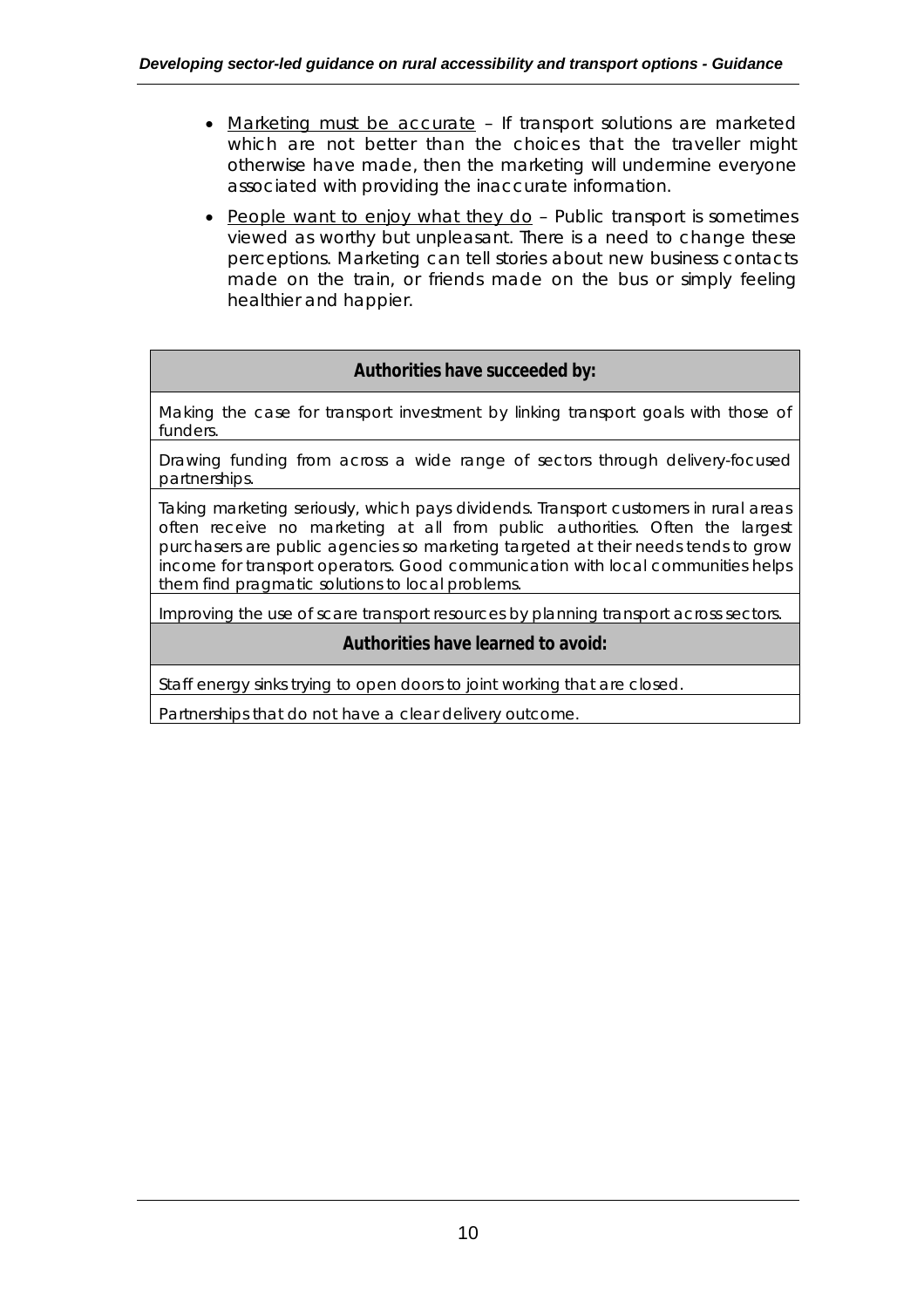## **5.0 Securing Sufficient Funding**

- 5.1 In all authorities, transport investment is constrained by budgets and prioritised by political needs. In the best authorities, economic and social needs drive the budget availability, and policy objectives frame the political needs.
- 5.2 When funding declines there can be a tendency to retrench and defend budgets rather than reach out for new funding. This can have the double disadvantage of reducing efficiency gains achieved through cross sector working as well as reducing the prospects for new funding.
- 5.3 Public funding will be under pressure so the role of authorities in assembling sufficient funding<sup>6</sup> to meet local needs will become more important (see - Priority based budgeting in Nottinghamshire).

## *Priority based budgeting*

 $\overline{a}$ 

- 5.4 Sometimes the most important factor affecting a budget allocation is how much was spent the previous year. The best authorities have moved to a system of priority based budgeting where the authority defines its priorities and allocates the available budget in line with these policy priorities. This has many advantages:
	- It ensures that delivery is modified to ensure the best possible fit with the aims of the authority each time budgets are re-allocated.
	- It requires policy makers to get involved in decisions about routine tasks ensuring that these get the attention and priority they deserve.
	- It requires service delivery managers to get involved in the policy development process. If they do not, then they end up with no money.

## *A more efficient economy - who pays for rural transport?*

- 5.5 By far the largest funder of rural transport is travellers themselves. Car purchase and fuel are the largest elements, but even amongst non car owning households spending on taxi fares exceeds spending on bus and rail fares.
- 5.6 In securing sufficient funding for rural transport, essential elements are:
	- Car park charges are an important income source and need to be managed as part of the transport budget. Income from parking not only helps to fund transport in transport authorities but ensures that parking charges are set at a level which ensures sufficient funding for good parking supply, efficient bus services, attractive streetscapes and other transport investment necessary for economic success and social inclusion.
	- To ensure that all businesses and public agencies use their business travel plans to ensure they are making efficient and competitive

<sup>6</sup> Funding Sources for Rural Transport - http://www.idea.gov.uk/idk/core/page.do?pageId=16000358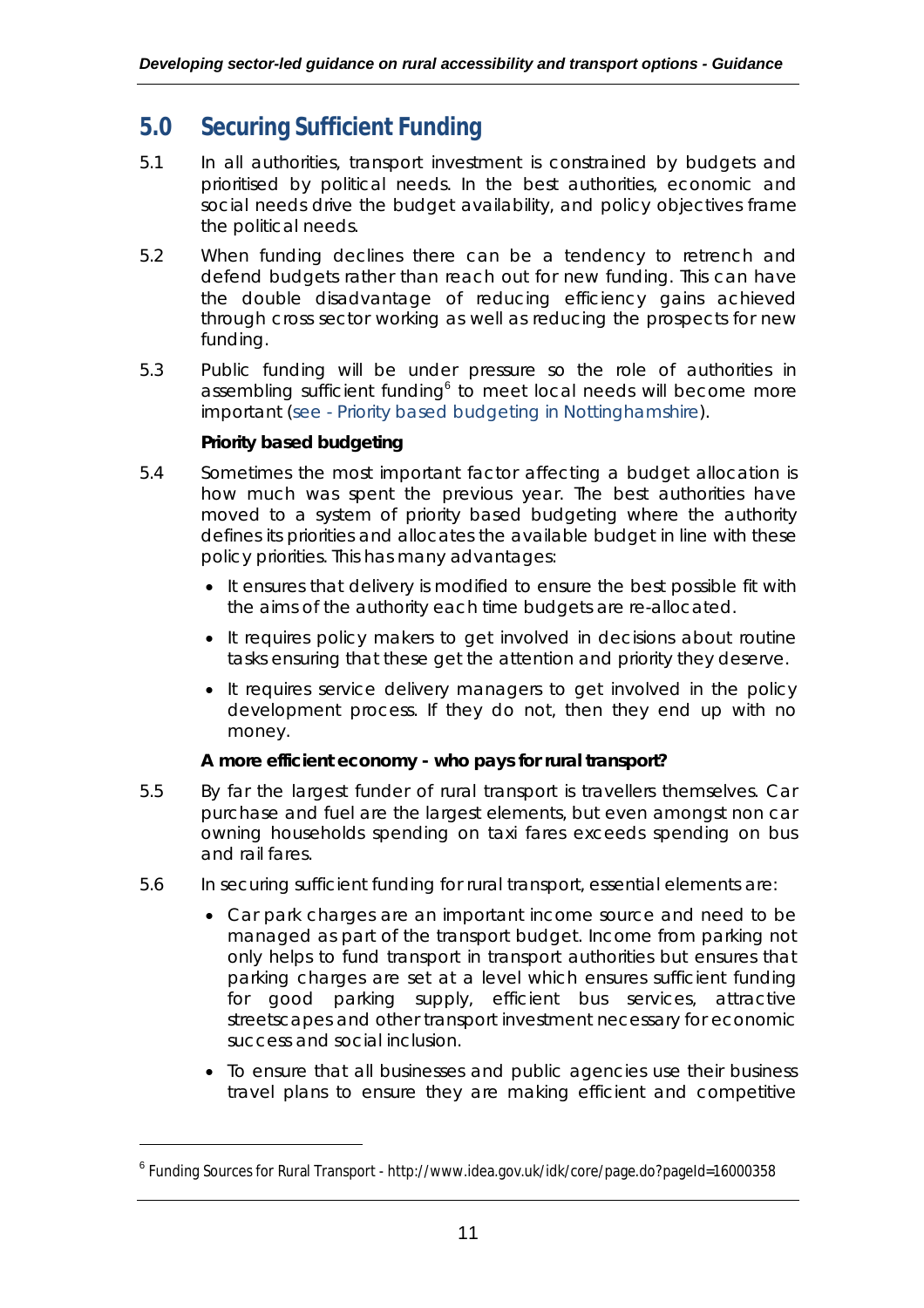travel choices. Even a few hundred annual bus season tickets purchased as part of employee business travel plans in an area can make a difference to the viability of rural bus services. Larger employers can also negotiate attractive terms with transport operators with discounts from bus and taxi companies. Businesses without staff and customer travel plans can become uncompetitive and unsustainable.

 Changes in spending by travellers are likely to be more important for the viability of rural transport than even quite large changes in public budgets. When public budgets are tight, investment in activities that promote changes in spending by travellers becomes relatively more important. ( Raising Funding through Social Enterprise in Devon)

## *Making the case*

- 5.7 The consequences of transport failure are much more costly than transport costs. Authorities who fail to make the case for transport investment within Local Area Agreements (LAA) and Multi-Area Agreements (MAA) could find that transport in their areas ends up being under-funded.
- 5.8 Rural transport adds value to a local economy and society and there are a range of guides available on how to make the case for funding and assemble funds such as:
	- **Community Transport Funders Guide<sup>7</sup>**
	- $\bullet$  Transport appraisal<sup>8</sup>
	- Cross sector benefits of accessibility planning<sup>9</sup>
- 5.9 The case for investment can be built on:

## *Access to services*

- Employment and training offering opportunities for people to access employment, for companies to increase their competitiveness with improved labour market catchments, helping to foster a better trained workforce.
- Social services providing opportunities for people who might otherwise become social services clients, or towards whom that department has general responsibilities – Value is defined from the benefits of participation in activities (such as formal or informal day care, luncheon clubs and outings), from the benefits of individuals maintaining or enhancing their ability to live independently, allowing people to engage in commercial activities such as shopping and reducing the call on other social services interventions.

<sup>&</sup>lt;sup>7</sup>http://www.ratransport.co.uk/images/CTA%20Funders.pdf

<sup>8</sup> WebTAG - http://www.dft.gov.uk/webtag 9

http://www.dft.gov.uk/pgr/regional/ltp/accessibility/guidance/gap/accessibilityplanningguidanc3633?p age=14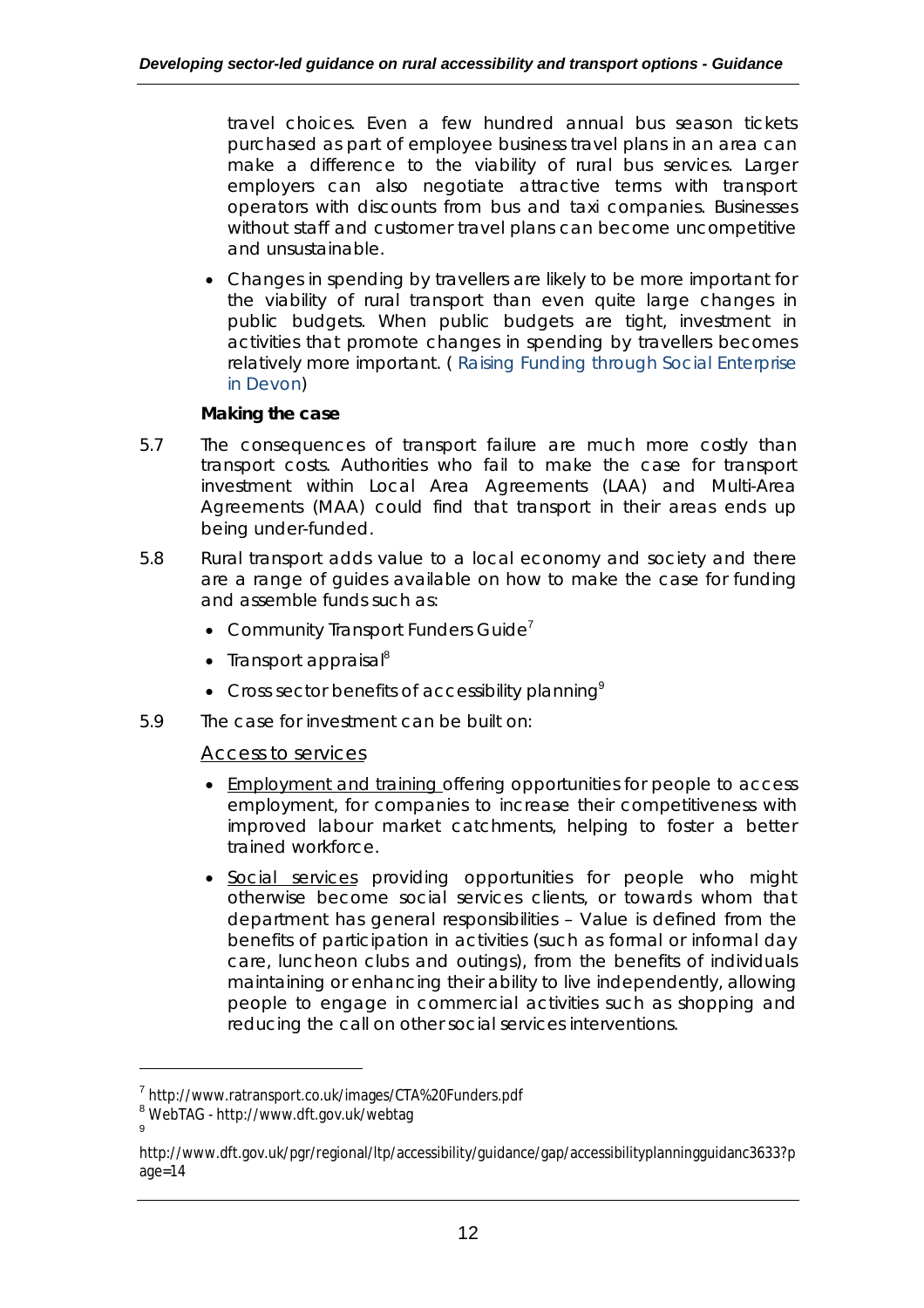- Education services supporting discretionary educational activities (e.g. off-site visits, exchanges, attendance at events, after-school activities, homework clubs), and supporting youthwork whether in the public or third sector.
- Health services with high quality transport supporting greater wellbeing and access for patients, for hospital visiting, and improved health with better support for active travel.

## *Building a clean, strong inclusive society*

- Safety and crime prevention with community based safe routes schemes (safe routes to stations, bus stops, schools, etc.), safe transport schemes, and transport for prison visiting.
- Community, environment, leisure and recreation benefits allowing people to participate more fully in their communities fostering strong sustainable communities.
- Improved community cohesion with people better able to provide support for each other within the community as they travel around locally and meet each other.
- Efficient management of transport saving social work, education and other departments from unnecessary expenditure, and, often more importantly, wasted time of specialist employees.
- The transport sector as an employer Although rural residents travel more and pay more for transport, employment in the transport industry is a greater proportion of the workforce in urban areas. The community transport sector also acts as a significant player in the market with voluntary roles as drivers, passenger assistants and administrative staff.

### *The balance between user funding and public funding*

- 5.10 In setting fares, key points for consideration are:
	- If the fares do not increase then there might be no service. What are customer expectations of fares and do these expectations need to change? Social attitudes to many things move on but some attitudes to transport remain in the past. How can these be made more realistic?
	- If 'affordable' fares cannot be offered, then it is probable that a better transport solution could be adopted. Some transport services operate in very remote areas with support of less than £2 per passenger trip, reflecting the greater passenger contribution.
	- It is often important to invest heavily in transport to save money in other sectors. Subsidies per passenger trip in excess of £20 can be necessary during a transition phase from worklessness to financial independence. (see - A Partnership Funding Approach for Access to Hospital)
	- High care services cost more to provide but there are many patient transport and social services transport operations where higher quality services could be offered at lower cost.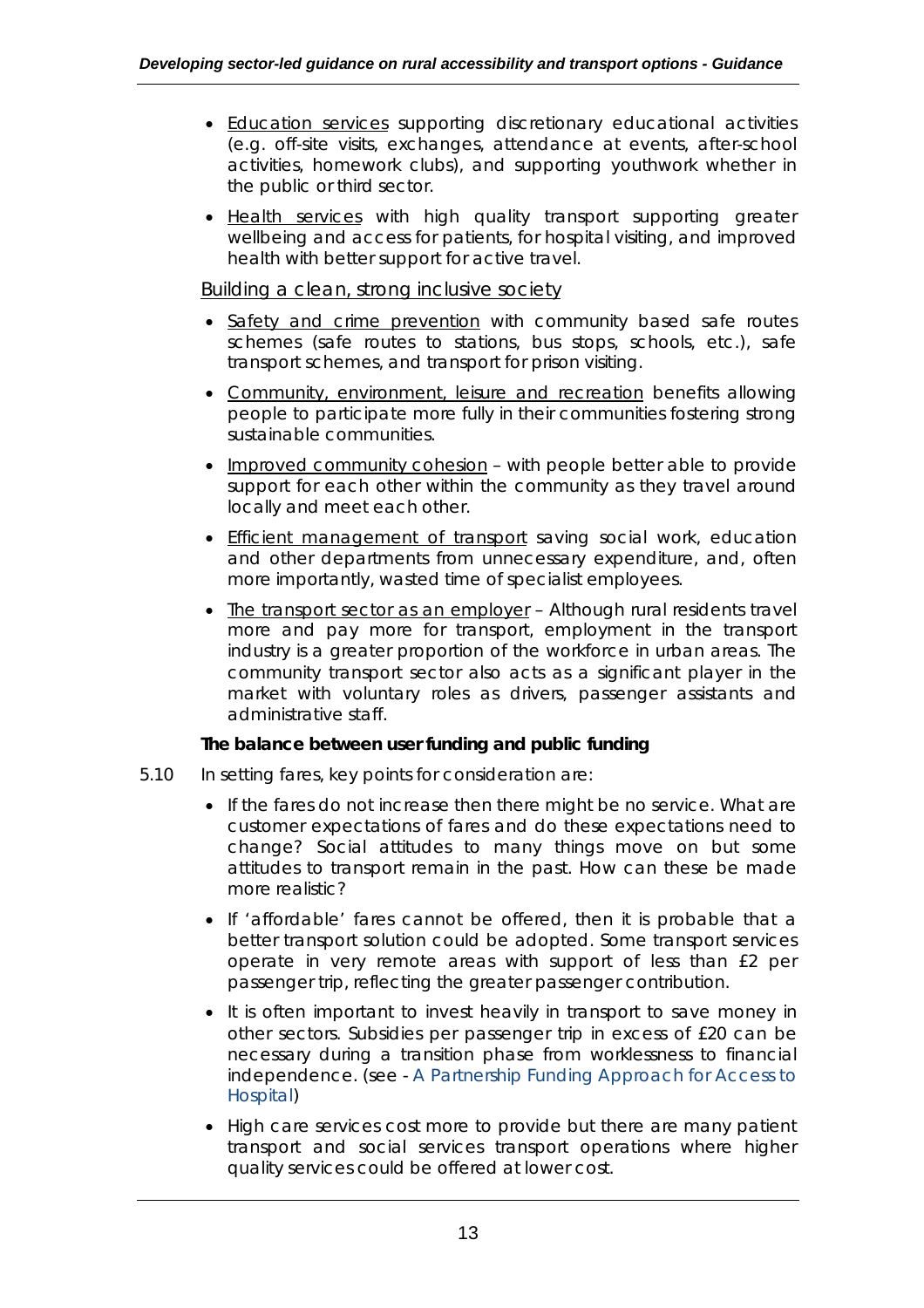### *Concessionary fares and travel vouchers*

- 5.11 The allocation of national concessionary fares funding to rural public transport authorities does not increase line with network coverage. Rural authorities can therefore face funding pressures to cut registered bus services to an affordable level since there is no option to raise fares.
- 5.12 If authorities cut rural bus services to a level that can be afforded under the national concessionary fares scheme then everyone might lose out, as no transport would then be available for either fare paying or concessionary travellers.
- 5.13 Some authorities have tackled this problem by reducing the number of scheduled services and replacing them with unregistered demand responsive transport services where fares can be charged to concessionary pass holders. This means that elderly people can still benefit from the availability of transport. This is usually better than the alternative of having no transport at all. A further advantage of this approach (DRT that is only supported by the authority when it is actually requested) is that fare / subsidy levels can be used to manage the budget. By contrast, an authority which only supports conventional bus services is forced, when facing a budget shortfall, to cut some services altogether (see - Affordable Transport for All with Rural Wheels in Cumbria)
- 5.14 Other authorities have made a policy decision to supplement the national scheme to offer free fares for certain categories of traveller on demand responsive services, sometimes also including community transport.
- 5.15 Travel vouchers are a useful approach to allow users to choose the transport option that best meet their needs. In some cases this might mean that a traveller who is eligible for concessionary travel uses the bus when they are able free of charge, but, in recognition that bus services can be limited in rural areas, voucher provision also allows an affordable level of support for them to use on demand responsive transport, taxi and community transport trips.

### *Education as one of the largest funders of transport*

- 5.16 Education transport is often the largest publicly funded rural transport budget. The way that this budget is spent will affect the make up of the vehicle fleet, the skills of the transport staff such as drivers and assistants, the perceptions of transport and the make up of transport operators in the area.
- 5.17 Education authorities will not usually think about transport beyond their statutory deliverables – they are not the experts in this field. Transport authorities therefore need to ensure that they become more active in education planning and transport debates particularly where major changes are planned such as through the Building Schools for the Future programme. This also covers the 14-19 agenda and the need to ensure fair and equitable access to extended school provision – breakfast and after school clubs. (see - A Real Education on Vehicle Resource Use in Northumberland)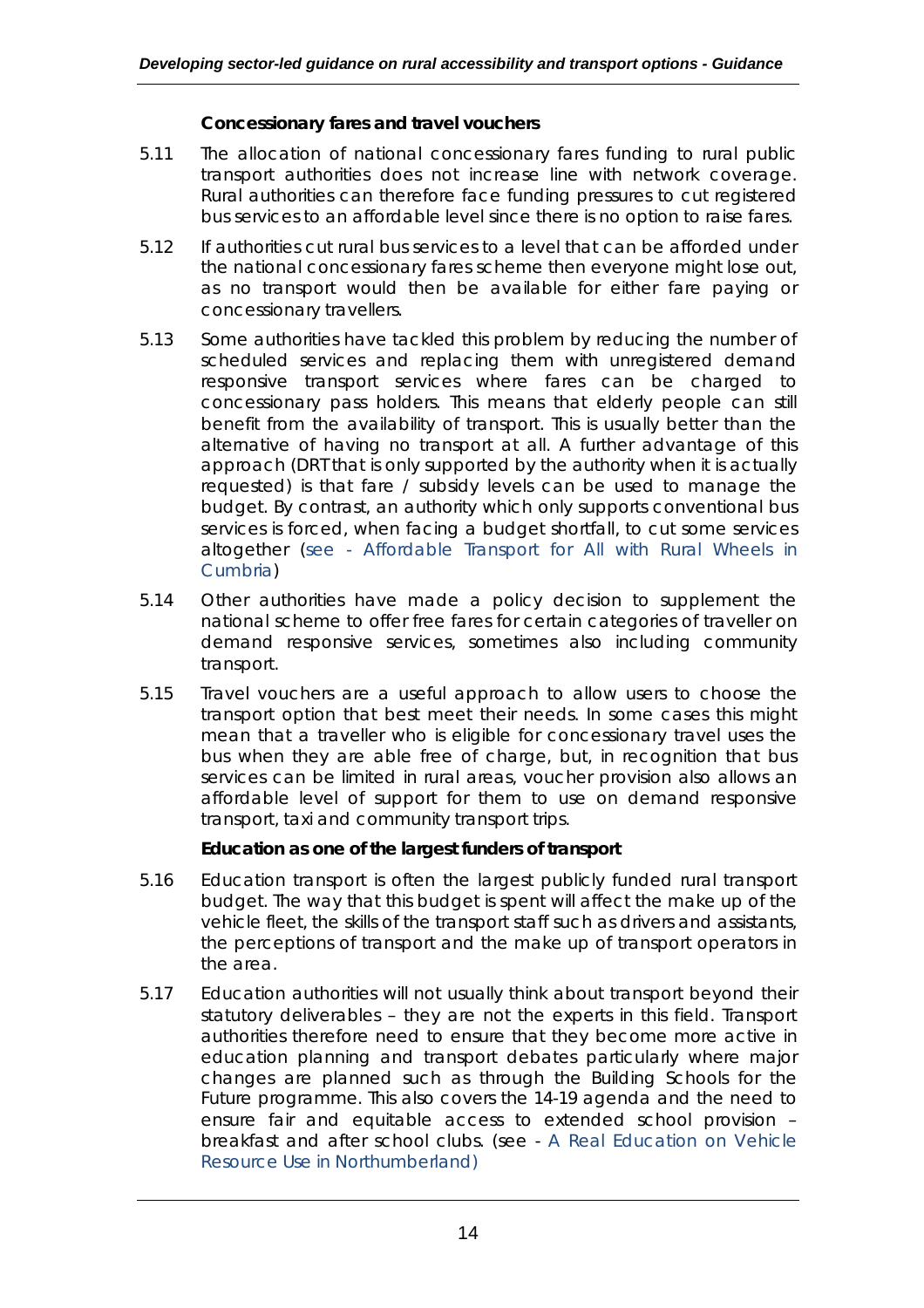#### **Authorities have succeeded by:**

Ensuring that economic and social needs drive budget availability, and policy objectives frame political needs.

Tapping consumer expenditure such as car park revenue being used to fund bus services.

Encouraging business to invest in transport through their travel plans.

Managing budgets of partner agencies to make the best overall use of resources.

Making the case for transport funding via LAAs.

Setting transport fares at sustainable levels.

Ensuring that large budgets such as for education are integrated into transport delivery goals and efficiencies.

### **Authorities have learned to avoid:**

Making exclusively budget-driven decisions, where ultimately the only way is down.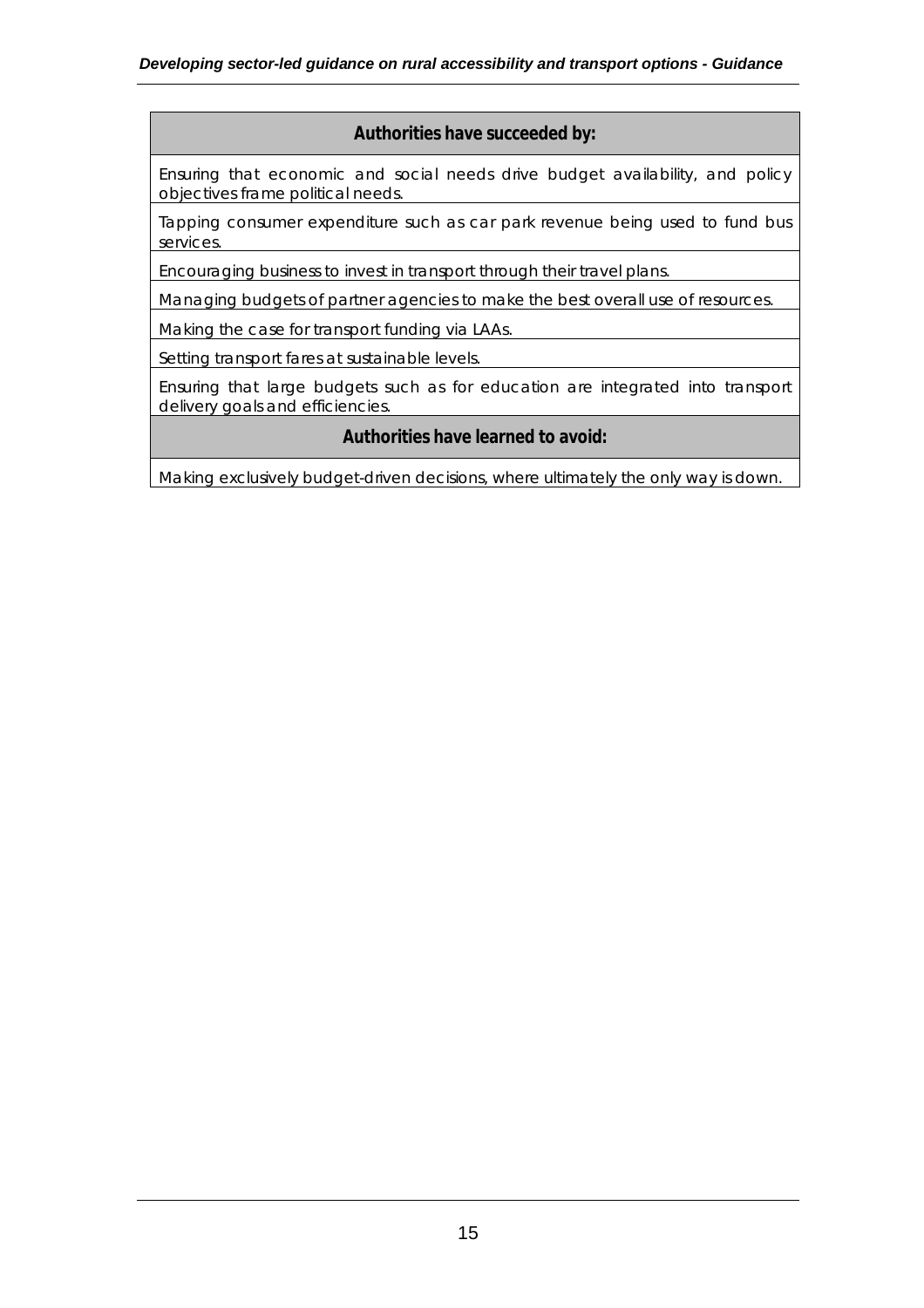## **6.0 Planning for People and Communities**

### *Recognising the special character of rural areas*

- 6.1 Transport is a key factor in rural deprivation. Travel costs can also be a very high proportion of household expenditure. Although the costs of tackling transport problems can seem high for transport authorities, they are relatively low compared with the consequences of poor access.
- 6.2 Rural areas are diverse in nature and solutions need to be tailored to the needs of local areas and of target groups of people. The rurality indices used in the standard urban/rural classification in England classify all census output areas as:
	- Sparsely populated.
	- Less sparsely populated.
- 6.3 This is then combined with four categories of morphology:
	- Urban areas
	- Town and fringe areas
	- Villages
	- Hamlets and isolated buildings

These categories are then combined to create eight types of rural area.

6.4 Using this widely accepted rural classification links transport planning into more general rural policy and funding streams and facilitates engagement with partners outside transport.

### *Community planning, LSPs and RDAs*

- 6.5 Community planning mechanisms are generally helping public agencies to work together. It is good to create a dialogue between transport authorities and other partners. At a local level Local Strategic Partnerships (LSPs) are co-ordinating action including with district councils and parish councils.
- 6.6 Not all Local Strategic Partnerships (LSPs) are clear about their role in funding and supporting transport, particularly in rural areas. Local authorities need to engage with these organisations to ensure a consistency of approach and links to funding to support community and economic development through transport investment.
- 6.7 Leading authorities show that this engagement can change delivery by:
	- Concentrating on managing project delivery in bite-sized chunks.
	- Bringing in volunteer and community resources to add value to delivery.
	- Creating a framework within which public authorities in different sectors can work with partner agencies on shared agendas, united by public needs like access to health or education.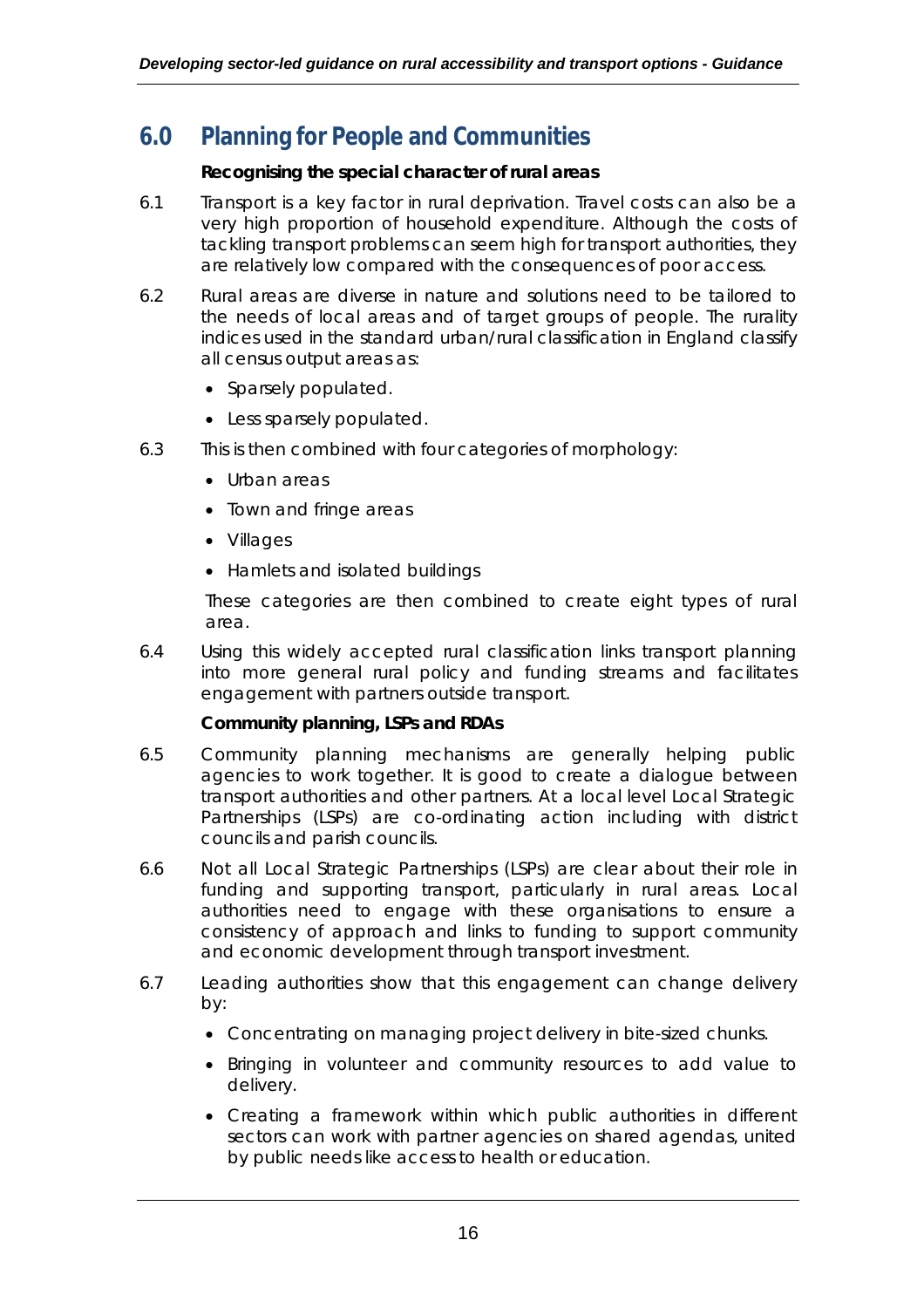6.8 Regional Development Agencies (RDAs) should also be able to prioritise transport investment if this represents the best value approach to support the development of a region. It is important that transport authorities use the local transport and accessibility plan to co-ordinate investment by these partnerships and agencies in priority transport schemes.

### *Working with communities*

- 6.9 Traditional models of public engagement have not worked well. Even the best authorities have experience of being drawn into negative engagement with communities. Co-operation is fostered by identifying shared values and reinforcing practical delivery-focused positive engagement.
- 6.10 The best authorities are:

- Building delivery partnerships for sites, areas and themes. These involve all sections of the community including businesses, voluntary groups and residents groups.
- Rewarding community based delivery with funding, relying increasingly on short-term capital budgets to build community capacity.
- Putting innovation, flexibility and learning at the heart of shared delivery to achieve objectives creatively and effectively.
- 6.11 Service planning focused entirely on people's perceived needs, rather than capabilities, has tended to dis-empower users and created unsustainable demands on public resources. In order to get more funding:
	- People have been incentivised to emphasise their inability to cope.
	- Councils seeking funding from government have sometimes tended to emphasise their powerlessness rather than their opportunities.
- 6.12 The fact that social needs continue to rise is not due to a failure to consult, or to find enough resources, but has been due to a failure to create incentives for people to develop solutions, using the skills and resources already available to them<sup>10</sup>. In recognition of this, in 2005 the process of accessibility planning was established by DfT to encourage delivery-focused partnerships to use available skills and resources to tackle problems<sup>11</sup>.
- 6.13 Local authorities can develop these partnerships through community engagement mechanisms such as business travel plans, residential travel plans, and area-based access plans perhaps as sub groups of local strategic partnerships.

<sup>&</sup>lt;sup>10</sup> 2003 Making the Connections – concluded that although there was evidence of increasing transport spending within authorities the priorities being tackled were top down political needs rather than bottom up community needs.

<sup>&</sup>lt;sup>11</sup> http://www.dft.gov.uk/pgr/regional/ltp/accessibility/developing/research /accessibilityplanningdevelop3614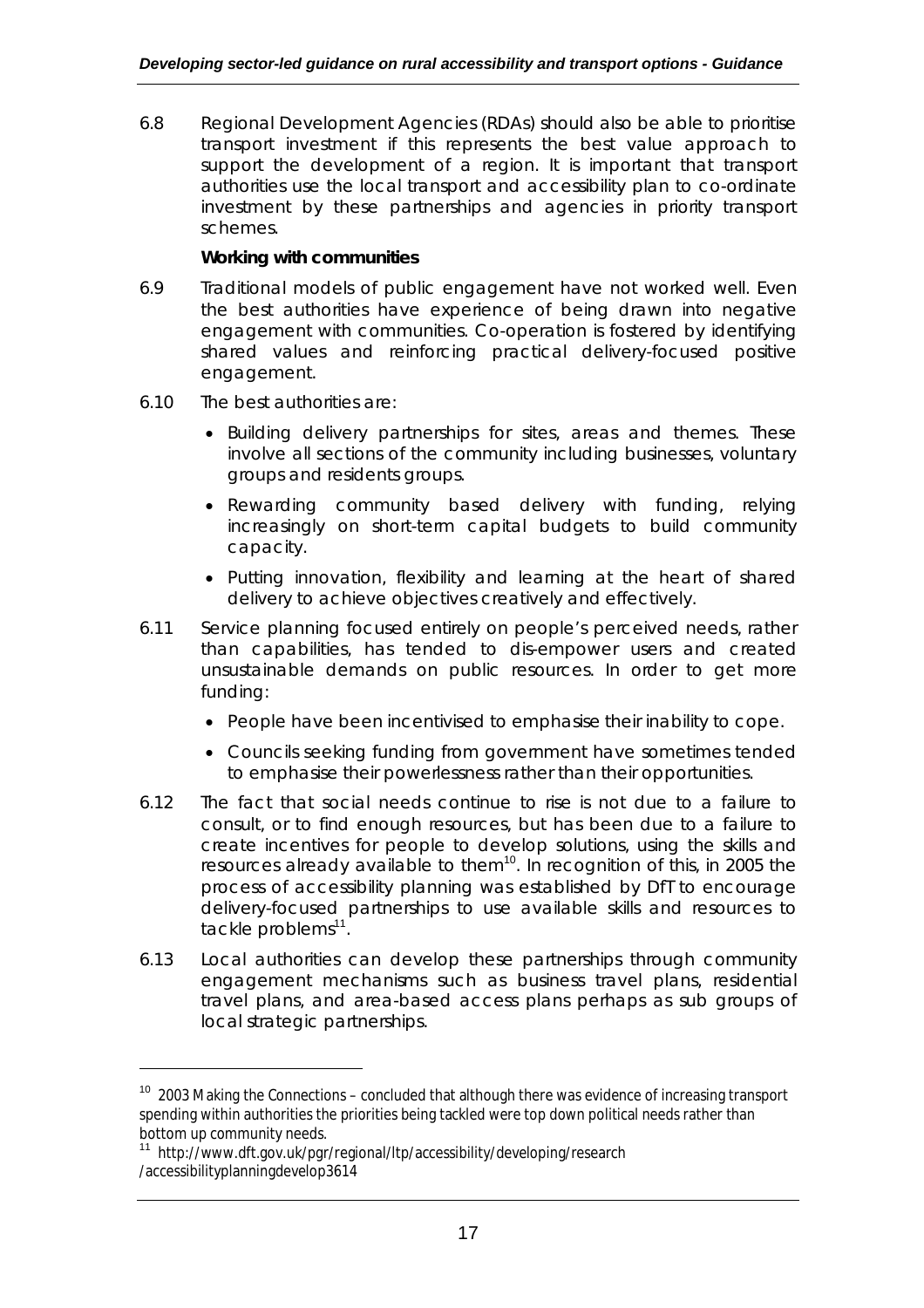6.14 These partnerships are helping leading authorities move forward to positive mechanisms for community engagement. (see - Remoteness Drives Niche Opportunity in Devon)

## *Travel plans*

- 6.15 Without access for staff and customers, no business can survive. Travel plans have proved to be one of the most successful mechanisms to allow businesses to engage effectively with authorities. Partnerships to reduce the time and cost of travel and to improve the quality and reliability of services help businesses become more competitive and allow public investment to be targeted at delivery which improves equity and efficiency (Car Sharing through Rural Travel Plan).
- 6.16 However there are relatively fewer travel plans in rural areas than urban areas, despite accessibility difficulties often being greater for rural businesses. Where rural authorities have promoted travel plans they have been highly effective in supporting bus services, parking policy and other transport investment (Car Sharing through Rural Travel Plan
- 6.17 Cambridgeshire County Council have produced a travel for work plan for Hereward Hall located in a rural area just north of March. There are about 130 employees based at Hereward Hall, all working in the public sector. The travel for work plan takes into account that, given the nature of rural Fenland, public transport provision in and around March is limited. Nevertheless, the plan aims to promote passenger transport, reduce business mileage, increase use of flexible working options and promote the use of car sharing in order to reduce reliance on car travel, and especially single-occupancy car travel.

**www.cambridgeshire.gov.uk/environment/travelwise/Our\_TfW\_Plans.htm**

- 6.18 Demand Management to Secure Viable Rural Services).
- 6.19 Public agencies have also developed travel plans, and have tended to link these with transport policy agendas, such as for reduced transport emissions or congestion. Again rural authorities are less likely to have travel plans despite the need for improved access potentially being greater. The goal of improving access for staff has tended to be the main incentive for staff to participate.
- 6.20 Key sites for public service delivery such as schools, hospitals and colleges should all have travel plans to ensure that all staff, students and patients can access these key services<sup>12</sup>. Travel plans for these services are also an excellent way to engage the local community on transport issues. Transport problems can be quite diverse and the travel plan process helps transport authorities work through local solutions to ensure mutually acceptable outcomes.

<sup>12</sup> http://www.nbtn.org.uk/

http://www.acttravelwise.org/home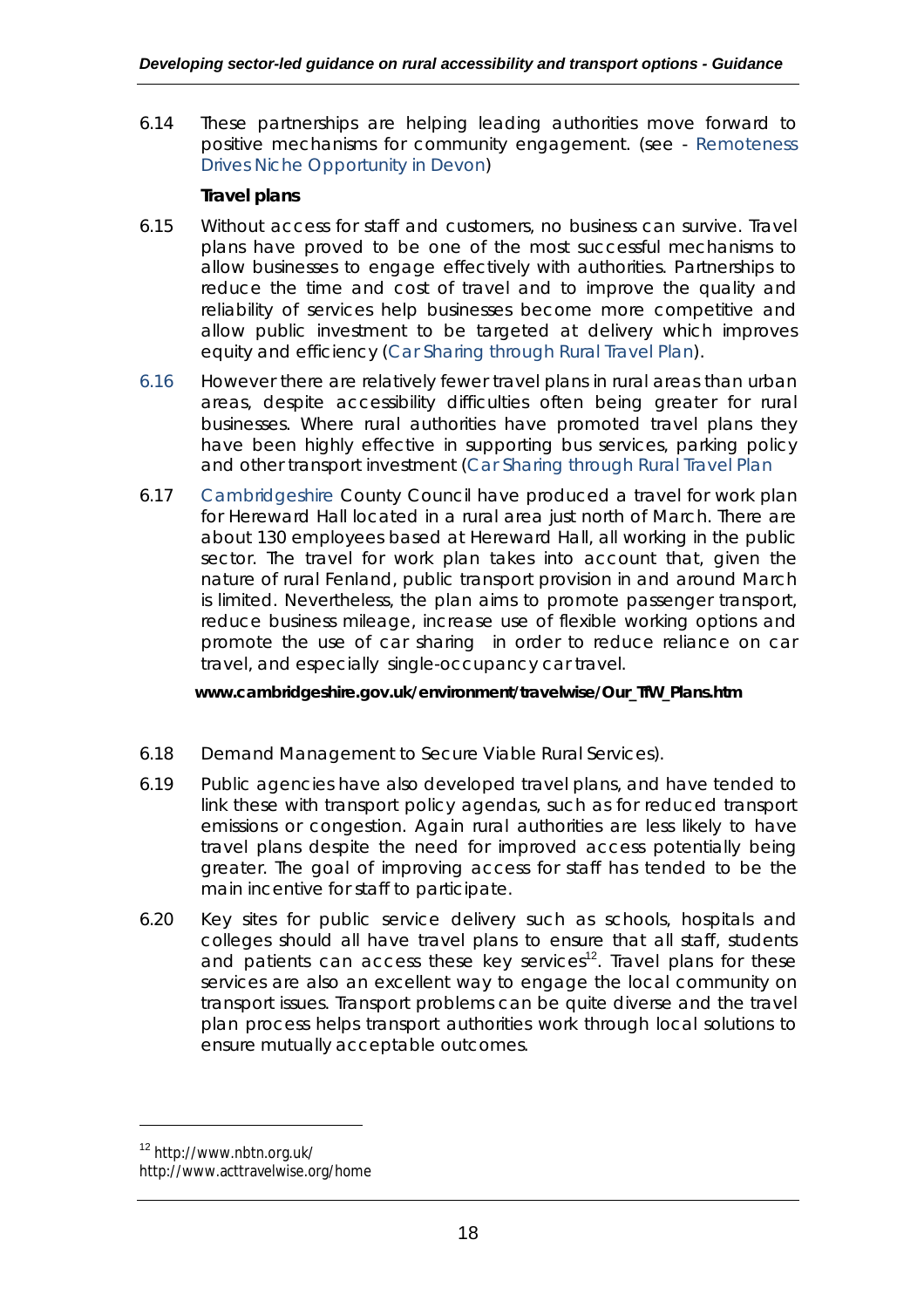- 6.21 Staff travel plans encouraging bus use, help to ensure sufficient demand, sustaining fragile rural bus services. When public funding is tight, getting staff to travel by bus can save everyone money protecting key services and jobs.
- 6.22 In some places travel plans for residential areas are also being developed allowing residents of new housing developments, or villages to work together to plan efficient travel. These residential plans allow communities to develop streetscape improvements, resolve local parking problems, co-ordinate travel times to underpin public transport services and build stronger communities. Planning conditions can require travel plans<sup>13</sup> but authorities can also create incentives through investment improvements such as local challenge competitions for the best village travel plan.

## *Bringing services to people*

- 6.23 The close link between transport and other services is often evident, particularly for market driven provision (e.g. fuel sales at supermarkets, shops at filling stations, shopping centres above bus stations, etc.) Public service accountability can make integration more difficult and there remains considerable potential for further integration. Some councils are:
	- Working with health authorities to deliver mobile services to rural villages.
	- Supporting rural businesses by procuring goods and services in a way that allows local suppliers to compete.
	- Supporting community operators to offer meals on wheels and other services to people at their homes.

### *Building in resilience*

- 6.24 Communities will not get involved if they perceive that the major driver for the project is a temporary news story or a flagship project that will not be sustainable.
- 6.25 They will get involved if the plans being developed are resilient to change over time and can help to secure transport for their place, area or business into the future.
- 6.26 Involving communities shifts the balance of power and resources from professionals to individuals and by doing so makes transport more resilient to changes such as public funding cuts. Since the residents of an area need to live with the changes that are made they are physically and emotionally invested in the transport around them. This means that making inputs to the system (such as gritting footpaths, running community transport, and supporting walking buses) should result in increased public support and a better experience for everyone involved including the social benefits of participation itself.

<sup>&</sup>lt;sup>13</sup> e.g. Pinkett 2008. Creating social epidemics and curing car addiction - a new model for achieving travel behaviour change. European Transport Conference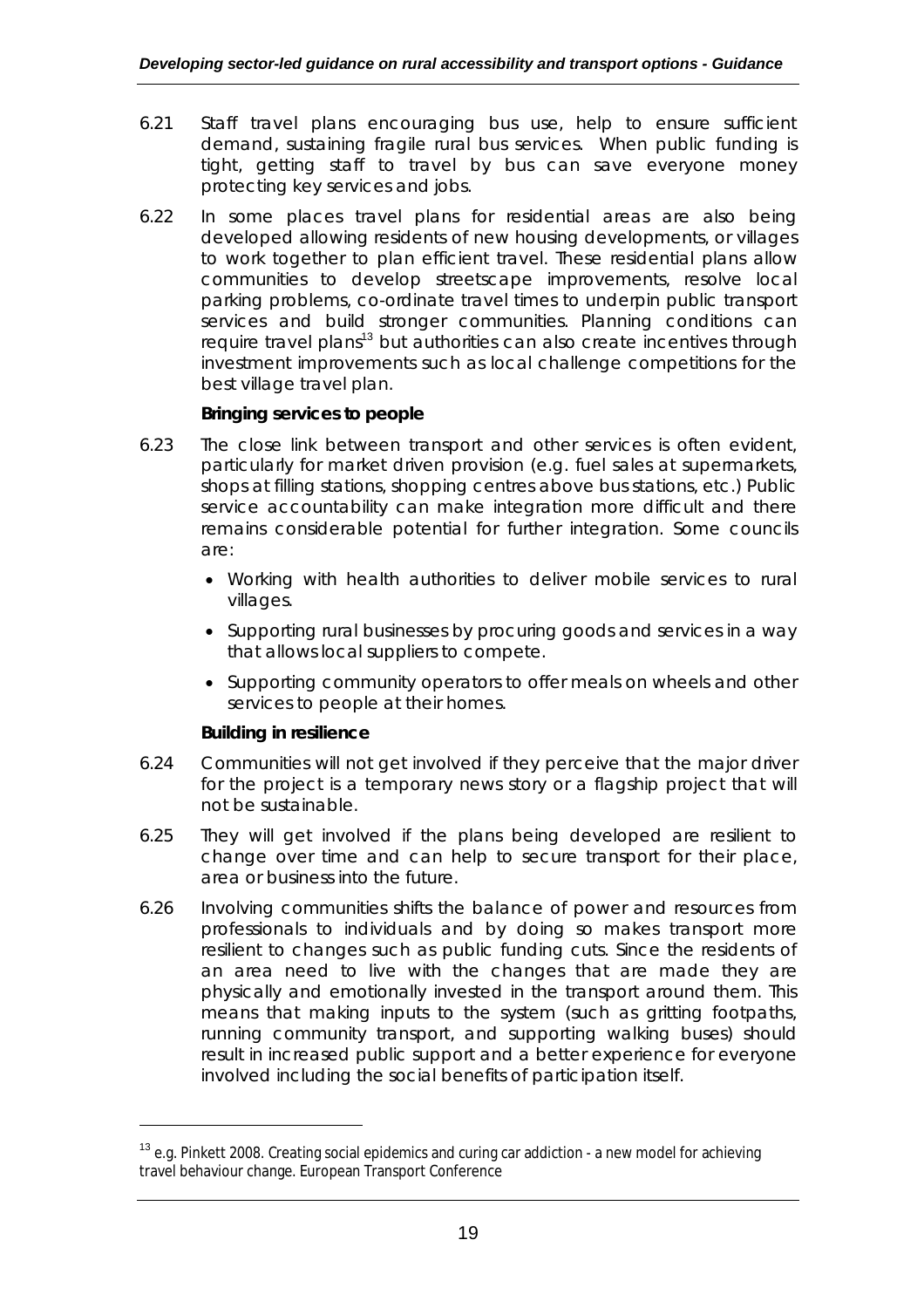### *Informed travellers*

- 6.27 Some authorities have found that even when they provide timetables for every household and place adverts in the papers about everything they are doing, local people still say that the Council never tells them anything. The authorities that are succeeding best in communicating with people in their areas:
	- Emphasise dialogue rather than information If the opportunity is taken every time someone contacts the council about something they are interested in to start a dialogue about transport services then people are more likely to remember what they hear.
	- Work through trusted sources Most community organisations will be represented in some way on council activities so disseminating information through these organisations will be much more effective than providing information directly. It can also be a cheaper way to provide information since word of mouth about transport services remains the most effective marketing opportunity (see - Personalising travel information through NHS contacts).
	- Engage businesses and other organisations Site based travel planning for schools, offices, hospitals, colleges and other trip attractors is one of the most effective ways to communicate with staff, visitors and customers.

## **Authorities have succeeded by:**

Sharing delivery responsibilities by building delivery partnerships with the local community.

Creating incentives for local businesses and communities to do more for themselves.

Managing the dialogue with local people through sources they trust.

Promoting travel plans, even for small rural employers and destinations, creating a framework for managing action to improve accessibility.

Designing approaches that are not dependent on time limited resources or any one funding source.

Bringing services to people where transport costs mean that this is better overall value.

Ensuring that transport issues are recognised and funded by LSPs and RDAs.

Delivering change incrementally so that people trust the stability of transport systems.

Developing a dialogue with travellers and communities.

### **Authorities have learned to avoid:**

Dis-empowering communities and removing incentives for people to get involved.

Transient solutions that are not trusted.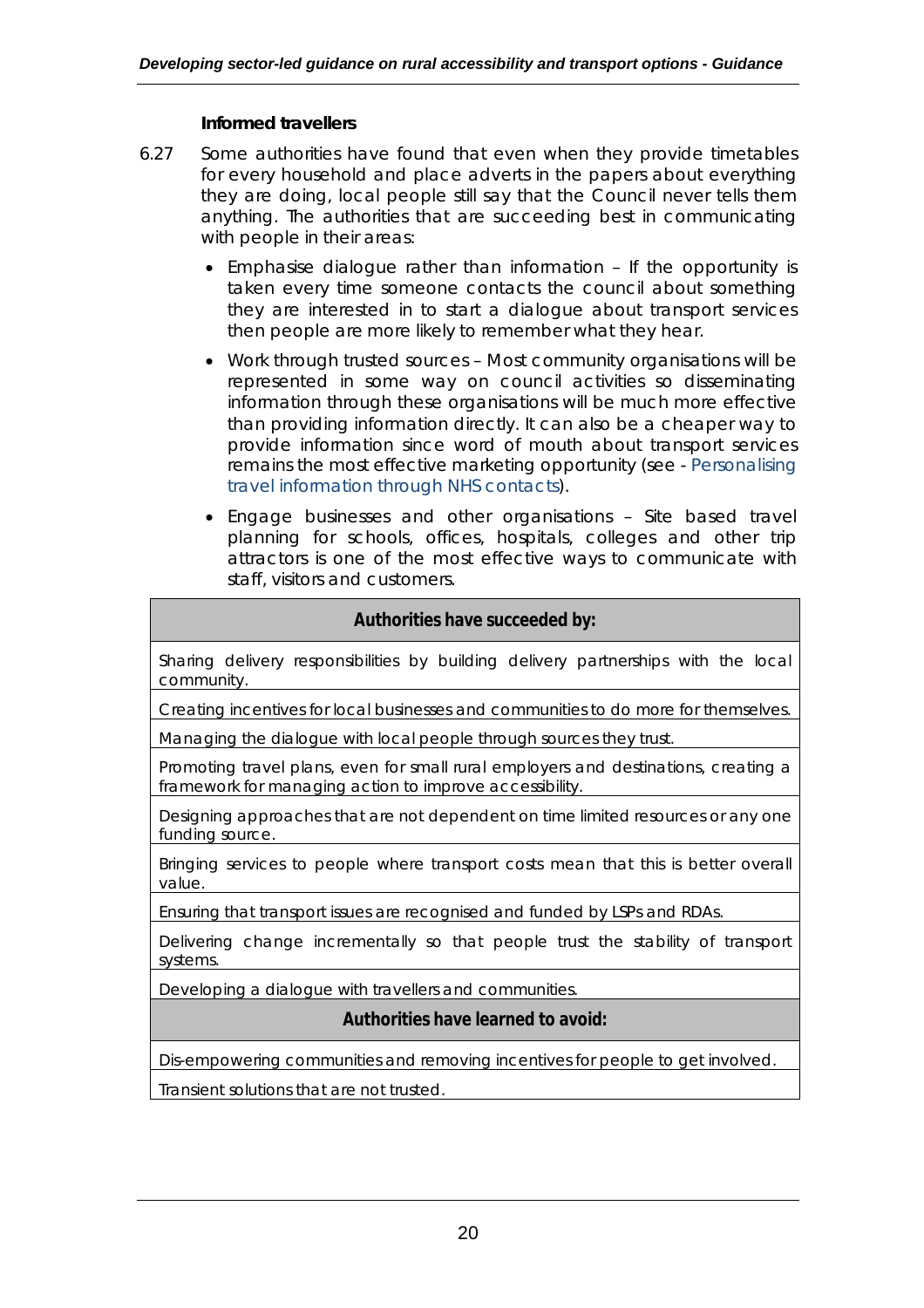## **7.0 Planning Networks and Systems**

## *Scheduled networks and settlements*

- 7.1 If people cannot get access to essential services and facilities they can potentially become excluded from society. To deliver adequate transport network coverage there is a need for scheduled and flexible services to work together so that people can travel at all times of day and night. It will always be the case that lower cost and more frequent travel will be possible at busier times, but local authorities can still play an important enabling role to ensure that safe and affordable transport is available to cover all people's needs.
- 7.2 The authorities achieving the best network coverage rely heavily on flexible transport linking into a core network of scheduled services. The key to maintaining an affordable and effective scheduled network are effective planning of the network consistent with the current settlement hierarchy in the area.
- 7.3 Different areas have different settlement hierarchies, but as a very broad guide based on the experience of local authorities that have developed successful networks, towns with a population of more than 10,000 should be able to support a frequent daytime service. Towns with a population of more than 3,000 should be able to support a scheduled service to regional centres.
- 7.4 Some rural towns are declining and others are expanding so this core network needs to evolve in line with the changing land use patterns.
- 7.5 These core services will often be commercial for at least part of the day but in rural areas it is nearly always necessary to secure at least some times of day or routes with public investment. Bus partnerships to agree standards of service, fares, information and schedules have been developed in some areas and can be mutually beneficial for operators and authorities.

## *Factors affecting public transport coverage*

- 7.6 The main factors affecting the network coverage that authorities account for in planning public transport are:
	- Travel time including access times to bus stops and routes, wait times, and in-vehicle components of journeys.
	- Physical access issues including: low floor buses, kerb heights, topography of access routes and other barriers faced by particular people.
	- An efficient choice of vehicle for transport needs can allow much wider network coverage. Scheduled taxis have extensive potential across the country (Fare Car Reduces Costs in Deep Rural Devon).
	- Service reliability and service frequency including resilience when there are adverse weather conditions, special events, and seasonal factors.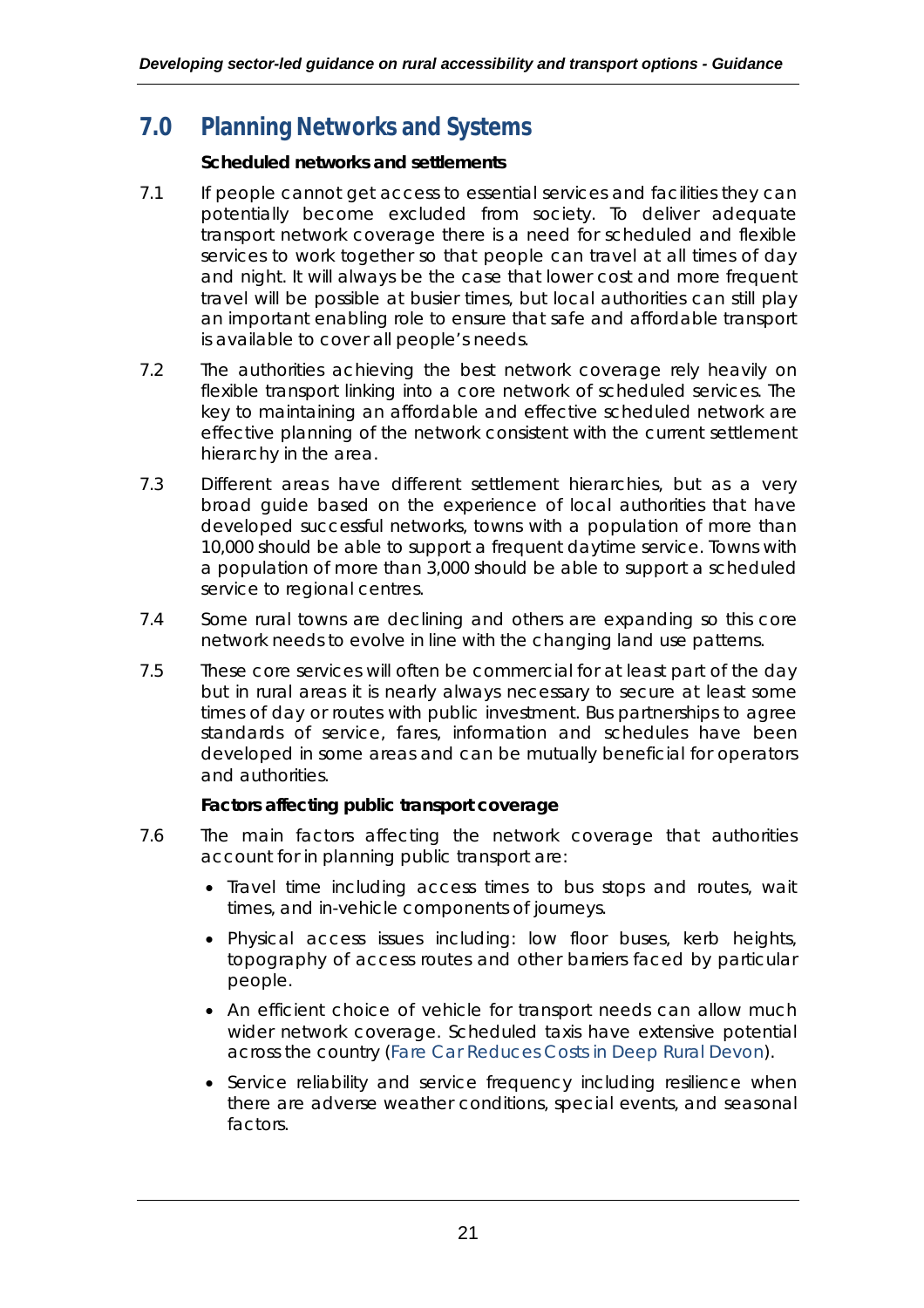- Scheduling factors including linking of transport times and opening times of facilities, and the availability of evening, nighttime and weekend travel opportunities.
- System capacity and system cost. Maintaining viable services that are affordable and attractive for passengers depends on competitive ticket costs and room for passengers to travel at their chosen service time, including passengers with particular needs such as with pushchairs and wheelchairs. Where multiple operators are needed for trips then there should be multi-operator tickets available. Discounts for traveller groups should be offered to ensure that collective travel costs are competitive with other modes.
- Comfort and a pleasant journey require quality vehicles and interchange/waiting areas. Partnerships with local village businesses can be used to benefit all parties – e.g. where a coffee shop is a waiting area.
- Safety and security when travelling including suitable lighting, a suitable mix of travellers on vehicles, and safe access to vehicles.
- Information including sufficient support prior to the journey consistent with the skill levels of travellers and good Information whilst travelling.
- 7.7 Not every operator or authority will be able to deliver on all these issues but leading authorities have forged partnerships to ensure that as wide a range of skills and resources are available.

## *Flexible and Demand Responsive Transport*

- 7.8 All rural authorities need to rely on demand responsive transport more heavily than their urban neighbours. Systems in authorities are still evolving and no authority yet seems wholly comfortable that their DRT provision is achieving everything it could. Even authorities with long established provision still appear to be making significant changes to provision, and perhaps this is the nature of flexible systems; they are easier to change.
- 7.9 DRT approaches are growing rapidly and are particularly suitable for: low demand routes; passengers who need higher levels of care; and premium services. The development of these markets to date has been characterised by ad hoc investment to fill gaps in networks. With the lessons that have been learned from these services, a more systematic and planned approach can now be taken to DRT development in the coming years<sup>14</sup>.
- 7.10 Provision must be practical and affordable and the key elements of successful DRT are:
	- Service design should seek to widen network coverage by location, target people groups, time of the day and by lowering costs. Taxis are a much underused mode by procurers of DRT, and there are few places where the availability of shared taxi opportunities would not

<sup>14</sup> http://www.scotland.gov.uk/Resource/Doc/123211/0029678.pdf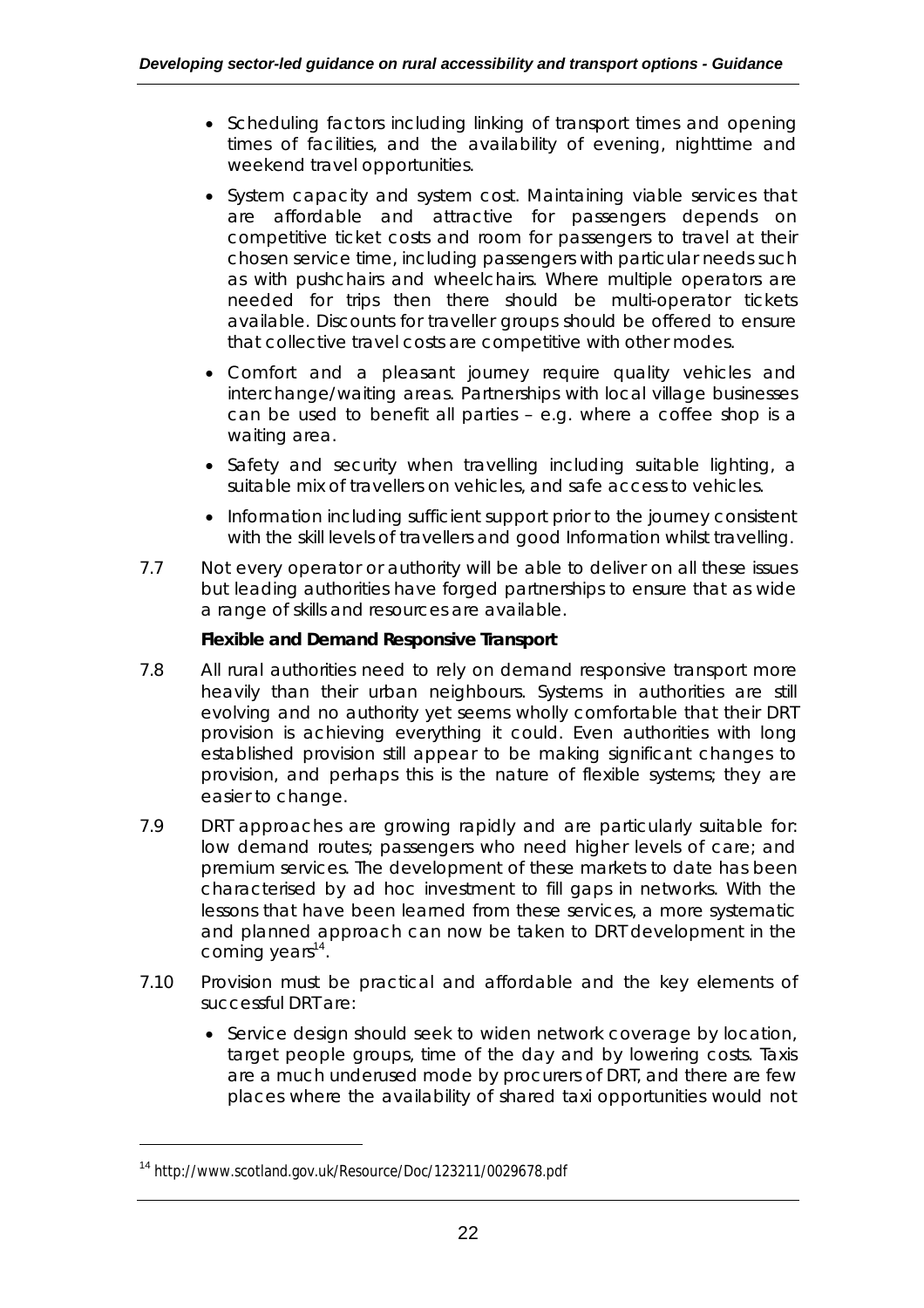add value to public transport networks by offering a lower cost alternative to private taxis (Self Help Public Transport in Buckinghamshire).

- Base the provision in an assessment of need, by identifying current and potential markets and understanding how to close gaps in scheduled provision.
- Vehicles, branding and information must make the services known to people since without bookings there is no transport (Medibus provides transport to hospitals and local surgeries).
- Be pragmatic about travel despatch and management Although there are potential gains from more centralised booking centres and many authorities are working towards these (e.g. Lincolnshire), there are risks in bringing together many dispersed booking centres with a loss of local marketing and knowledge. Most authorities manage successfully with decentralised booking centres and authorities that try to start with centralised systems tend to not be successful.
- Procurement needs to select the operators best able to meet the needs based on staffing (including volunteers within CT) and vehicle availability (Voluntary Sector Shared Booking of Transport in Devon)
- It is not possible to have a single clear legislative approach for DRT since collectively PSV, taxi and community transport legislation can all be the best route under some circumstances.
- However funding of DRT is a problem. Getting the best out of the VAT zero-rating, BSOG, concessionary travel and other public funding mechanisms is critical to success.

### *Registration and Management of DRT*

- 7.11 In some cases it is known that DRT will always be available if booked at particular times on specific routes. These can be registered with the Traffic Commissioner. In considering whether or not to register these services it is important to consider:
	- That the services must be offered free of charge to concessionary travellers. If this would generate demand which might make the provision unaffordable then it will be important to be able to continue to charge fares on non registered services.
	- That there will be additional income available from the recovery of Bus services operators grant (BSOG).
- 7.12 Note, however, the earlier extension to the remit of s19 Permit services so that they can include people living in geographically isolated communities without this thereby becoming a 'general public' service, combined with the extension in 2009 of s19 Permits to cover vehicles with 8 or fewer passengers. Note also that s19 services carrying disabled people (and those in certain other categories) are eligible to receive BSOG. Finally, note that the authority itself may operate s19 services for education or adult social care purposes and these could be extended to offering a more general DRT service for people in isolated rural areas.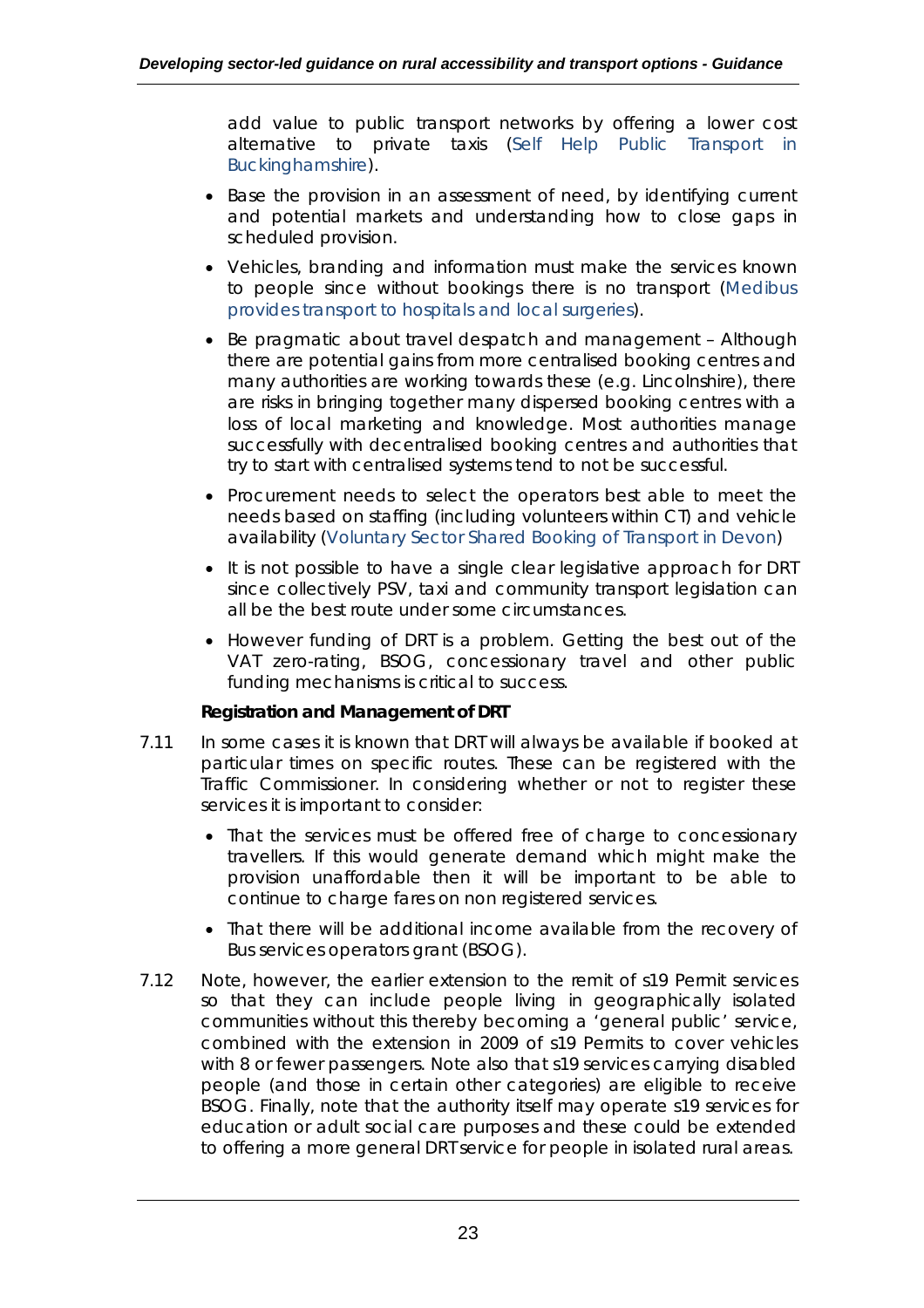## *Fares on DRT*

- 7.13 DRT operating costs for a vehicle and a driver and the administration costs of a booking centre mean that commercial operation is rarely achievable at public transport fares. Therefore if public funding is restricted then DRT fares need to be higher than bus fares to ensure that a viable public transport offering can be made.
- 7.14 Key points to ask when planning schemes are:
	- Should users of DRT be paying a quasi-taxi fare, rather than a quasibus fare? If fares are insufficient to sustain the service then there will be no travel option at all. Expectations of reasonable fares need to be managed.
	- Is conventional public transport the right solution or would supporting community transport be better? – If higher fares mean that people will not use the service, then perhaps a more efficient option is to support (financially and through booking of shared trips) the options that people perceive to be alternatives to PT such as lifts from other people in the community.
	- Are external funding sources available from other sectors who could benefit from being able to buy DRT trips more cheaply than from solo taxi fares. The front desks in many hospitals, businesses and other large trip attractors are often booking or spending large sums on taxis. Marketing a shared taxi service could grow the market for lower cost travel.

## *Managing change*

- 7.15 Incremental changes such as a steady trickle of bus service deregistration in an area can lead to unsustainable networks. Authorities have shown that by setting out clearly how they will respond to changes, operators can work effectively within that framework.
- 7.16 Managing expectations of the network are very important. If the public reaction to changes is resistance, then scarce resources can end up being devoted to propping up failure rather than investing in potentially successful networks.
- 7.17 In some areas network coverage is determined using budget led thinking. With this approach the only way is down. Objective and policy led approaches are needed to drive expectations upwards.

### *Information networks*

- 7.18 Bus information strategies and partnerships clarify local responsibilities and ensure that all partners know what they should be doing. These are working well in many authorities. Although not all authorities yet have established partnerships, it is difficult to envisage a situation where a bus information strategy is not needed to manage relationships between the various stakeholders (see - Branding of Minibuses in South Yorkshire).
- 7.19 Single points of contact for information and booking of transport services are preferred by users. With joint funding from transport authorities, operators, health, social care and other funders, voluntary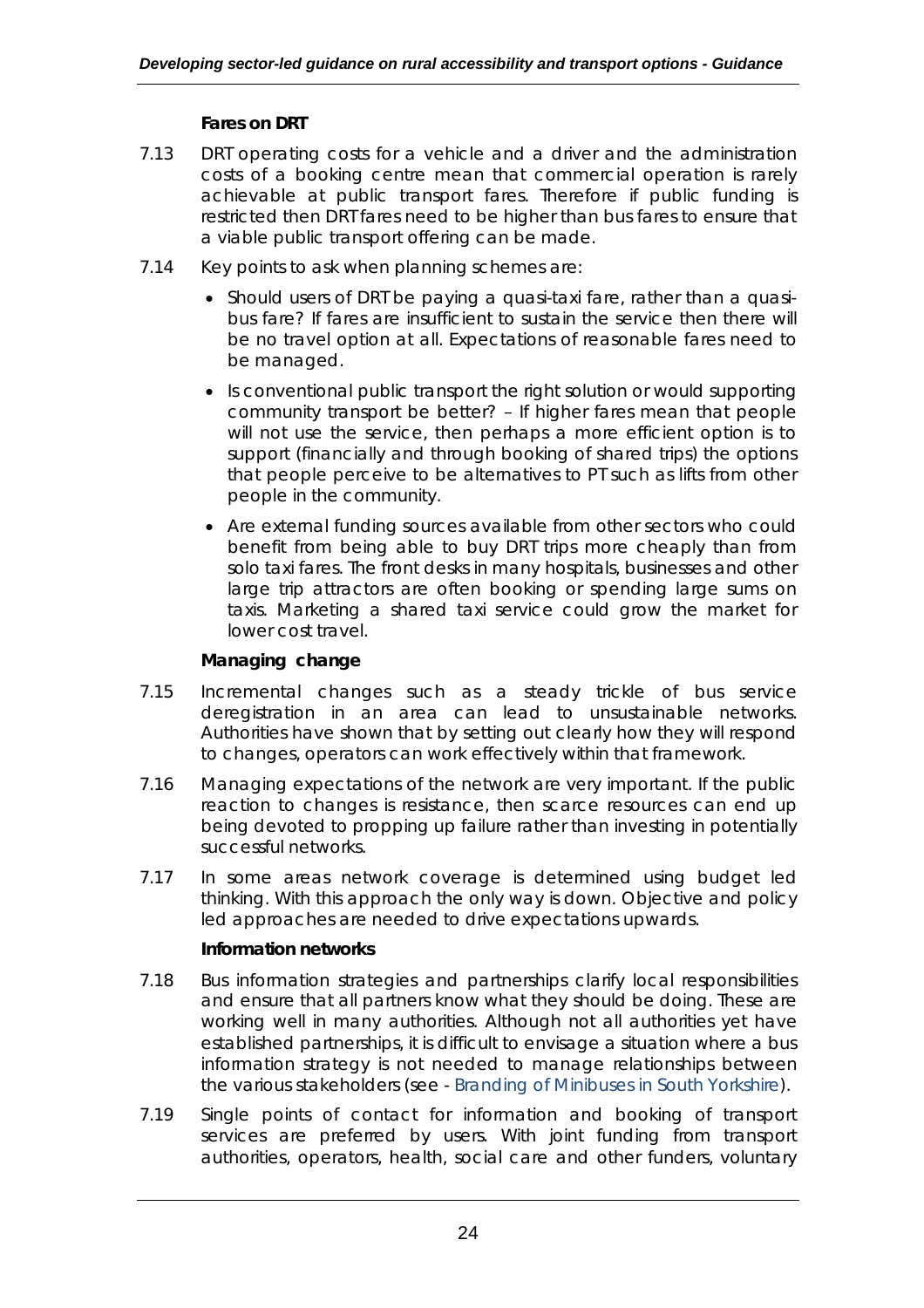and private providers have been successful at sustaining these units over time (One stop shops for integrated information).

7.20 Different groups in society have particular needs. "Access wallets" where authorities customise information requirements for customers are helpful for people with hearing or visual impairments or cognitive difficulties. This sort of low cost approach has been adopted in some authorities, and has wide potential across the country (Wallets to Navigate Accessibility Barriers for Travellers)

#### *Ticketing and technology*

- 7.21 Ensuring that the right tickets are available helps to keep costs for users as low as possible and to provide attractive products for as many travellers as possible. Ticketing strategies should also use appropriate technology to keep administration and management costs low. Targeted fares consistent with user needs become much easier using electronic approaches such as mobile phone tickets (now widely used for events and coach services) and smartcards (where use may grow rapidly in the coming years)<sup>15</sup>.
- 7.22 Leading authorities is have shown the importance of serving niche markets in their ticketing approaches with:
	- Targeted education fares such as student bus passes.
	- Supporting social inclusion aims with supported payment mechanisms such as vouchers supporting travel costs (Taxi Vouchers for Tackling Deprivation).
- 7.23 Reducing the need for on-bus payment speeds up boarding and reduces the need for ticket issue on vehicles. If as many users as possible have pre-paid passes including mobile phone ticketing<sup>16</sup> and season tickets this ensures that journey times are kept to a minimum.

#### **Authorities have succeeded by:**

Developing core networks consistent with the settlement hierarchy.

Ensuring that flexible and demand responsive transport link into scheduled networks at key nodes and interchanges.

Building from the existing DRT capacity, particularly in taxi companies and community transport.

Making DRT more understandable with branding and marketing.

Ensuring that the travellers using better value services contribute more.

Building up trust in the networks with incremental changes over time.

Designing information and ticketing systems that provide an attractive customer interface.

<sup>15</sup> http://www.dft.gov.uk/pgr/regional/smart-integrated-ticketing/pdf/smart-ticketing.pdf <sup>16</sup> http://www.arrivabus.co.uk/m-ticket/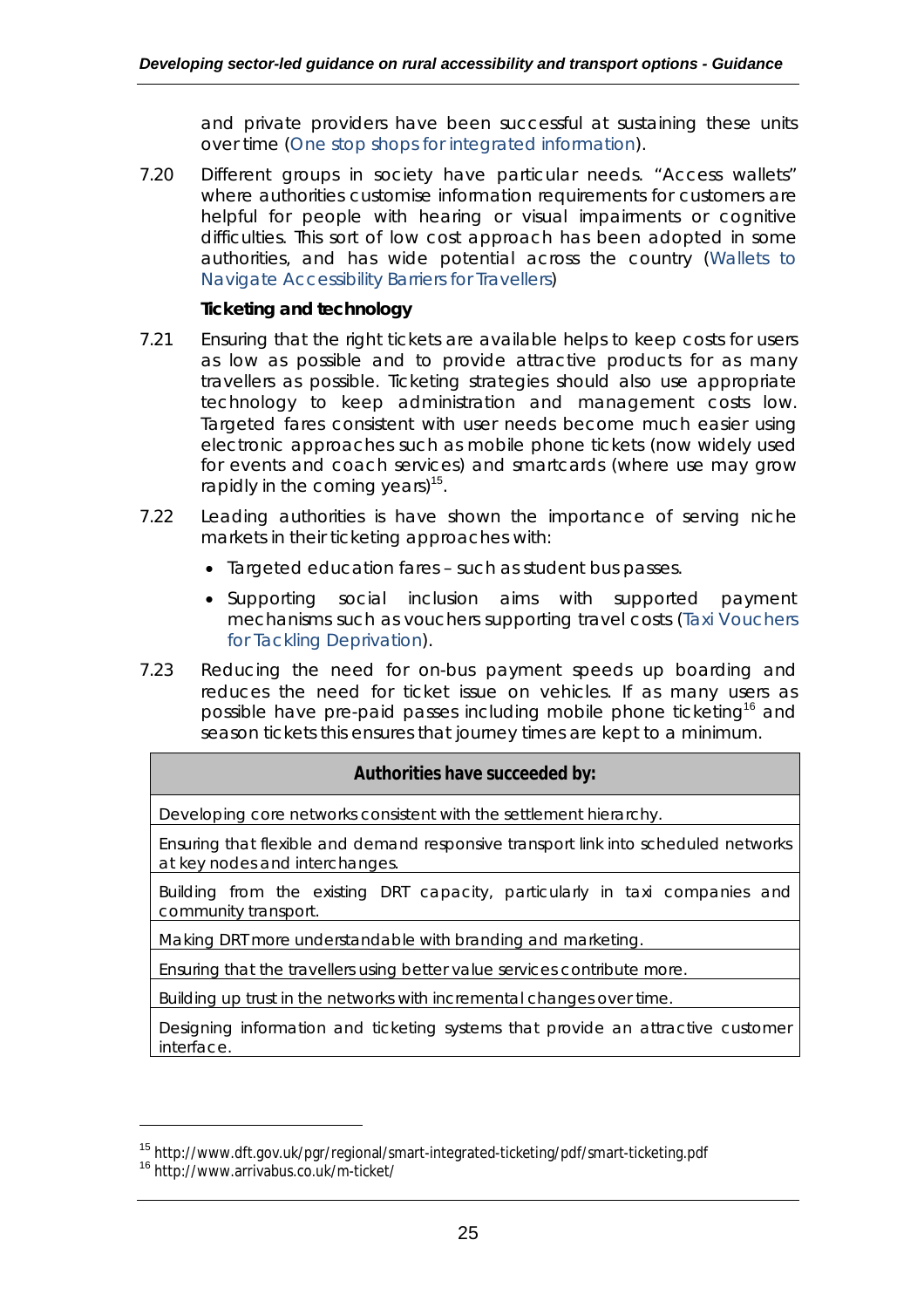### **Authorities have learned to avoid:**

Allowing commercial parts of the network to operate very differently from locations with supported services. Partnerships can take the good commercial ideas and reflect these across the network.

Competing with existing providers like taxi companies.

Setting up booking and despatch systems that add costly overheads

Devoting excessive resources to failing services in order to manage negative public reactions.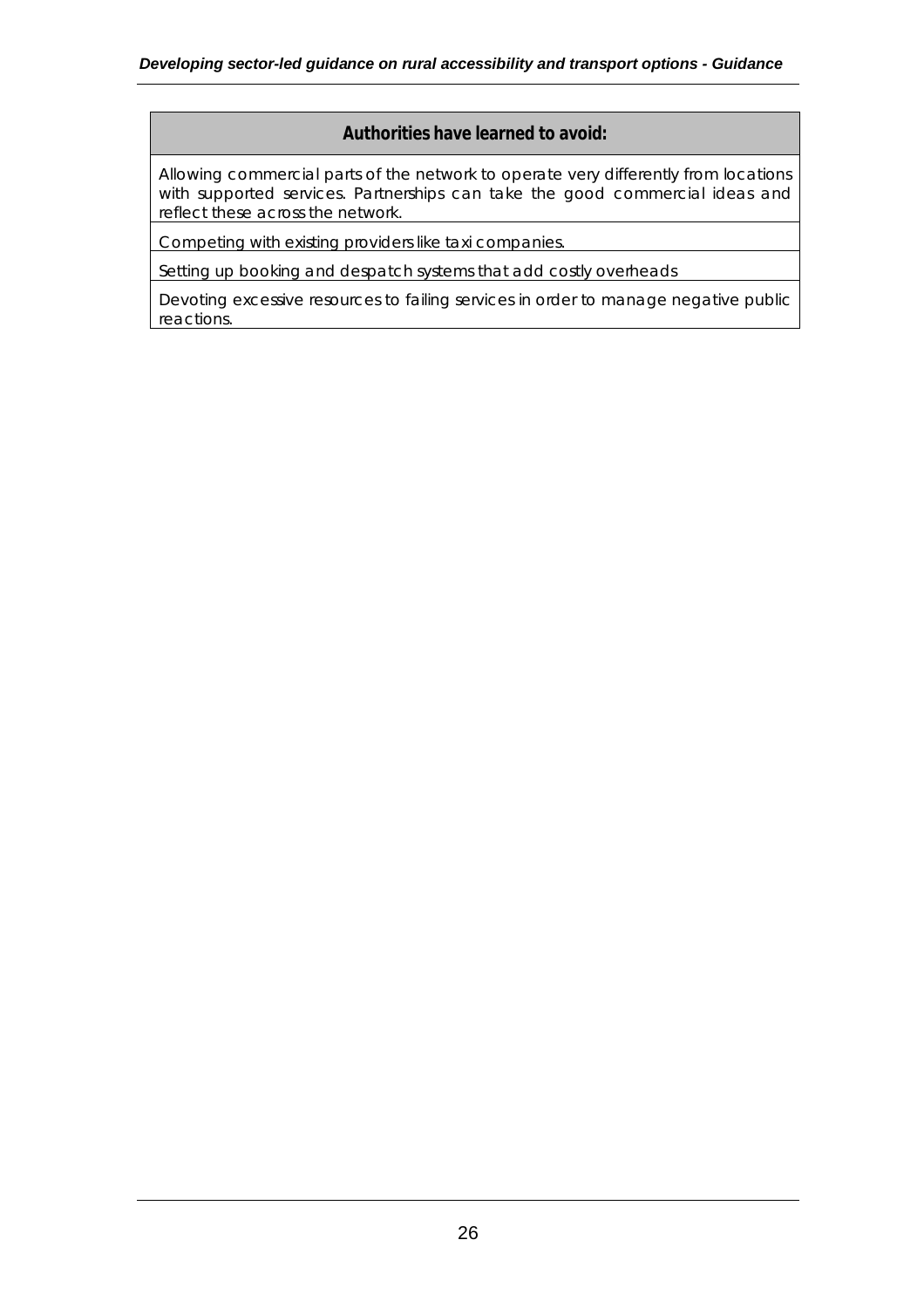## **8.0 Working with Operators**

### *Bus operators*

- 8.1 Authorities have a key role to play in supporting the bus industry.
- 8.2 All of the leading transport authorities are in day to day contact with the public transport operators in their area concerning:
	- Roadworks that might affect public transport schedules
	- Public concerns about operational problems on any day
	- Dissemination of information about day to day operations
	- Events and temporary disruption (e.g. due to weather)
- 8.3 Regular liaison with operators is also needed on:
	- Possible changes to routing and timing of services
	- Information partnerships to ensure effective marketing of services
	- Planning of bus infrastructure
- 8.4 The major bus groups can bring scale and resources into rural areas. However local operators can also be more competitive and can be important for rural economic development.

### *Taxis and private hire*

- 8.5 Taxi operators often operate more independently of local authorities than bus operators. However some authorities have shown that close liaison with taxi operators helps to grow the industry, delivering shared values for:
	- Customer service standards and passenger care<sup>17</sup>
	- Vehicle standards

- More shared transport making taxi travel more competitive in price (see - Fare Car Reduces Costs in Deep Rural Devon)
- Helping people who currently travel independently to hospitals and health centres to choose a safer cheaper shared taxi trip.
- Make better use of funding sources such as the NHS Healthcare Travel Costs scheme.
- Selling taxi trips at quiet times of day at attractive tariffs.
- Helping social service providers such as care homes to purchase quality and affordable taxi journeys.
- Supporting the Ambulance Services more effectively with well trained staff and attractive tariffs.
- 8.6 Sometimes taxi companies view local authority investment as more of a threat than an opportunity. This reflects some past decisions which have seen funding go to bus companies when better value, lower emission

 $17$  MiDAS and PATS standards - http://www.ctauk.org/training/ for NVQ standards, see GoSkills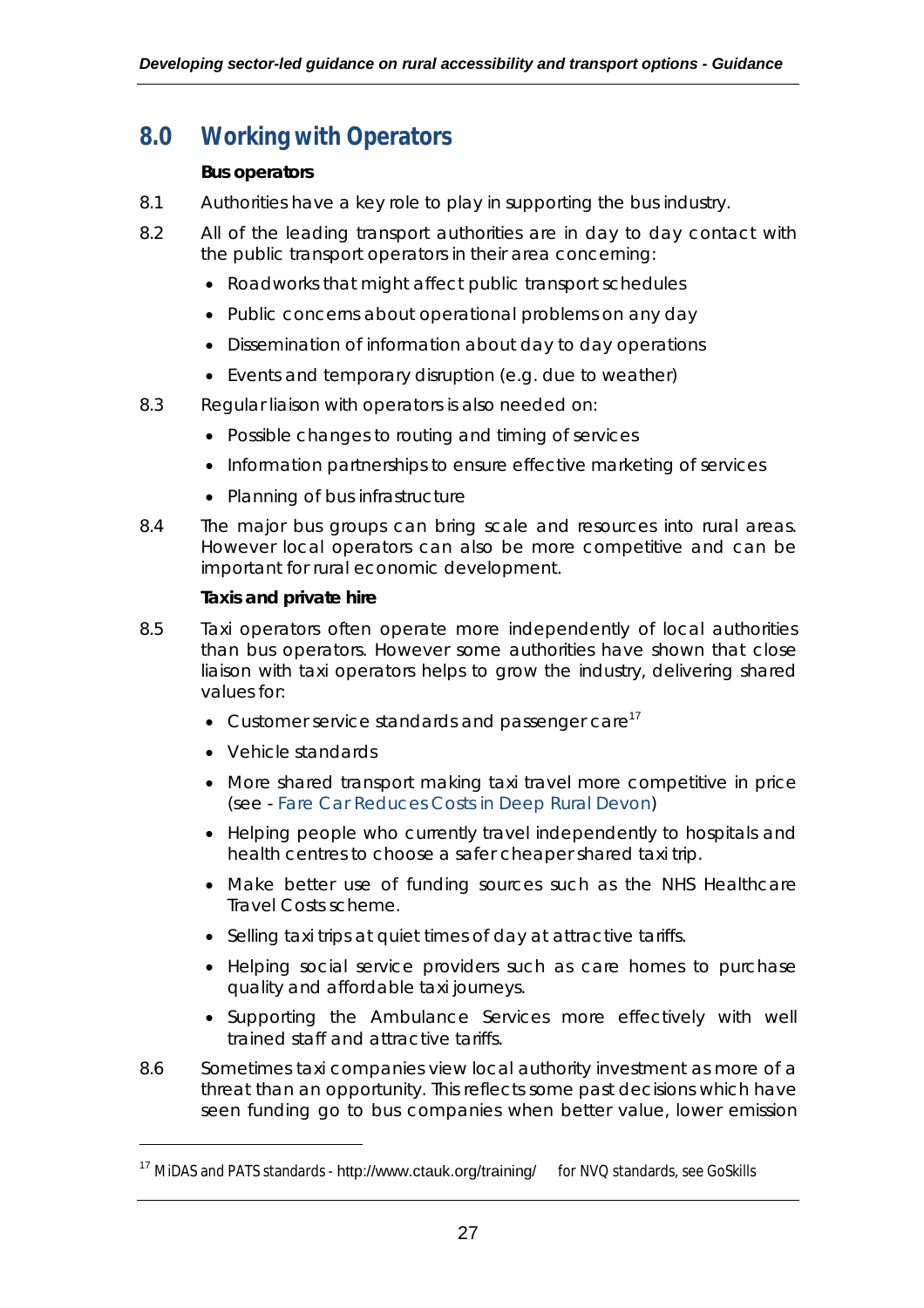and higher quality delivery could have been achieved with taxis. This is changing and, through regular liaison and partnerships with taxi companies, more rural authorities are helping to raise standards and investment in the taxi industry, capitalising on the very good value available.

## *The third sector*

- 8.7 Over the past 30 years, the community transport sector has developed steadily. The diverse nature of the sector has held back public understanding and growth. Authorities that have supported the sector have:
	- Identified what CT is operating in their area and sought to engage progressively with operators.
	- Developed, with the sector, partnerships that build on shared aims and invest in viable approaches. At present many stakeholders in CT are unclear how barriers to accessibility are being tackled in their area and who is taking the lead in delivering improvements for which group of people.
	- Supported the sector in working towards greater cost recovery through its operations. Many high care and rural trips are costly and unlikely to be viable without significant subsidy but the CT sector can be a best value provider for many DRT services.
	- Developed clear policies on what trips public agencies will fund (NHS, social services and public transport authorities), so that users and CT providers can plan on this basis.
- 8.8 Nationally, more than a quarter of identified CT is Dial-a-Ride for people with mobility disadvantages but there are at least as many community car schemes and other group transport schemes.
- 8.9 Success in working with the sector needs to recognise the motivations for volunteering. These have changed significantly over the last twenty years with a growing interest in volunteering for environmental and recreational issues, rather than the traditional social welfare support. This requires a different approach to incentives, rewards and support.
- 8.10 Preparing data on trip patterns for submission to authorities seldom gets the attention it deserves so if public authorities need this data to obtain funding internally then financial incentives or staffing support for CT will often be needed.

## **Authorities have succeeded by:**

Working very closely with all local operators towards shared values.

Maintaining standards across the industry.

Recognising different motives in each sector and aligning these within partnership agreements.

## **Authorities have learned to avoid:**

Negative engagement and blame cultures - In many rural areas the local press is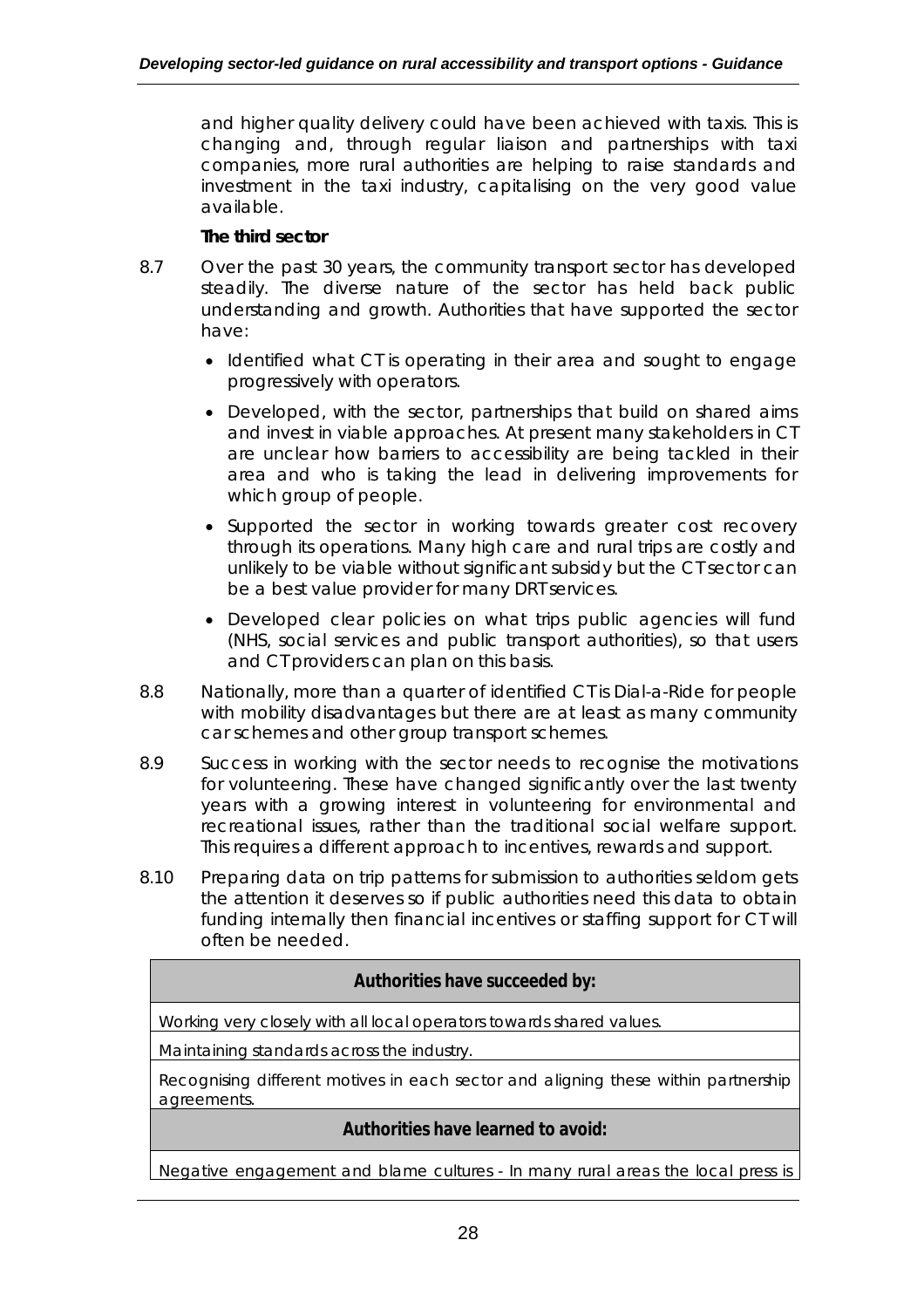used as the main communication vehicle between bus companies and the Council concerning bus service decline, withdrawal of non viable bus services, availability of public funding and consequential problems for the community. Without positive, solution focused, engagement nobody wins.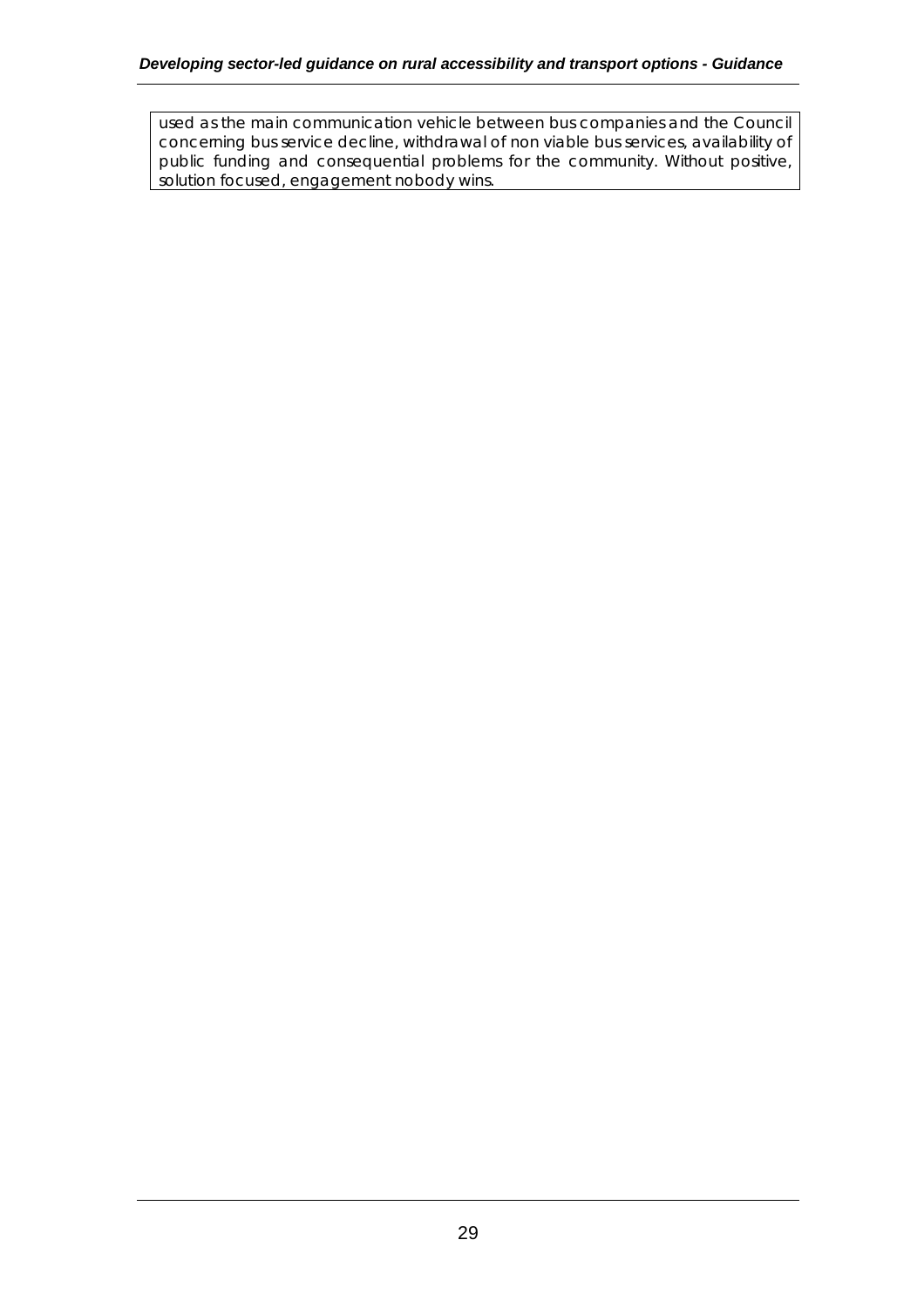## **Appendix A - Case Studies**

#### *How are we doing in Nottinghamshire?*

- 8.11 The performance management system in Nottinghamshire requires that everything the Council does is underpinned by clear criteria. These specify the policy goals in terms of process, output and outcome.
- 8.12 Nottinghamshire produces an Annual Performance Plan. This pulls together performance management for the whole authority, and ensures that the performance management of each part of the authority is linked to the authority's overall vision, and is seen in the context of the rest of the work of the authority.
- 8.13 For example, the 2008/2009 plan contains a section on travel and access which makes explicit links to the council's strategic aims.

|                                   | A. |                                                                 | $U$ $E$<br>M.<br> IV <br>$\blacksquare$<br><b>L</b>                                                                                                                         |
|-----------------------------------|----|-----------------------------------------------------------------|-----------------------------------------------------------------------------------------------------------------------------------------------------------------------------|
| $\mathbf{1}$                      |    |                                                                 | <b>PMF: PERFORMANCE MANAGEMENT FRAMEWORK MODEL</b>                                                                                                                          |
| $\overline{2}$                    |    | Nottinghamshire Counts Council: VHOLE COUNTY: 02 Februars 2010. |                                                                                                                                                                             |
| 3                                 |    |                                                                 |                                                                                                                                                                             |
| $\mathbf{A}$                      |    |                                                                 |                                                                                                                                                                             |
| 5                                 |    | <b>PMF Navigation</b>                                           | <b>EXPORT RESULTS</b><br><b>EXPORT RESULTS - information and column selections</b><br>Hanager's Report                                                                      |
| 6                                 |    |                                                                 |                                                                                                                                                                             |
| $\overline{7}$                    |    |                                                                 | <b>SELECT INFORMATION</b><br><b>SELECT COLUMNS</b>                                                                                                                          |
| $\mathbf{\hat{S}}$<br>$\mathbb S$ |    | GOTO 'RESULTS' page                                             |                                                                                                                                                                             |
| $\overline{10}$                   |    |                                                                 | Area code<br>Service/Contract (code)                                                                                                                                        |
| $\mathsf{I}$                      |    |                                                                 | <b>Contract Number</b><br>Y<br><b>DIANK-JE</b>                                                                                                                              |
| $\overline{12}$                   |    | GOTO 'Driteria Control' page                                    | Y<br>Service Number                                                                                                                                                         |
| $\overline{13}$                   |    |                                                                 | ۳<br><b>Service Description</b><br><b>Operator</b>                                                                                                                          |
| 4 <br>15 <sup>5</sup>             |    |                                                                 | r<br>Operator<br><b>PLANK-JI</b><br>Previous Contract Number (if applicable)                                                                                                |
| 16                                |    | GOTO 'Driteria Scoting' page                                    | <b>Contract Operating Period</b><br>Contract Expiry                                                                                                                         |
| 17                                |    |                                                                 | Y<br>Contract Operating Period [e.g. Mos-Sat, stc]<br>$DLMHE = 2E$                                                                                                          |
| $\overline{18}$                   |    | GOTO., 'Costract Dala' page                                     | Y<br>Contract Cost Critoria                                                                                                                                                 |
| $\overline{13}$                   |    |                                                                 | <b>fincluding: Tups / Funding Source, Nst Cost</b><br><b>Contract Type / Funding Source</b>                                                                                 |
| 20                                |    |                                                                 | of costract. Average Number of passengers<br><b>DLAHK-JE</b>                                                                                                                |
| 21<br>22                          |    | GOTO 'Costract Financials' page                                 | per journey, Average Cost per passenger)<br><b>Contract Expire</b><br><b>SCORE</b>                                                                                          |
| 23                                |    |                                                                 | <b>BANK</b><br><b>PLANK-JI</b>                                                                                                                                              |
| 24                                |    | GOTO 'Settlement Date' page                                     | <b>THRESHOLDS</b>                                                                                                                                                           |
| 25                                |    |                                                                 | Export_                                                                                                                                                                     |
| 26                                |    |                                                                 | Ballet This EDPORT RESULTS author                                                                                                                                           |
| 27                                |    | GOTO DLANK contract page                                        | <b>EXPORT RESILTS</b><br><b>EXPART RESELTS</b><br>uil absentivelebration of the "odeal<br><b>EXPART RESOLTS</b><br><b>EIPORT RESULTS</b>                                    |
| 28<br>29                          |    |                                                                 | information has been absent, sore-eiting<br>all information<br>actested information<br>all information<br>retrated information<br>factor of coloradic control and coloradi- |
| 30                                |    |                                                                 | di colonne<br>$-11 - 10 - 10$<br>actualed automon<br>artrated astonom<br>arkalel facashal                                                                                   |
| 31                                |    | <b>Current PMF</b> information:                                 |                                                                                                                                                                             |
| 32                                |    |                                                                 |                                                                                                                                                                             |
| 33                                |    | Filesome:                                                       | Bullet Third                                                                                                                                                                |
| 34                                |    | PMF_NottsCC_2010Jan08 (Escel2003).xls ADD / REMOVE              | <b>NEW Contract details</b><br>aplica abaaqoo<br>SERVICE C4D<br><b>NS 40 508-1-822</b><br><b>Contract/Service Code</b>                                                      |
| $\frac{35}{36}$                   |    | Financial Period:                                               | <b>CONTRACTS</b><br><b>I HEW CONTRA</b><br>HUHPEY L.<br><b>Contract Number</b><br>$503 - 1 - 822$                                                                           |
|                                   |    | 2009/2010 03: P7to P3                                           | <b>Olders Channels</b>                                                                                                                                                      |
| 38                                |    |                                                                 |                                                                                                                                                                             |
| 55                                |    | up date year information and select                             | $H = I = 7$ Third<br><b>Select Contract to REMOYE.</b><br><b>REHOTE CONTRACT</b><br>opline require                                                                          |
| 40                                |    | period on 'Critaria Control' page                               | N8 40 508-1-822<br>Contract/Scrvice Code<br>SERVICE CHE                                                                                                                     |
| $+1$<br>12                        |    |                                                                 | Note the Contract Code MUST be correct and be for an existing contract in order for the 'remove contract' button to work                                                    |
| 42 <sup>o</sup>                   |    |                                                                 |                                                                                                                                                                             |
| $H$ 4                             |    |                                                                 | M R FRONT PAGE (RESULTS / Criteria Control / Criteria Scoring /<br>Settlement Data<br><b>BLANII</b><br>Contract Data /<br>Contract Financials                               |
|                                   |    |                                                                 |                                                                                                                                                                             |

- 8.14 The travel and access section contains five themes covering all the council's activities from community transport investment to road maintenance.
	- Work to tackle congestion and its associated pollution
	- Widen transport choice in public transport, cycling and walking and improve the major bus stations that serve our communities
	- Improve the condition of roads and footways
	- Address the needs of children and young people in a holistic way and integrate and improve the services we provide to support this
	- Help more older people to take up financial assistance or services they are entitled to.
- 8.15 Information about performance against strategic plan measures and best value performance indicators is presented in a way that is easy to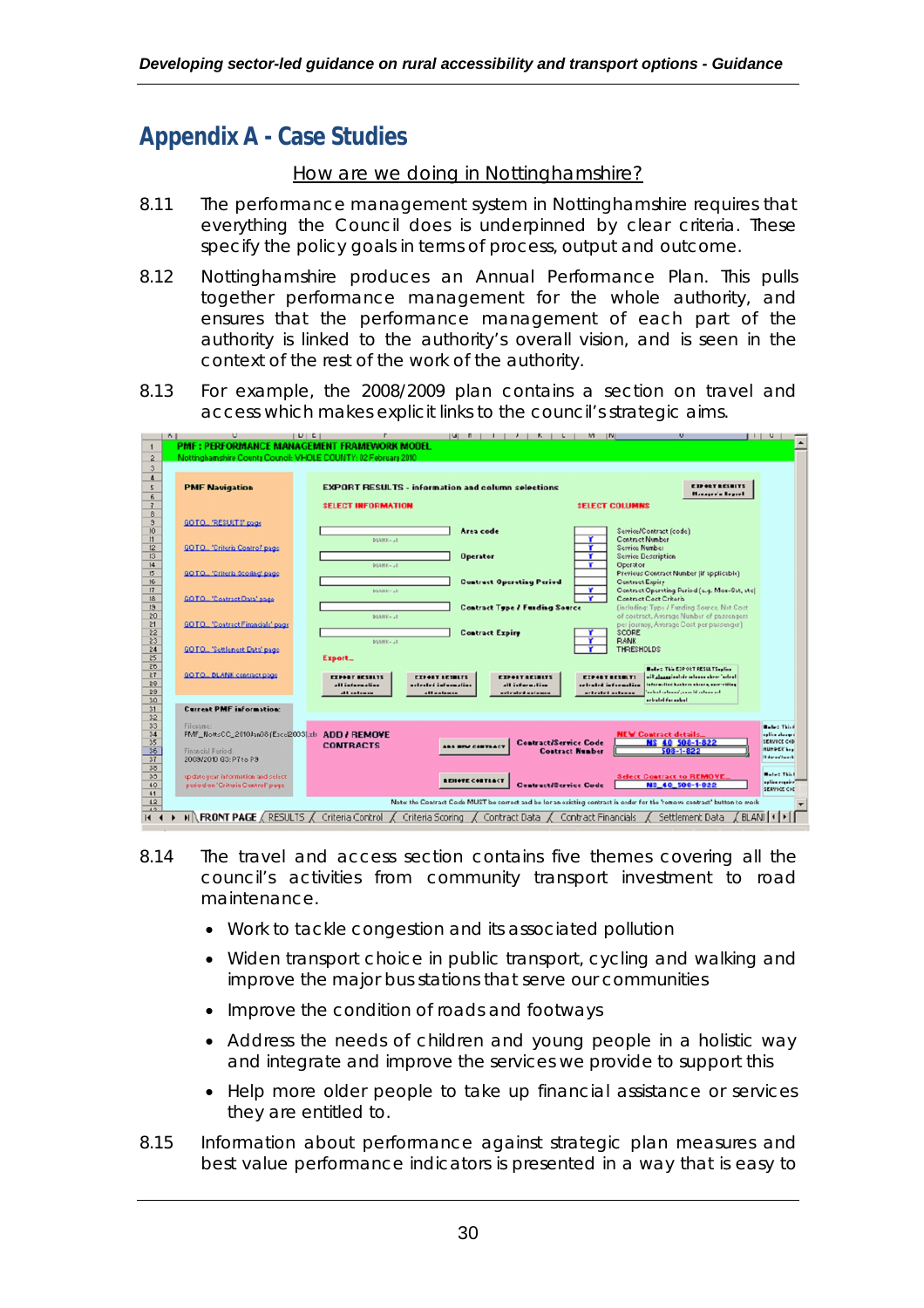understand, and allows comparisons to be made through time and against the performance of other councils.

#### **http://www.idea.gov.uk/idk/core/page.do?pageId=7880697 http://www.nottinghamshire.gov.uk/home/your\_council/howweprovideyourservices/h owarewedoing.htm**

#### *Making Analysis Relevant to the Norfolk Transport Hierarchy*

- 8.16 In Norfolk the accessibility analysis approach matches the transport network hierarchy. Local demand responsive transport (DRT) services are mapped as a layer within the Council's GIS systems to create a performance index of local DRT network coverage. These measures are then combined with travel times from the core scheduled network connecting the major towns.
- 8.17 This ensures that the transport analysis represents public transport as it is perceived by users. Demand responsive transport (DRT) in Norfolk is an efficient alternative to scheduled transport in some places. The analysis of this mode represents the potential contribution that DRT can make to satisfy the demand that scheduled transport can not meet.

**http://www.norfolk.gov.uk/consumption/idcplg?IdcService=SS\_GET\_PAGE&nodeId=353 6**

## *Health in Transit*

- 8.18 Preventative medicine saves NHS costs and the time and cost of travel can be a barrier to taking up preventative healthcare. The rural and farmers health service in North Lancashire and Cumbria is taking services to people rather than people to the services. This was developed as an outreach service to provide primary healthcare services for farmers who were not accessing healthcare. Instead of needing to travel for healthcare, a mobile service takes health expertise and resources out to the places farmers, and their families visit.
- 8.19 Based in Carnforth as part of Morecambe Bay Primary Care Trust, the Rural and Farmers Health Service is a nurse-practitioner led initiative. Using a specially adapted 'transit' van equipped as a mobile surgery, the service is fully mobile and is used to visit farms, supermarkets, church halls, agricultural shows and auction marts.

#### **www.farm-ruralhealth.org.uk/rafhs.htm**

### *Common Wheels in Norfolk*

- 8.20 Common wheels are a Community Interest Group (CIG) offering local car clubs. The ability to book a car for half an hour to several days gives flexibility and consequently makes travelling by bus and train much more cost effective. Local community groups have been able to work with the Council to develop new markets for Car Clubs. By ensuring that purchasing decisions of the choice of car club vehicles reflect local wishes the cost and risks for public funding are reduced and the chance of the scheme succeeding increases.
- 8.21 NCC's adopted policy of consultation led to dialogue being opened between common wheels and education which identified the need for a minibus in the Norwich area. Through consultation it was decided that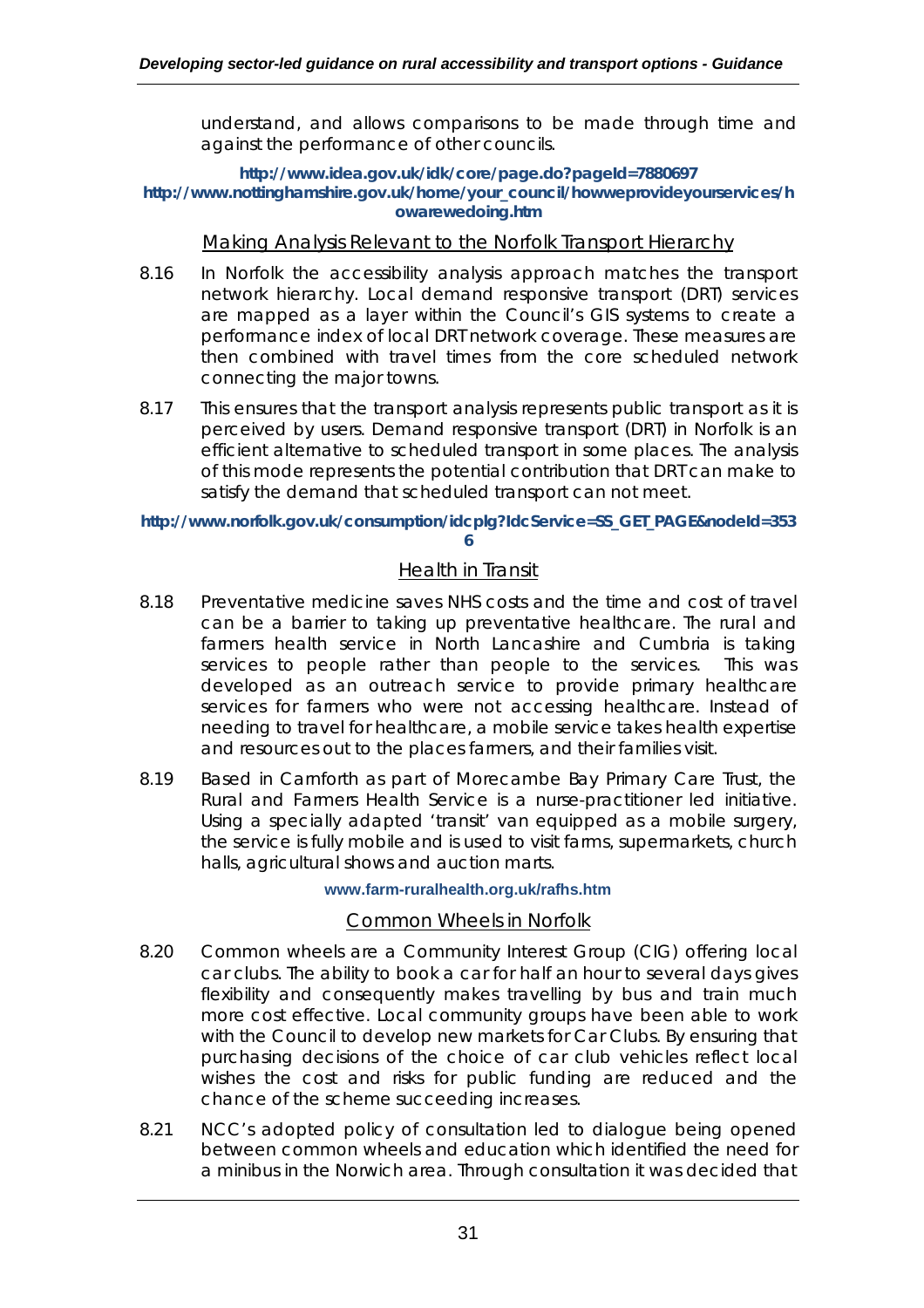an electric vehicle will be purchased and showed that the targeting of lifestyle markets such as the green groups, ensures that there is a market there to satisfy demand.

#### **www.commonwheels.org.uk**

## *Added Value from Bus Contracts in Norfolk*

- 8.22 Norfolk County Council is offering flexibility in tendering arrangements. In order to increase service provider inclusion, Norfolk County Council (NCC) works with the local bus industry and service providers to match the requirements of potential bidders and contracts. NCC avoided situations where particular operators felt they had not been treated fairly, by ensuring that there was a good working relationship and that taxi, bus and CT operators all understand what they are best at, and how they can work constructively with the Council.
- 8.23 This consultation process is delivered hand in hand with a training programme with the aim to increase operator capacity. For example a community transport operator, with guidance from NCC, was able to undertake a school contract and then able to operate a Flexibus service, making it more profitable and therefore sustainable. A Joint Improvement Plan has been used to manage the relationship between NCC and First bus, but for the other major operators close joint working through day to day contacts has proved to be sufficient.

#### **http://www.norfolk.gov.uk/consumption/idcplg?IdcService=SS\_GET\_PAGE&nodeId=353 6**

### *Valuing Community Buses in East Riding of Yorkshire*

- 8.24 East Riding of Yorkshire Council takes into account wider aspects of value when issuing tenders.
- 8.25 For example the value of work packages includes:
	- Wider community benefits from community bus services
	- The use of capital deployed outside the immediate contract.

### *Improving Employability through Cross Sector Wheels to Work*

- 8.26 In many parts of England 'wheels to work' (W2W) schemes have been funded from pilot or demonstration funding pots. W2W projects have constantly needed to refresh the financial support to be able to offer low cost travel solutions and pathways from unemployment to employment.
- 8.27 South Yorkshire PTE has put funding for personalised travel advice, backed up by W2W and public transport developments, high on its list of transport priorities to promote employability in the area. It has been supported in this "Access to Opportunities" programme by funding from the European Regional Development Fund, the Coalfields Regeneration Trust and the Regional Development Agency. The PTE takes a broad view of the public benefit accruing to W2W through raising employment levels.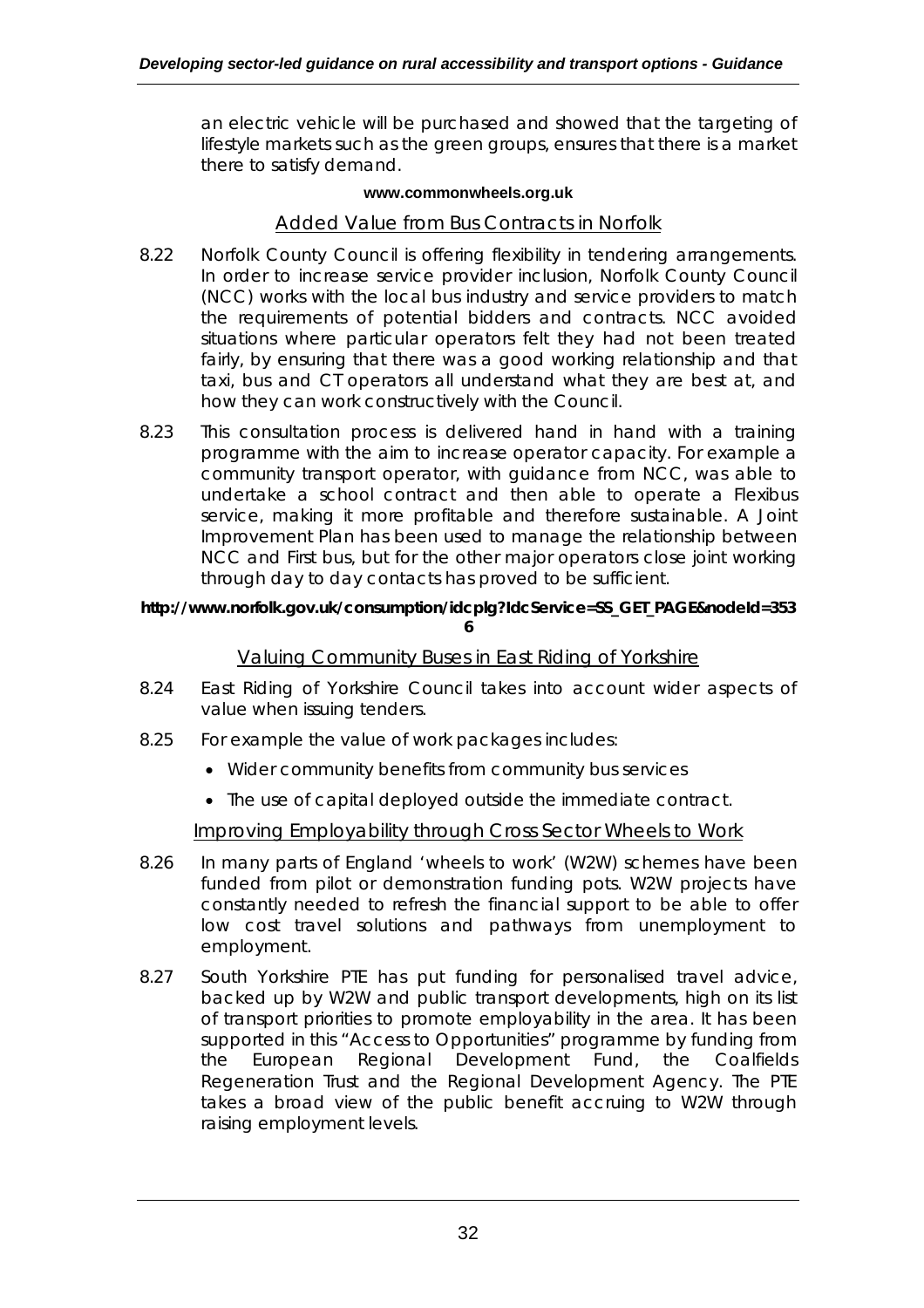8.28 The costs to the transport budget are far exceeded by the increased priority the transport budget achieves when bidding for cross-sectoral funding.

#### **http://www.sypte.co.uk/media.aspx?id=688&terms=wheels+to+work**

### *A New Connection – Linking Transport and Planning in Cumbria*

- 8.29 Cumbria County Council has worked since 2003 on developing an agreed settlement hierarchy with set standards of connectivity/accessibility. This is now well understood and supported and is resulting in departments approaching the transport unit for advice on where to locate services e.g. children's centres and college courses.
- 8.30 Cumbria County Council and its partners have developed a Key Service Centre (KSC) and locality approach with a focus on services access, local decision making and management locally. The model is being developed locally with district councils and other key service providers with greatest progress in South Lakeland, Allerdale and Copeland areas, but with local pilots elsewhere.
- 8.31 The KSC model has also had a significant impact on key care services including
	- Commissioning of children's centres activity (including health and welfare support for young families) at each of these KSCs.
	- Closer to home programme by NHS Cumbria to ensure access to community health services in KSCs with more healthcare in the community, commissioned in localities through clinical leadership; a 3 tier model of emergency care with a single point of access, a major trauma centre in Carlisle and an Emergency Treatment Centre in acute hospitals; Step up/step down care beds on all hospital sites (both acute and community) and remodelled Community hospitals in KSCs including modern services to meet patient needs
- 8.32 These approaches are being supported by Cumbria County Council focusing its limited public transport support on services between key service centres with its rural wheels initiative operating in the interstices.
- 8.33 Collaborative community led planning is increasingly following this model with KSCs at the centre of parish clusters e.g. Upper Eden, Heart of Eden and Five Rivers (mid Copeland)

#### **www.cumbria.gov.uk**

### *Customer Service in Norfolk*

- 8.34 A core Council value is to treat every contact with the council as an opportunity to promote its customer service whether from a bus company, a health authority or a resident. People who contact the council should have a rewarding experience. The Council has been relatively successful in working with other sectors.
- 8.35 This has been based upon the theory of engaging with people and agencies on their own terms, building delivery-focused relationships,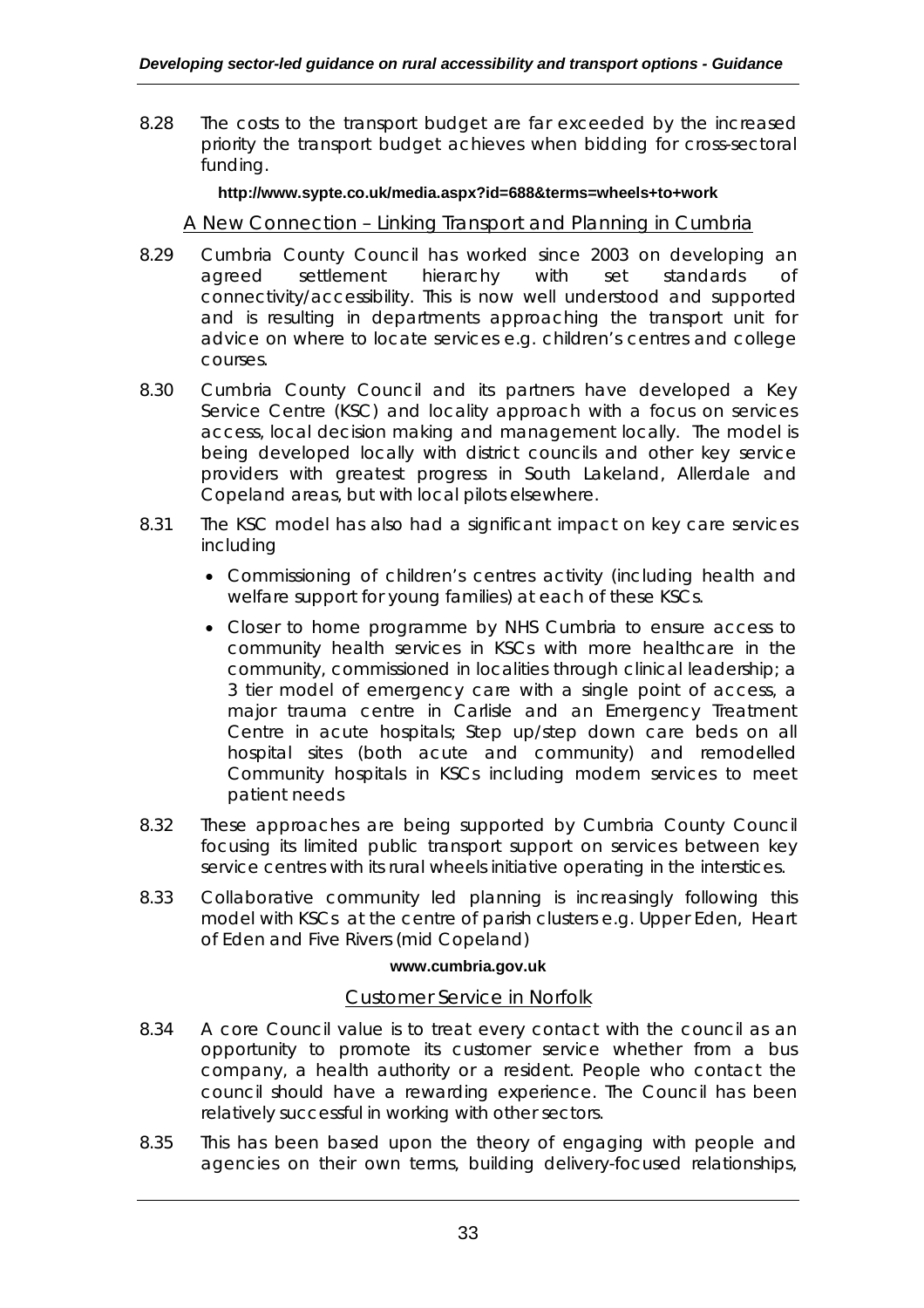and avoiding standardised approaches unless partner agreement can be reached across a wider area. Each part of the county has different needs, different business and community capacity, and the Council reflects this in a patchwork of different solutions.

8.36 There is a developing relationship between policy/strategy and delivery. The local strategies define what partners want to achieve, and there have not been major conflicts with transport operator aims for services. The high level of churn in membership of partnership groups and service providers seen elsewhere in the Country has not been experienced in Norfolk.

### **www.norfolk.gov.uk**

## *Marketing Connections in Lincolnshire*

- 8.37 There is County wide branding of scheduled "Interconnect" services and local demand responsive "Call Connect" services. This high profile branding tells people what sort of standards they can expect even though there are many operators using many different types of vehicles scattered across the County
- 8.38 This is important since, in order to provide a good network of services, Lincolnshire has adopted a two-tier interconnected approach. Firstly, there are ten scheduled bus services connecting the major population centres branded InterConnect. The branding applies regardless of the operator. Linking and feeding into these routes are the CallConnect demand responsive transport that operate only in response to prebooked requests (on a 'dial a bus' basis).
- 8.39 CallConnect is booked by contacting the call centre by phone, text or online. There are no restrictions about who can use the service.

#### **www.lincsinterconnect.com**

### *A Real Education on Vehicle Resource Use in Northumberland*

- 8.40 In Northumberland, the Council undertook a strategic review of school transport commissioning. The Council achieved a saving of over £1m p.a. on school transport, developed better relationships with local bus operators, and enabled some accessible demand responsive transport during the interpeak period.
- 8.41 The strategic review involved a 'back to basics' approach whereby all pupils were plotted on a map of the area's schools and bus stops. Taking into account geographical features such as narrow country lanes, height restrictions and maximum journey times specified by the council, pupils were grouped into routes for each school. Adjacent schools with similar start and finish times shared transport where possible. Effective use of vehicles was also achieved through carrying out feeder runs to a main secondary school bus before collecting primary school pupils.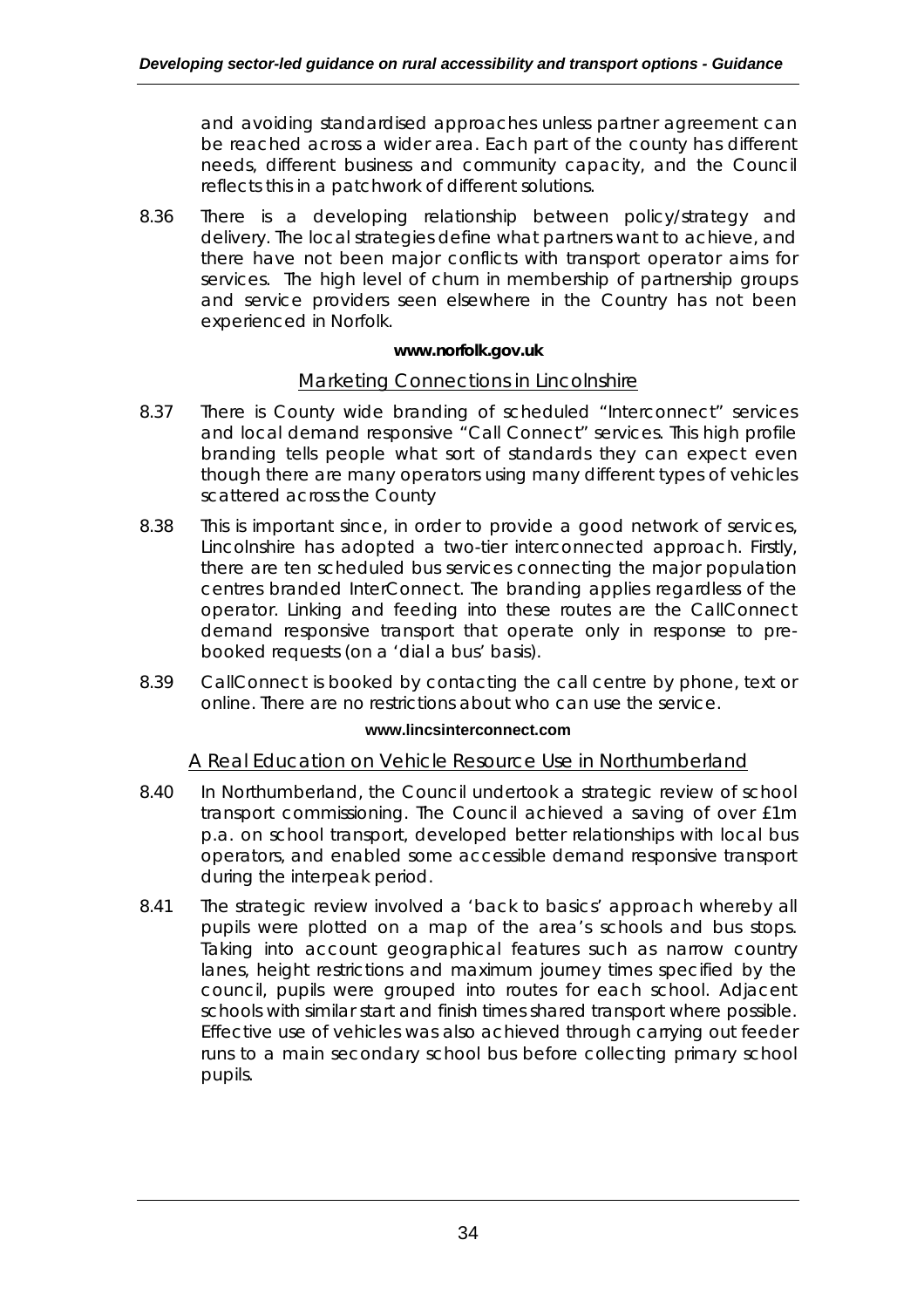#### **www.northumberland.gov.uk**

## *Remoteness Drives Niche Opportunity in Devon*

- 8.42 Car clubs where several households share the costs of car ownership are often seen as a city solution to reduce the requirement for space to park cars and offer car travel opportunities without the need for car ownership. Received wisdom was that rural car clubs were less likely to be successful. However Moorcar is a rural car club in Devon and continues to survive over many years.
- 8.43 Moorcar car club was set up in 2002 as the first rural-based car club in the UK. Since then it has continued to expand and flourish. The club provides six cars of a variety of types in several locations. Cars are parked in designated locations, for use by local people. To use a car, it is necessary to first join the car club (£60 per year) and then pay per use (from £2.50 per hour). Co-cars is an example of another Devon-based car club.
- 8.44 Car clubs are useful commercial approaches often supported with volunteer inputs motivated by personal social and environmental agendas. The case for public support tends to be greatest from those involved in community capacity building.
- 8.45 In rural areas, because of poorer public transport provision, there are more two-car households and on average car ownership takes up a larger proportion of household income. A rural car club, by, for example, reducing a household's need for a second car, has the potential to deliver economic benefits particularly to lower income households.

#### **www.moorcar.co.uk www.co-cars.co.uk http://www.ruralcommunities.gov.uk/files/CA172-RuralCarClubs.pdf**

## *Car Sharing through Rural Travel Plan*

8.46 Cambridgeshire County Council have produced a travel for work plan for Hereward Hall located in a rural area just north of March. There are about 130 employees based at Hereward Hall, all working in the public sector. The travel for work plan takes into account that, given the nature of rural Fenland, public transport provision in and around March is limited. Nevertheless, the plan aims to promote passenger transport, reduce business mileage, increase use of flexible working options and promote the use of car sharing in order to reduce reliance on car travel, and especially single-occupancy car travel.

### **www.cambridgeshire.gov.uk/environment/travelwise/Our\_TfW\_Plans.htm**

## *Demand Management to Secure Viable Rural Services*

8.47 Manchester Airport Travel Plan funds early morning trips for people in the Wythenshawe area so that airport workers and passengers can use public transport at times when services would not have otherwise been available.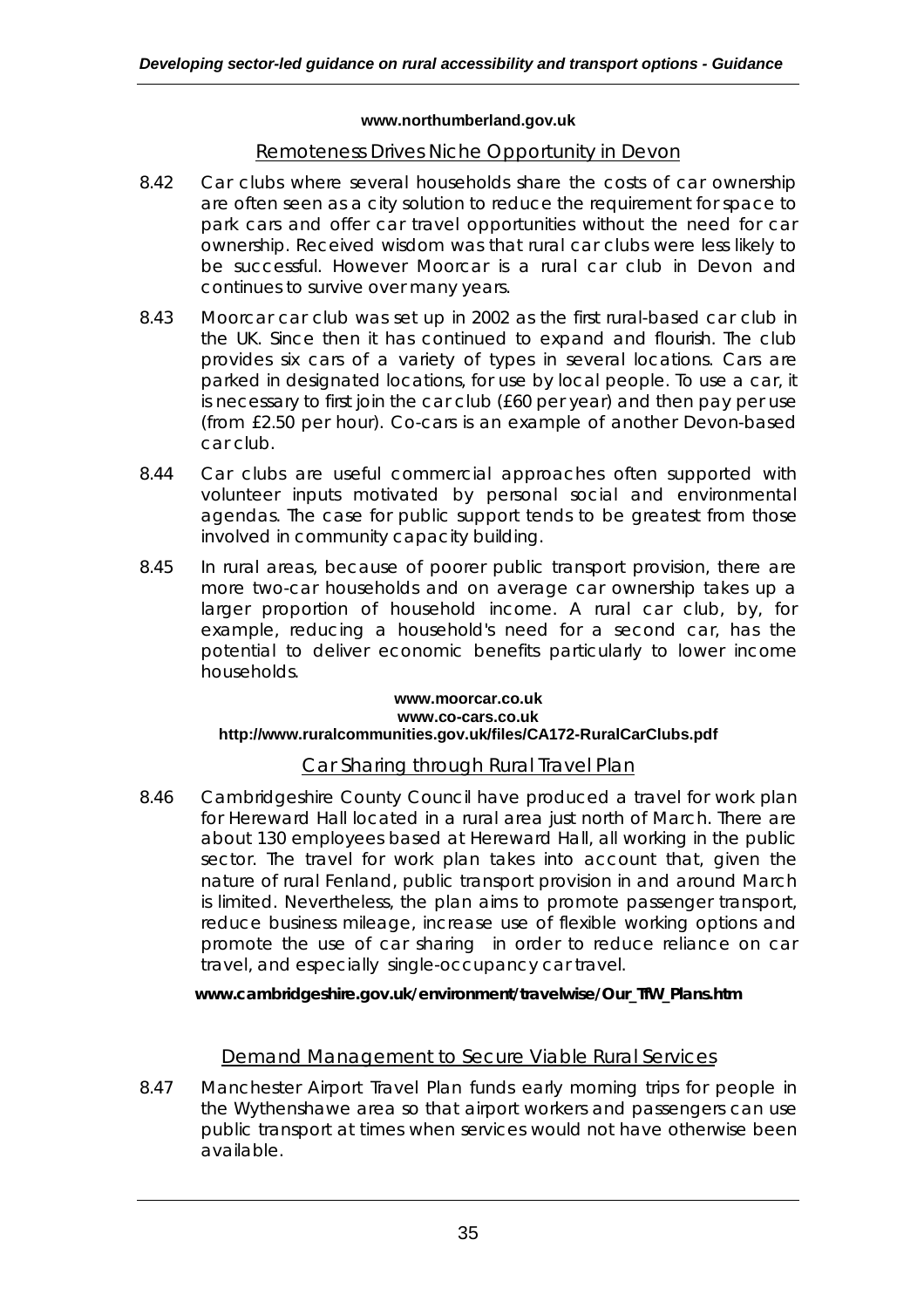- 8.48 There are approximately 270 companies at Manchester Airport, employing approximately 16,500 full-time staff. Daily, over 60,000 vehicle trips are made to and from the Airport, one third of which are made by Airport employees.
- 8.49 As the Airport is such a large and complex site, two Travel Co-ordinators were initially appointed to develop the Green Commuter Plan, designed to take forward the initiatives and gain the support and involvement of the other companies onsite. This document is now simply known as 'Manchester Airport's Employee Travel Plan'.
- 8.50 The Travel Plan contains targets that:
	- 25% of all passengers and employees journeys to be made by alternative forms of transport by 2005 and that;
	- 30% of all employee journeys to and from Manchester Airport are to be made by alternative forms of transport to the single occupancy car by 2005.

#### **http://www.travelplans.org.uk/frameset.php?page=http://www.travelplans.org.uk/case\_st udies/01manchester\_airport.html**

## *Personalising travel information through NHS contacts*

- 8.51 How to get to guides are now provided for many major trip attractors. In the best examples, travellers are provided with personalised information relevant to their needs. The Glasgow hospitals serve a very wide area including the rural areas in West Central Scotland and provide a personalised journey plan for each patient which shows public transport journeys relevant to hospital appointment time, together with car parking and other transport information.
- 8.52 By providing personalised travel plans for all patients, NHS Greater Glasgow aims to offer a better service to patients, helping them to efficiently reach hospital while also delivering a number of other benefits. The anticipated additional benefits included fewer missed appointments which are expensive for healthcare providers, encouraging gentle exercise because public transport journeys normally involve more walking than car journeys, and a reduction in carbon emissions associated with health care provision.

#### **http://www.spt.co.uk/News/090827\_nhs\_journey\_plans.aspx http://dhc1.co.uk/projects/glasgow\_hospitals.pdf**

## *Priority based budgeting in Nottinghamshire*

- 8.53 In Nottinghamshire policy priorities determine the programme and budget and progress is managed through the performance framework.
- 8.54 This means that traditional distinctions between capital and revenue funding become less important. Service delivery that might traditionally have been limited by the availability of revenue funding, is now viewed as a performance managed priority project which can be funded as a capital project.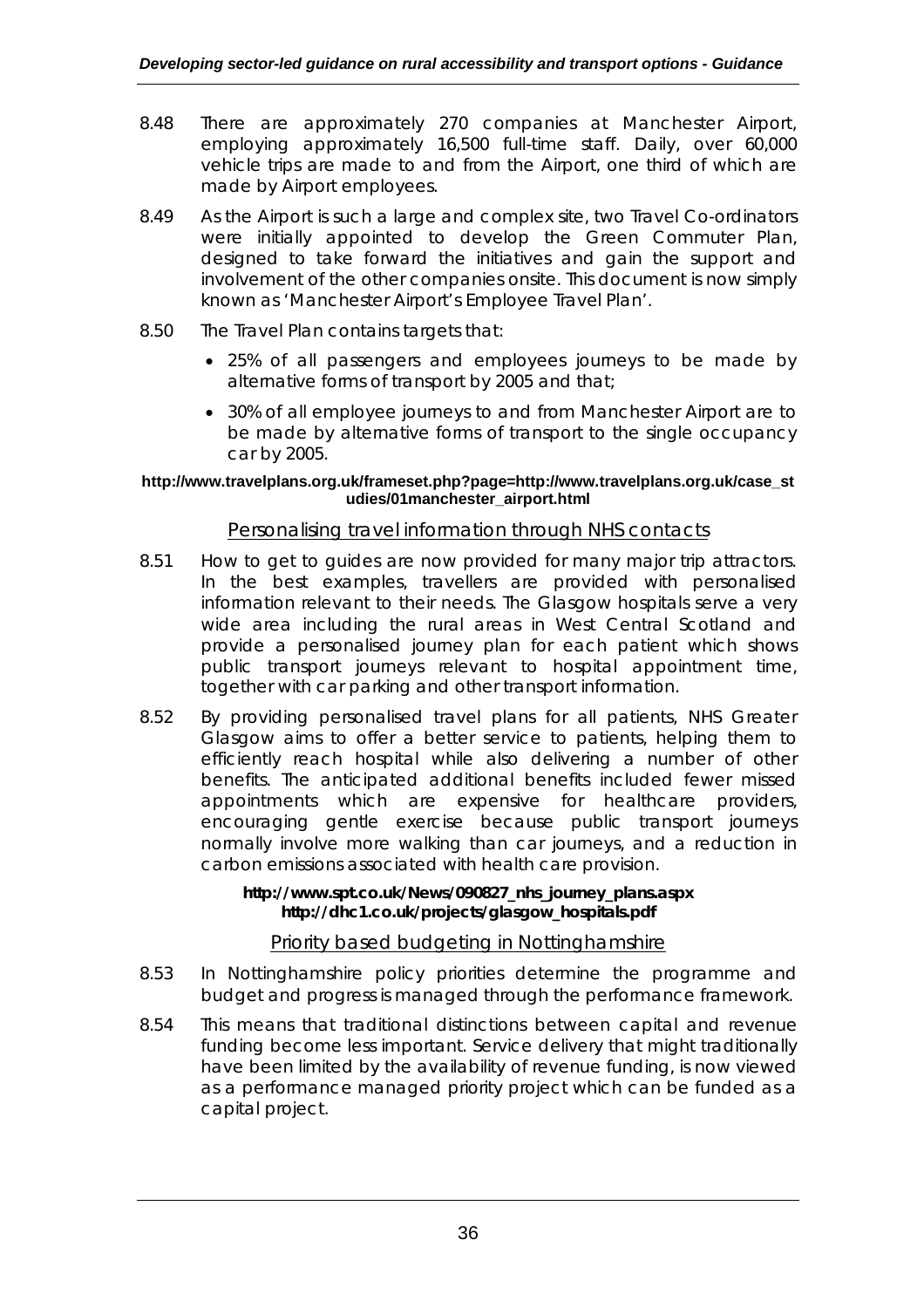#### **http://oneplace.direct.gov.uk/aboutthissite/pages/default.aspx**

## *Raising Funding through Social Enterprise in Devon*

- 8.55 Devon wheels 2 work community interest company has expanded the functions it undertakes to include MOTs and services to help raise funds and secure sustainability.
- 8.56 In order to diversify their funding base so as to support the core business, some not-for-profit companies have started to trade in order to generate a surplus. By adopting a social enterprise model, and establshing a community interest company, Devon wheels 2 work has expanded its operation, and developed an ethical business model with a triple bottom line (financial, social and environmental).
- 8.57 The business they have developed in MOT testing and vehicle testing is related to their core business, so they have expanded by leveraging the capacity they had already to move into an adjacent business area.
- 8.58 The CIC model ensures that any assets accumulated by the company are retained for community benefit.

#### **www.devonwheels2work.co.uk**

### *A Partnership Funding Approach for Access to Hospital*

- 8.59 In recognition that the most needy people often face the highest transport costs, Nottinghamshire Council has assembled partnership funding to offer a travel voucher scheme for access to hospital. This approach has not just used NHS and Council funding but supplemented this with donations and Lottery funding.
- 8.60 Rolled out in June 2007 to all of Nottinghamshire (excluding the City of Nottingham) the Transport Voucher Scheme currently has 2024 people aged 50 plus registered to use the scheme within the County.
- 8.61 The transport voucher scheme is available to residents of the County who are aged 50 plus who cannot access or undertake certain services / activities without additional help, such as:
	- Struggling to use public transport
	- No access to a car, or are unable to operate one
	- A voluntary car driver is not available to help
	- Are not regular Dial-a-Ride users
- 8.62 Two vouchers are issued per person per month. Vouchers can be used for any return journey regardless of the number of passengers. Journeys must start within Nottinghamshire but can go out of the county. Only one voucher per return journey maybe used. Vouchers are requested in advance of the journey through Link Age Plus via a dedicated helpline. All vouchers are sent out first class and no change is given. Vouchers need to be ordered by a set date every month by the person registered with the scheme.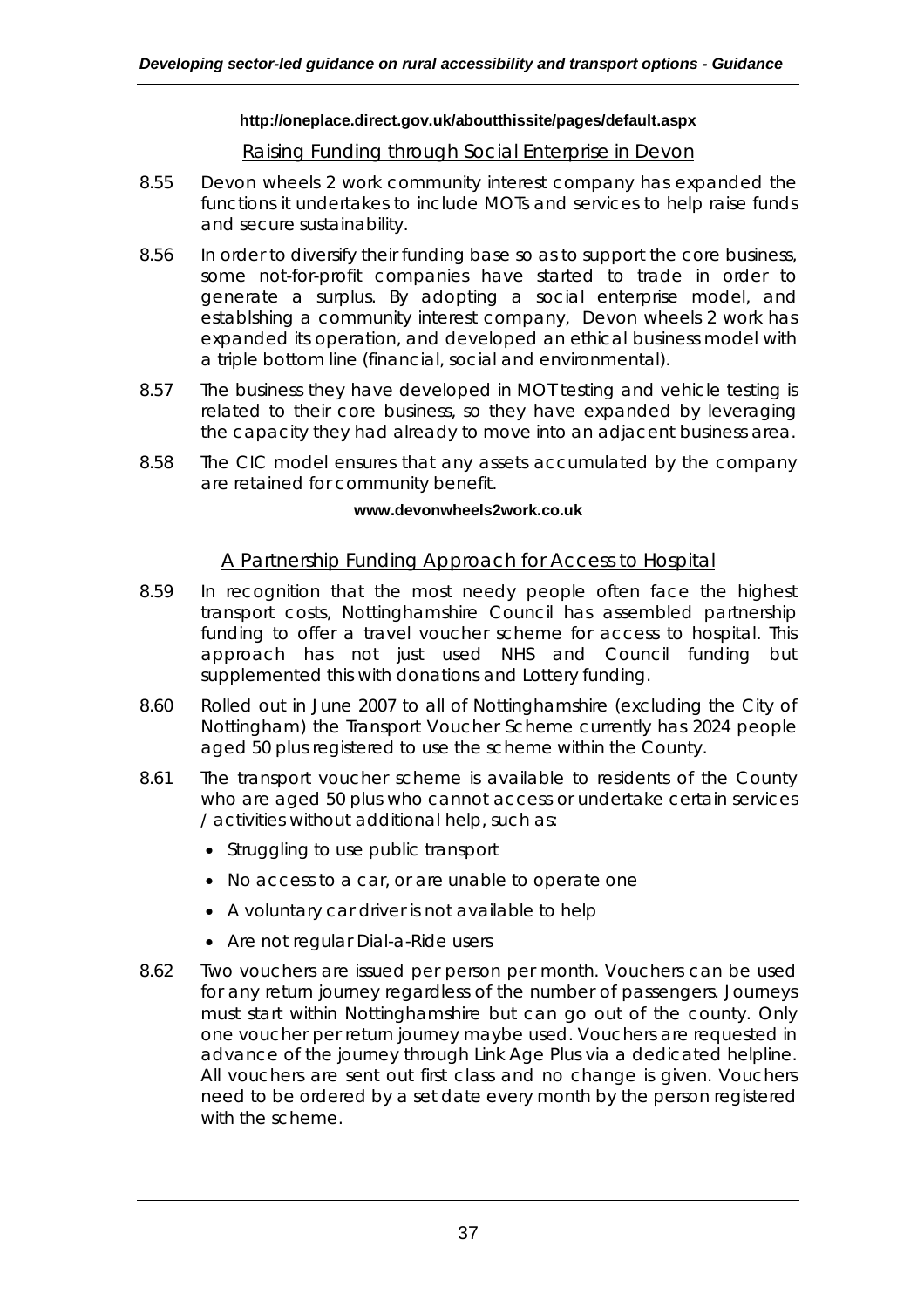#### **http://www.beacons.idea.gov.uk/idk/core/page.do?pageId=8824518 http://www.lancashire.gov.uk/environment/documents/accessibility\_guide.pdf**

## *Affordable Transport for All with Rural Wheels in Cumbria*

- 8.63 Rural Wheels is the system that provides basic county-wide levels of access to all residents in the most rural parts of Cumbria. It is provided by local taxi / private hire operators - generally those already providing a service to the Council. It is available Monday to Friday, 09.00 to 17.00 for up to 2 return journeys per week.
- 8.64 Passengers pay 30p per mile with the Council subsidising the difference, using prepaid smart cards. It is only available for journeys not feasible by scheduled transport, and provides links to interchange with scheduled transport where possible. It is only paid for when used.
- 8.65 Rural Wheels was originally established as a pilot project and has now been expanded to cover all rural areas of the County. There are several features of Rural Wheels that make it noteworthy. The scheme's universality, both in terms of Cumbria-wide coverage and eligibility (anyone who lives in the area the scheme covers can join) makes it cheaper to administer, because there are no eligibility criteria other than home address. The universality of the scheme also reduces the potential of stigma that can attach to a means or needs tested scheme.
- 8.66 The scheme can be used for
	- Attending Doctor/Dentist/Opticians appointments
	- Shopping
	- Visiting people in hospital
	- Visiting friends etc
- 8.67 Successful implementation of a Smart-Card has benefits too, reduced transactional costs for operators, and the potential to collect high quality monitoring information for very little effort.

#### **http://www.cumbria.gov.uk/roads-transport/public-transport-roadsafety/transport/commtrans/ruralwheels.asp**

### *One stop shops for integrated information*

- 8.68 In Torridge in Devon an integrated guide to rural services has proved to be effective for communicating transport service information. A website has been produced by the Torridge Accessibility Project with funding from Devon County Council. This site acts as a virtual one-stop-shop for Torridge.
- 8.69 Its advantages are that it is highly locally focussed and is therefore likely to be seen as more locally relevant than a site with information about a wider area. It has an easily remembered local website address, and contains information about a variety of services in Torridge. This allows local people to research the service they are interested in (for example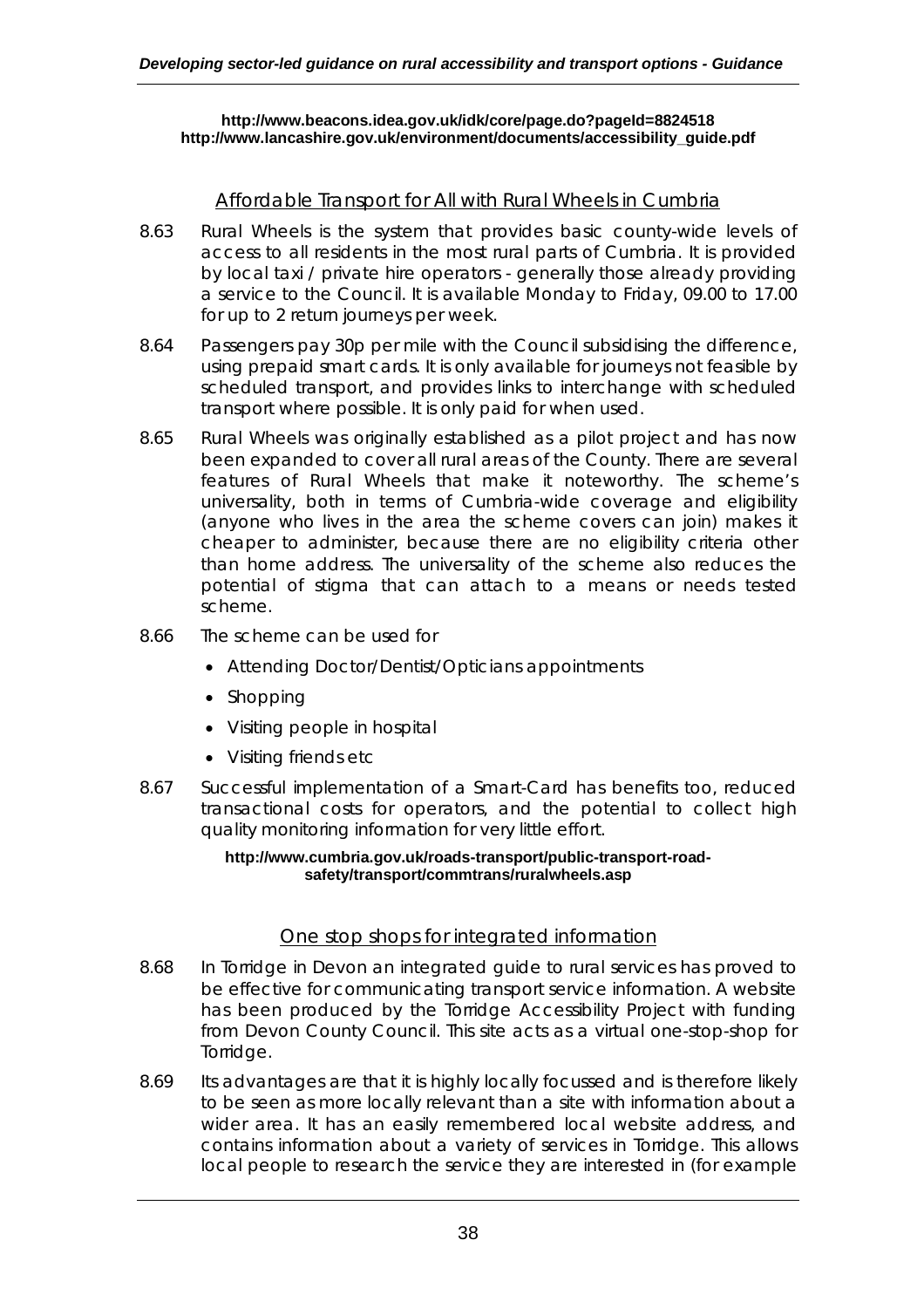young people's services) and then easily find out about transport to those services all on one site.

#### **www.torridgeservices.co.uk**

## *Branding of Minibuses in South Yorkshire*

- 8.70 The use of the same branded minibuses for serving 16-19 educational trips as for other services helps these vehicles to be perceived as part of the mainstream public transport fleet.
- 8.71 South Yorkshire PTE has adopted a common house style of livery and 'Travel South Yorkshire' branding for vehicles used on services it supports, which extends across to publicity for commercial, as well as supported, services.
- 8.72 The same blue, white and lilac livery is applied to Community Transport minibuses as to full-size buses on the secured network, albeit in a different layout. These vehicles are deployed on 'Door 2 Door' dial-aride and some rural transport services, as well as providing some 16-19 educational transport. The commonality of appearance with mainstream buses helps the vehicles providing these services to be perceived as an integral part of the public transport fleet, reducing possible stigmatisation of users, and raises the profile of the operators.

#### **http://www.ctinsy.eu/**

## *Wallets to Navigate Accessibility Barriers for Travellers*

- 8.73 People with disabilities often find public transport difficult to use and can find the experience stressful and isolating. This can reduce their confidence to travel independently.
- 8.74 The Devon Access Wallet scheme has been developed to help make journeys by bus or train easier for anyone with communication difficulties, people with disabilities, deaf people and those whose first language is not English.
- 8.75 They also give transport staff a better understanding of the requirements of all disabled passengers. Devon County Council has worked in partnership with First Devon & Cornwall, First Great Western and Stagecoach Devon to devise the scheme. The wallet has been carefully designed with a fluorescent orange cover to let transport staff know that people carrying it may need help with their journey. Inside there are plastic inserts containing information in a written or pictorial format in order to communicate with staff.
- 8.76 The scheme has been developed with the help of Warrington Borough Council which operates a similar scheme and members of the Service Users Regional Forum (SURF).

#### **http://www.devon.gov.uk/devonaccesswallet**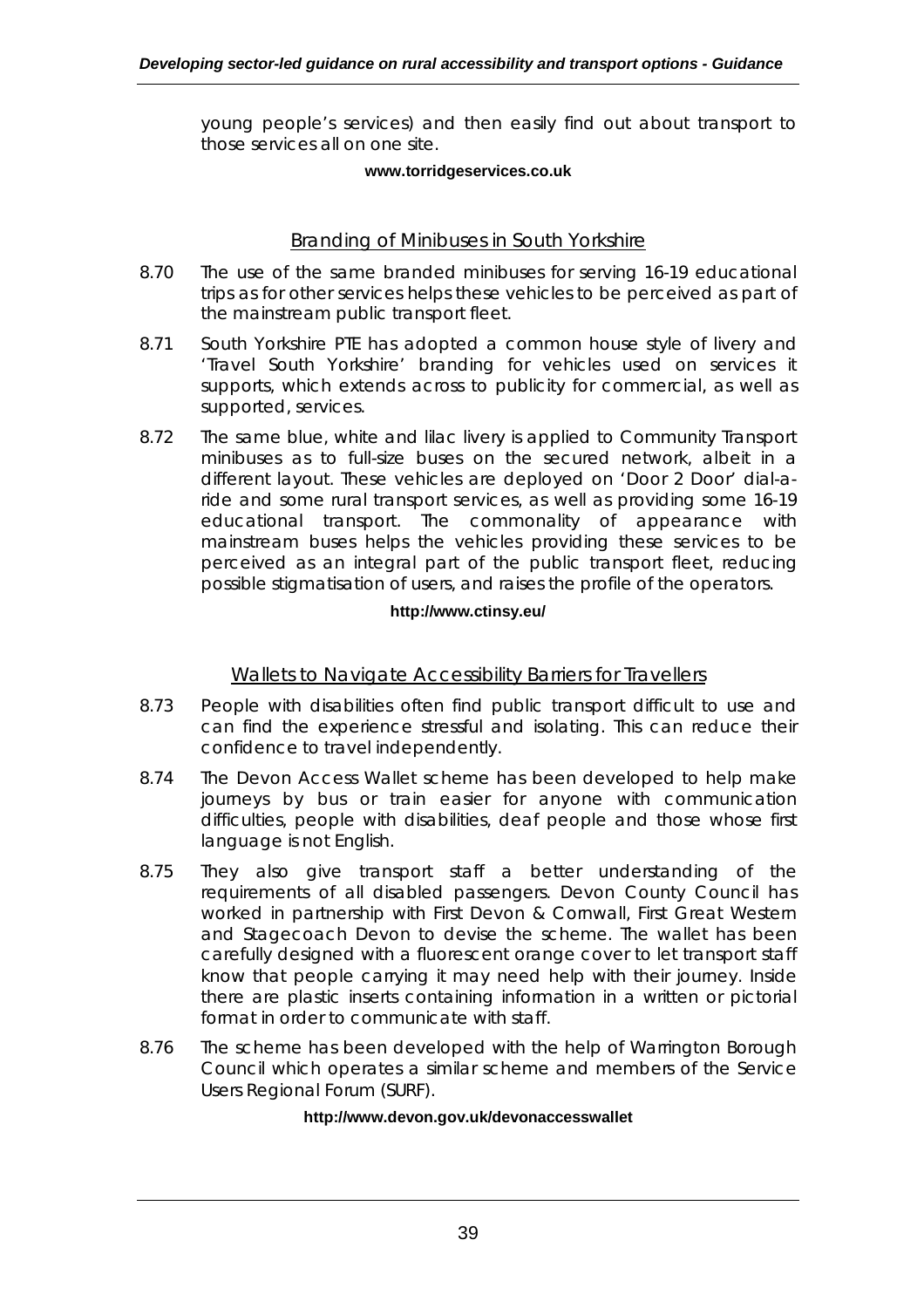## *Taxi Vouchers for Tackling Deprivation*

- 8.77 To keep travel costs low for people in Ilfracombe taxi vouchers have been found to be the best value approach to provide practical transport at low cost.
- 8.78 The scheme targets those most in need of better transport; young people, disabled residents and the elderly, particularly those who have difficulty accessing services.

#### **http://www.dacvs.org.uk/ndvs.html**

## *Voluntary Sector Shared Booking of Transport in Devon*

- 8.79 Single points of contact (SPOCS) for booking health and social care transport ensures that nobody gets missed.
- 8.80 In Devon the booking centre is based in the voluntary sector but funded by the Primary Care Trust and council.

#### **http://www.gonorthdevon.co.uk/singlepointofcontact.html**

### *Medibus provides transport to hospitals and local surgeries*

- 8.81 Based in the East Riding of Yorkshire, Medibus minibuses are used to provide a pre-booked door-to-door service from people's homes to major hospitals and doctors' surgeries in the area.
- 8.82 Bookings can be made up to 2.00PM the working day before transport is required. Medibus provides for people living in defined areas and who meet certain criteria. Membership is open to those who live in an isolated rural location served by Medibus and who don't own a car or have convenient access to one, or who suffer from a mobility handicap, which makes it very difficult or impossible to use ordinary bus services.
- 8.83 Spare capacity, if available, is used to allow shopping trips. Originally set up with Rural Bus Challenge funding, Medibus is currently part of the operations of Holderness Area Rural Transport, a Community Transport organisation based in East Yorkshire.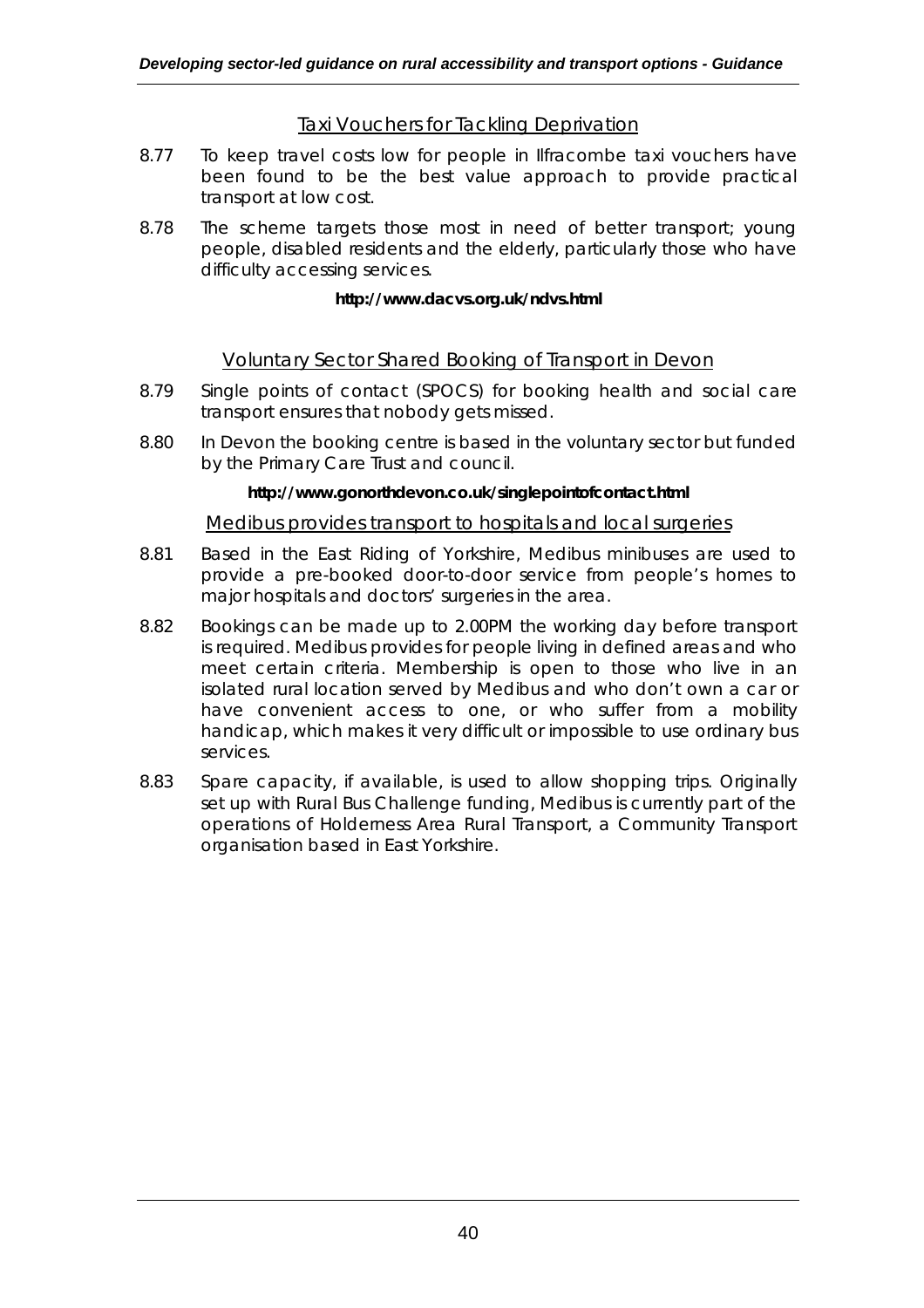

#### **www.medibus.org.uk**

## *Self Help Public Transport in Buckinghamshire*

- 8.84 Buckinghamshire Community Action (now part of Community Impact Bucks) is planning a CT Association along social enterprise lines, to coordinate and support the various community transport groups active within Buckinghamshire and Milton Keynes.
- 8.85 The organisation hosts the Rural Transport Partnership, whose current Pathfinder project co-ordinates and brokers minibus transport, and manages a number of social car schemes. It aims not only to encourage the use of existing public and community transport, but also "to develop sustainable innovative local solutions to limited or nonexistent public transport" through support to locally-based initiatives.
- 8.86 The concept of self-help public transport is not always well understood, so careful marketing of the approach is needed, as well as coordination with the public transport policies of the local authorities.

#### **http://www.bucks-comm-action.org.uk/bca/transport/**

## *Fare Car Reduces Costs in Deep Rural Devon*

- 8.87 Fare Car was established by Devon County Council in September 2002 using Rural Bus Challenge funding. At the end of Rural Bus Challenge, Devon County Council decided to continue to fund and expand the scheme.
- 8.88 Fare Car is demand responsive transport provided by local taxi firms. It is semi-flexible, with arrival times and departures from towns being at fixed times, and journeys only taking place when passengers request. Pick-up locations and times within the defined rural areas are flexible, however drop off points within towns are defined. Where possible drop off points will link to other public transport services, for example train stations. However, services that were introduced as feeders to buses were virtually unused so were stopped.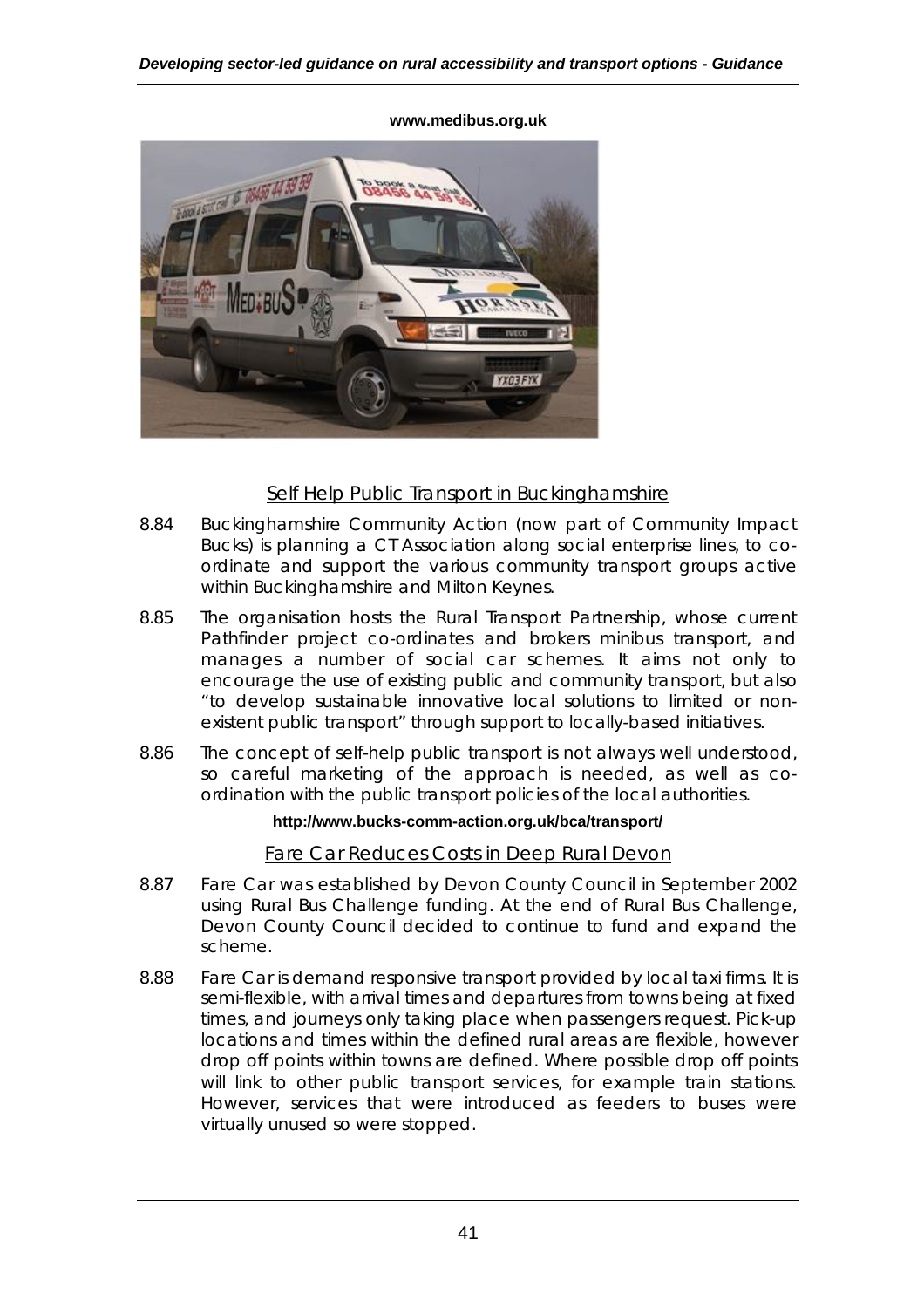- 8.89 Fare Car is only used in deep rural areas; the final report of the Rural Bus Challenge project concluded that Fare Cars will only be more cost effective than running subsidised buses where demand is extremely low.
- 8.90 Fare Car was originally a membership scheme, with its use being restricted to people living or working in the area, but these restrictions no longer apply.

#### **www.devon.gov.uk/fare-car**